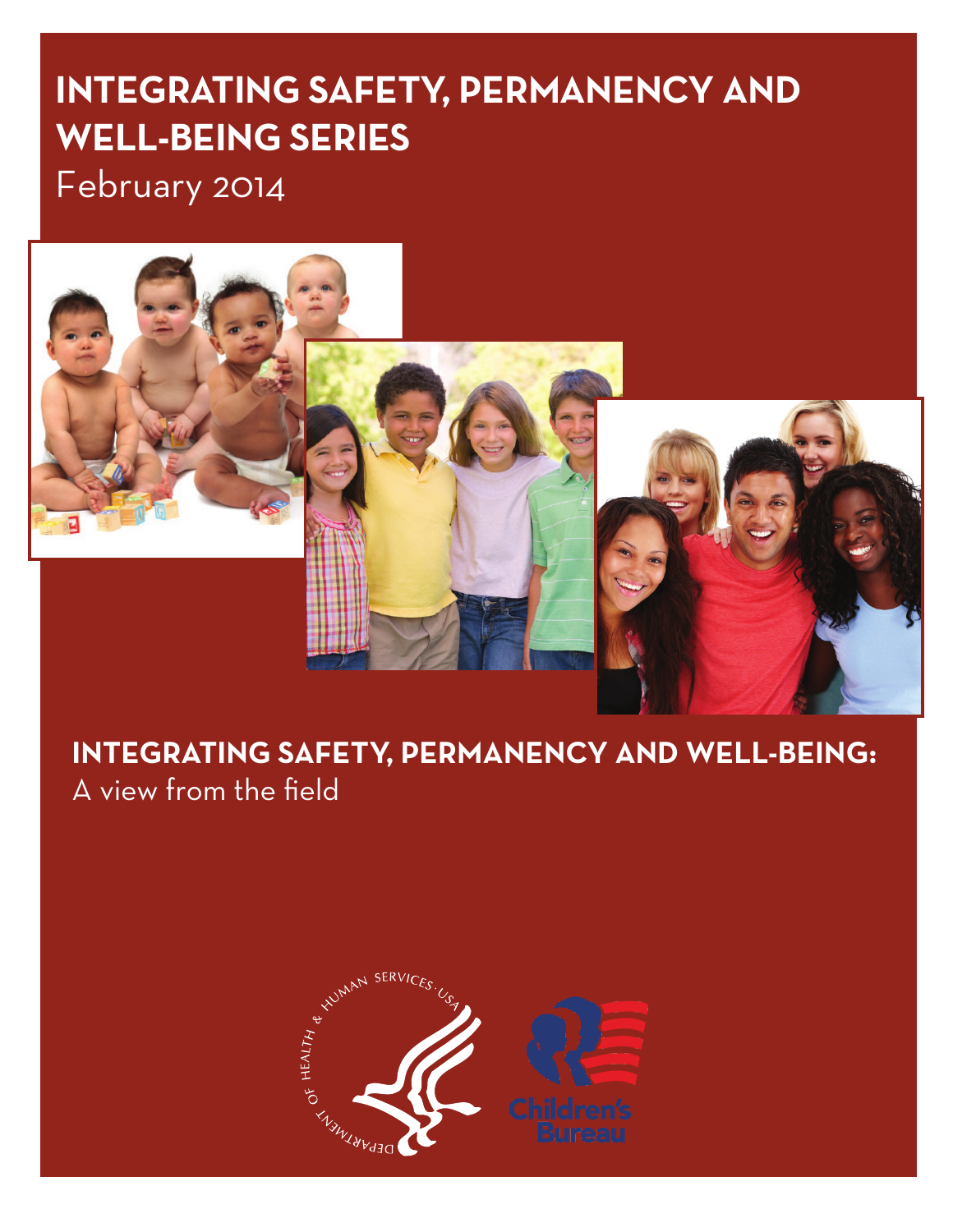## **Preface**

This series of papers, *Integrating Safety, Permanency and Well-Being in Child Welfare*, describes how a more fully integrated and developmentally specific approach in child welfare could improve both child and system level outcomes. The papers were developed to further the national dialogue on how to more effectively integrate an emphasis on well-being into the goal of achieving safety, permanency and well-being for every child.

The overview, *Integrating Safety, Permanency and Well-Being: A View from the Field* (Wilson)*,* provides a look at the evolution of the child welfare system from the 1970s forward to include the more recent emphasis on integrating well-being more robustly into the work of child welfare.

The first paper, *A Comprehensive Framework for Nurturing the Well-Being of Children and Adolescents*  (Biglan), provides a framework for considering the domains and indicators of well-being. It identifies the normal developmental trajectory for children and adolescents and provides examples of evidence-based interventions to use when a child's healthy development has been impacted by maltreatment.

The second paper, *Screening, Assessing, Monitoring Outcomes and Using Evidence-based Practices to Improve the Well-Being of Children in Foster Care* (Conradi, Landsverk and Wotring), describes a process for delivering trauma screening, functional and clinical assessment, evidence-based interventions and the use of progress monitoring in order to better achieve well-being outcomes.

The third paper, *A Case Example of the Administration on Children, Youth and Families' Well-Being Framework: KIPP* (Akin, Bryson, McDonald, and Wilson), presents a case study of the Kansas Intensive Permanency Project and describes how it has implemented many of the core aspects of a well-being framework.

These papers are an invitation for further thinking, discussion and action regarding the integration of well-being into the work of child welfare. Rather than being a prescriptive end point, the papers build developmentally on the Administration on Children, Youth and Families' 2012 information memorandum *Promoting Social and Emotional Well-Being for Children and Youth Receiving Child Welfare Services* and encourage new and innovative next steps on the journey to support healthy development and well-being.

## **Acknowledgments**

This publication was produced by Paltech, Inc. under the Technical Support and Product Development for the Children's Bureau and its Grantees, contract number HHSP23320095648WC with the U.S. Department of Health and Human Services (HHS). The author of this publication was Charles Wilson, MSSW, of the Chadwick Center for Children & Families at Rady's Children's Hospital—San Diego

### **Disclaimer**

The views, opinions, and content expressed herein are those of the authors and do not necessarily reflect the views, opinions, or policies of HHS or Paltech. No official support of or endorsement by HHS or Paltech for these opinions or for particular interventions, programs, practices, tools, instruments, software, or resources is intended or should be inferred.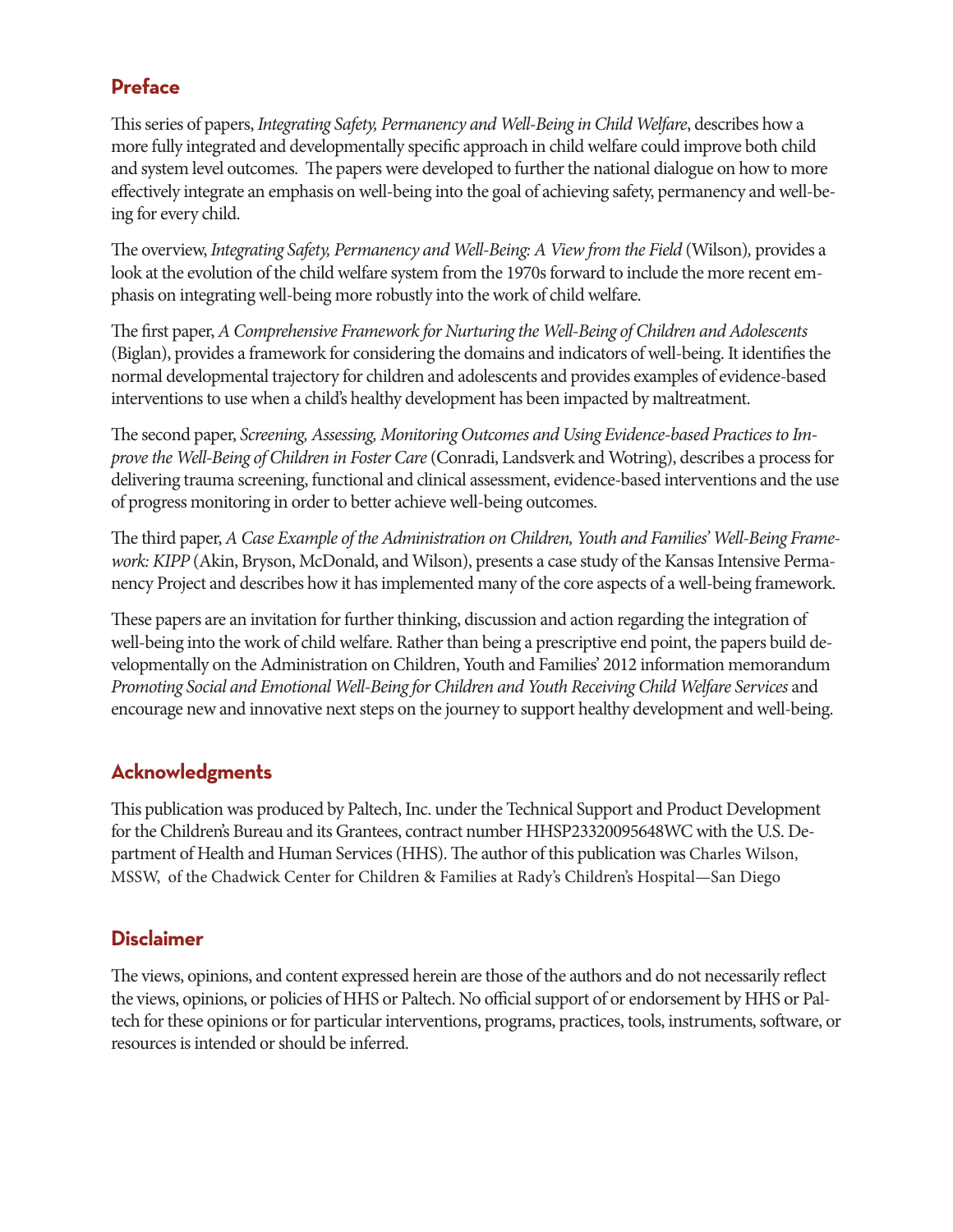## **reflection**

As our response to abuse and neglect of children has evolved over 50 years, child welfare across the United States has undergone a fundamental transformation. Today, the forces shaping the future of child welfare are shifting in a way that not only will produce change, but may bring dramatic improvement to the lives of children and families touched by the system. Alignment of vision, science, management, and leadership is taking place and is reshaping the culture of child welfare at all levels across the country.

At the heart of the change is the full integration of the three federal child welfare goals established by Congress in 1997 in the Adoption and Safe Families Act: safety, permanency, and well-being. An emphasis on safety and permanence is not new. These two goals have been at the center of child welfare practice since the 1970s. It is an understanding of the need to address children's social and emotional well-being emerging in research and practice that is driving the transformation.

For this author, the meaningful integration of social and emotional needs of children with safety and permanence is revolutionary. I began working in child welfare in 1972 in rural Florida and continued in Memphis, Tennessee, as a child protective services intake worker. At that time, my primary goal was clear: physically protect children and keep them safe. I knew the stakes were high. If I did not perform my job, a child could be seriously injured or die. My colleagues and I took this responsibility seriously. We had few tools at our disposal. We could remove children from dangerous environments and send parents to general mental health providers or parenting classes. In the absence of empirical evidence, child welfare systems operated in good faith to assure the best interests of the child.

Some might argue that, due to this this single-minded focus on physical protection that resulted in removing children from maltreating caregivers, we resorted to placing children in foster care far too often. As a result, the foster care population rose steadily. By 1998 there were more than 550,000 children in out-of-home care (AFCARS, 1998).

As the foster care population grew, children experienced frequent moves, loss of connections with siblings and parents, changes in schools, and little predictability. The system bulged at the seams. Murmuring concerns in the 1970's about the role and effectiveness of child welfare increased in volume and spawned a national debate.

Child welfare leaders and their critics increasingly recognized that foster care alone was an insufficient response to abuse and neglect. We needed to do more. Children needed a permanent family either with their original caregivers or formed through adoption and guardianship. At this time, the overriding tension inherent in child welfare was born: balancing a child's physical safety with the child's fundamental need to grow up in a family environment. Foster care was perceived as a temporary solution and permanency became the central child welfare focus.

The mission of child welfare grew more complex: keep children safe, keep them at home, and, if that was not possible, place them for adoption or guardianship. In the age of aggressive permanency planning, reducing the number of children in foster care became the dominant metric of success. Implicit in this shift was the notion that foster care itself was less than ideal and diminishing children's prospects for the future. Advocates and former foster youth effectively and accurately depicted the shortcomings of a system that relied primarily on substitute care during a vulnerable child's formative years. These efforts combined with increasingly sophisticated perma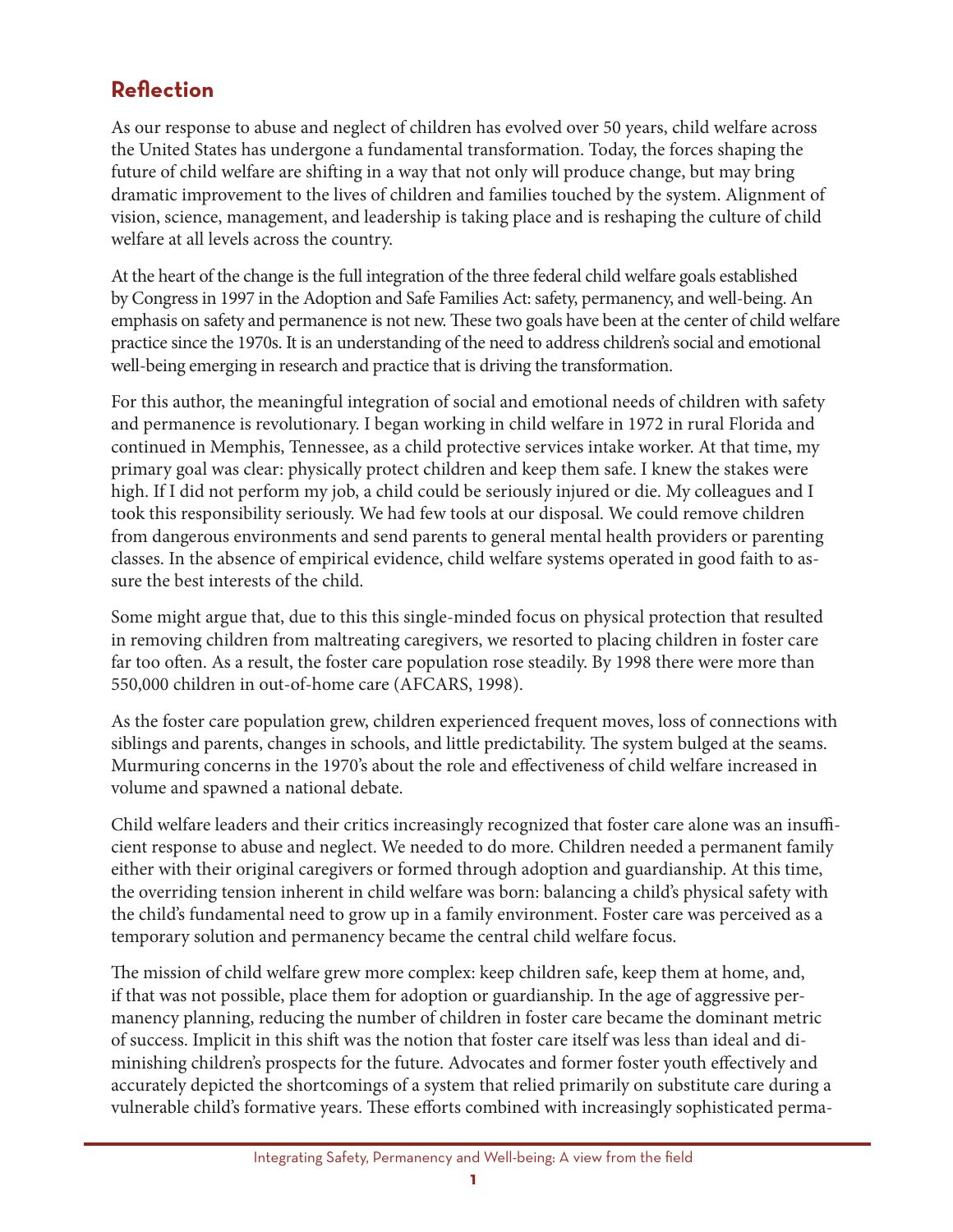nency practices led to a decrease in the use out-of-home placement and increased efforts to move children who were in foster care to permanency quickly. Successful child welfare systems were considered to be those that reduced the number of children in state custody.

Financial concerns also played a role. As the foster care rolls grew in the nineteen-eighties, child welfare expenses ballooned. The field sought practices that contained costs by constraining the population's growth without compromising the safety of children. The emphasis on permanency and shrinking the size of the out-of-home population led to a dramatic reduction in the number of children in foster care. This began in the 1990s and gained momentum in the year 2000 and beyond. Between 1998 and 2012, the number of children in foster care dropped by a dramatic 27 percent nationwide (AFCARS, 2012).

This decline was driven in part by federal legislation emphasizing permanency as a child welfare priority. *The Adoption and Safe Families Act of 1997* went further, though, than holding states accountable for children's safety and permanency. It also required a focus on well-being. While few appreciated the implications in 1997, the role of child welfare was exponentially expanded. This new focus meant that it was no longer good enough to achieve physical safety and secure a permanent placement. Child welfare was obligated to address the well-being of children. No one was quite sure what this meant. Some suggested that care was adequate as long as foster children went to school, saw a doctor when they were sick, visited a dentist each year, and received mental health services. Others suggested that achieving safety and permanency amounted to meeting a child's well-being needs.

At this point, the application of science and data began to play a role in shaping the philosophy and practice of child welfare. Those studying children who had been in foster care discovered that reunification did not necessarily yield better outcomes. Children returning home, in many cases, appeared to fare worse in school and function less successfully in society than those who were not reunified. Those children were more likely to be arrested and to exhibit behavior problems (Taussig, Clyman, & Landsverk, 2001; Bellamy, 2008). Research also indicated that placing children in permanent adoptive homes was not a panacea. Children placed for adoption require mental health services at largely undiminished rates years after placement (Simmel, et al., 2007). Clearly, something more than physical safety and a permanent home was needed.

It was time to consider the concept of well-being—its parameters, nuances, and, most importantly, its application to children who have experienced significant trauma. The Administration on Children, Youth, and Families began to articulate a vision of social and emotional well-being. If fulfilled, children served by the child welfare system would have improved lives. This vision of social and emotional well-being went beyond simple metrics of doctor visits or school attendance and posed a challenge: what can we do to build children's capacity to function in a complex world and negotiate the challenges of life?

During this same period, we began to more fully appreciate the vital importance of the first years of life and the value of intervening early in a child's development. This was matched with a growing understanding of the impact of traumatic stress on the body and the brain, especially for young children (Perry, et al, 1995; Pynoos, et al, 1997; van der Kolk, 1997; Shonkoff & Garner, 2012).

Another movement was underway in child welfare at this time. Child welfare leaders began to ask the question, "What evidence do we have that what we do really works?" Learning from a similar movement in medicine a decade earlier, systems began to introduce evidence-based practices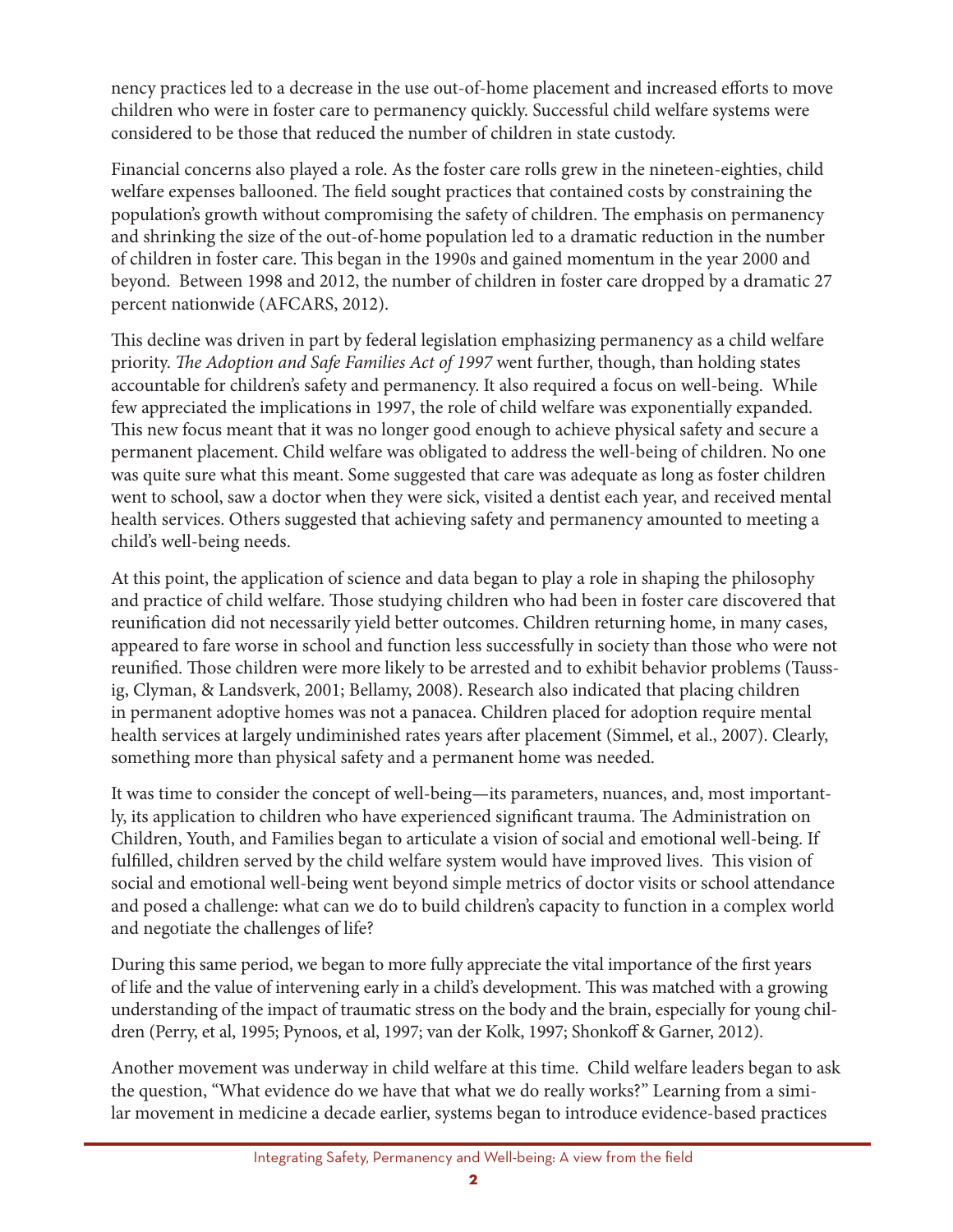designed to achieve positive impacts on the lives of the children and families into child welfare services. In the space of less than ten years, evidence-based practices moved from the university laboratory into the mainstream of child welfare and mental health systems. This offered frontline workers new tools to achieve safety, permanency and well-being nationwide. We could have only dreamt of this opportunity in the 1970s.

The interaction between the three goals is mutually compatible and synergistic. Few can question the logic that a child better able to regulate emotions and successfully navigate complex social interactions and who can build and maintain positive relationships with adults will have more opportunities for successful permanent placement. There also is a decreased risk for maltreatment. The three goals of safety, permanency and well-being are intertwined and jointly reinforce one another.

Child welfare systems that take advantage of emerging opportunities to improve outcomes for vulnerable children will require new approaches and capacity. This reflection provides an introduction to three papers that describe ways to better integrate safety, permanency, and well-being and demonstrate how these approaches can make a difference for children and families.

## **three Papers**

The first paper, by Anthony Biglan, presents a framework for understanding and achieving well-being for children and youth, including those who have experienced trauma. Guided by such a framework, child welfare and its complementary systems can ensure children and families get the right intervention, at the right time, and with the right support to change their developmental and life trajectories for the better.

In the second paper of this series, John Landsverk and colleagues explore essential steps in this process, outlining the embedding of screening and assessment in a comprehensive, evidence-based/ evidence-informed service delivery system. (See Figure 1 below.) Child welfare needs a screening and assessment system that identifies the social and emotional needs of children, just as it needs a safety and risk assessment system. Identification of trauma symptoms, mental health concerns, and functional needs can then be linked to comprehensive and trauma-informed mental health assessment to identify a child's strengths and needs, which then leads to the selection of an evidence-based or evidence-informed intervention best suited to that child and family to achieve better outcomes.



#### *Figure 1*

Integrating Safety, Permanency and Well-being: A view from the field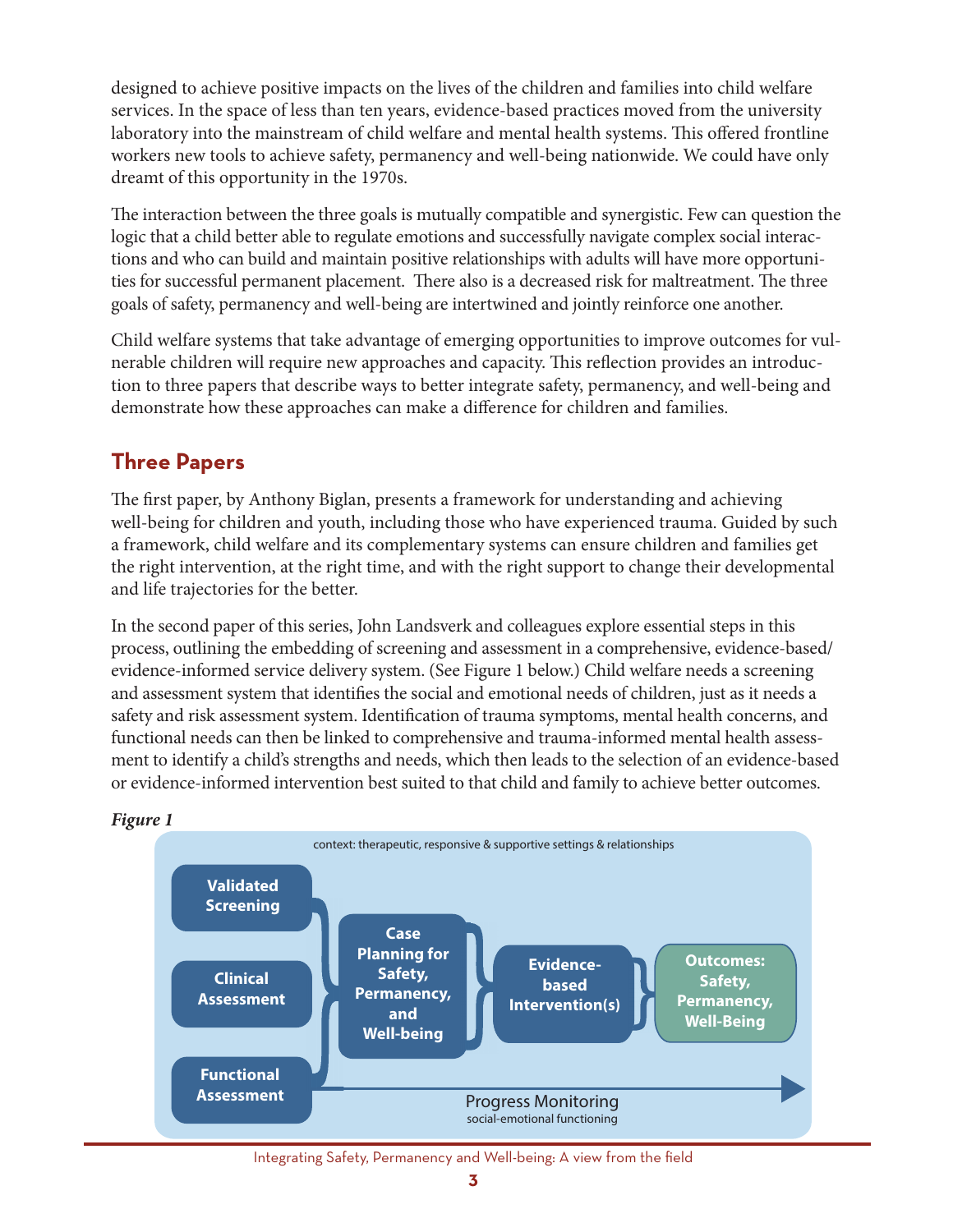However, it is clear that having evidence-based practices available is not enough. The practices must fit the unique needs of the community. To determine what practices are needed, it is important to use data to develop a multidimensional profile of the population to inform strategic decisions. This information can drive the purchase of services that will have the greatest positive impact on the social and emotional needs of the children served, enhancing their safety and creating opportunities for real permanence. In the final paper, Becci Akin and colleagues discuss one state's experience in mining multiple data sources to guide the selection of an evidence-based intervention to address long-term foster care.

The three papers in this series mark a moment in child welfare's evolution, articulating how systems can better integrate safety, permanency, and well-being to achieve dramatically improved outcomes for children, youth, and families. As the past has shown, building a better system is an ongoing journey and there is always progress to be made. Research will continue to deepen our understanding of children and families and encourage innovations. We owe it to our young people, our society, and ourselves to keep moving forward.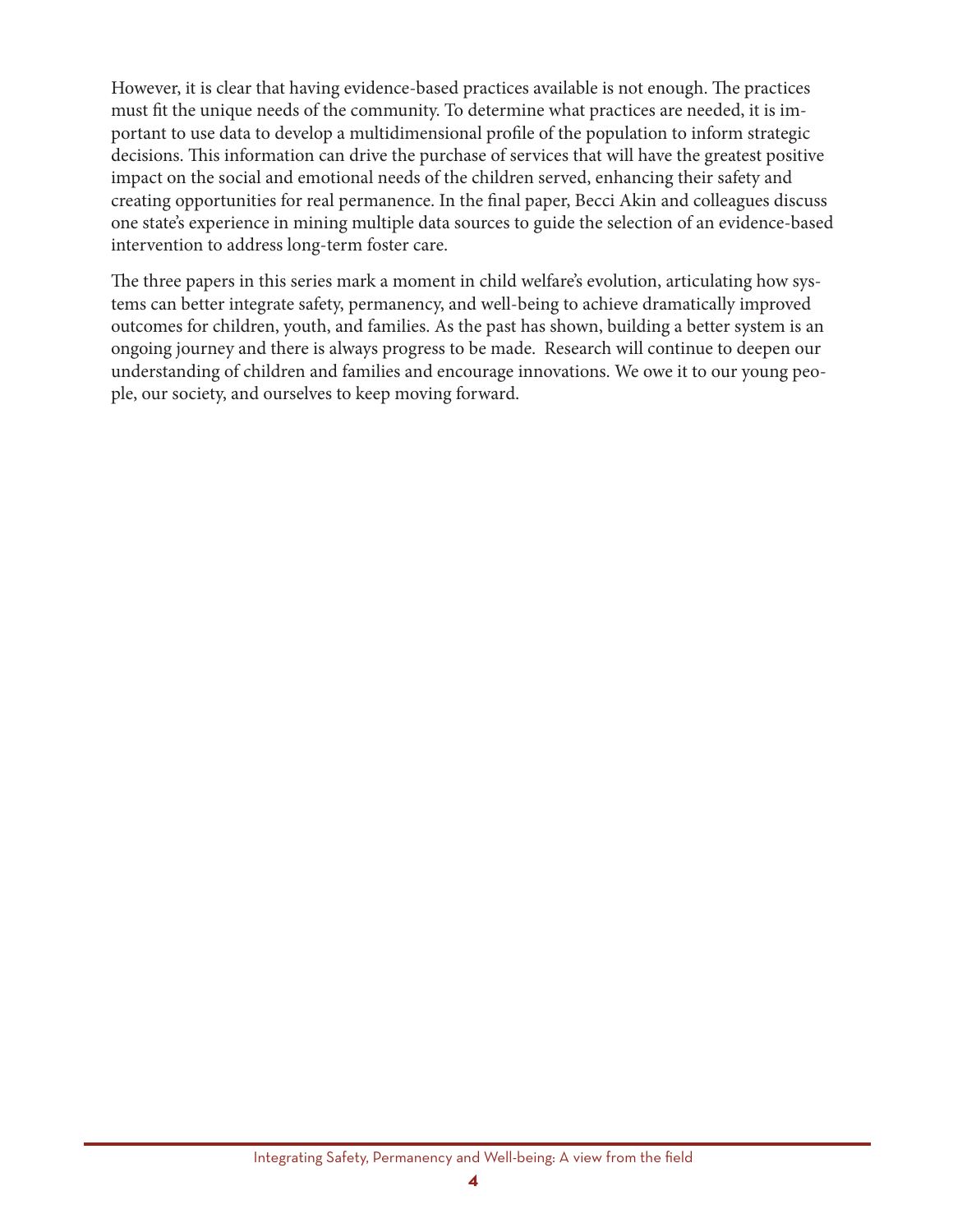# **IntegratIng Safety, Permanency and Well-BeIng SerIeS**

February 2014



# **A COMPREHENSIVE FRAMEWORK** for Nurturing the Well-Being of Children and Adolescents

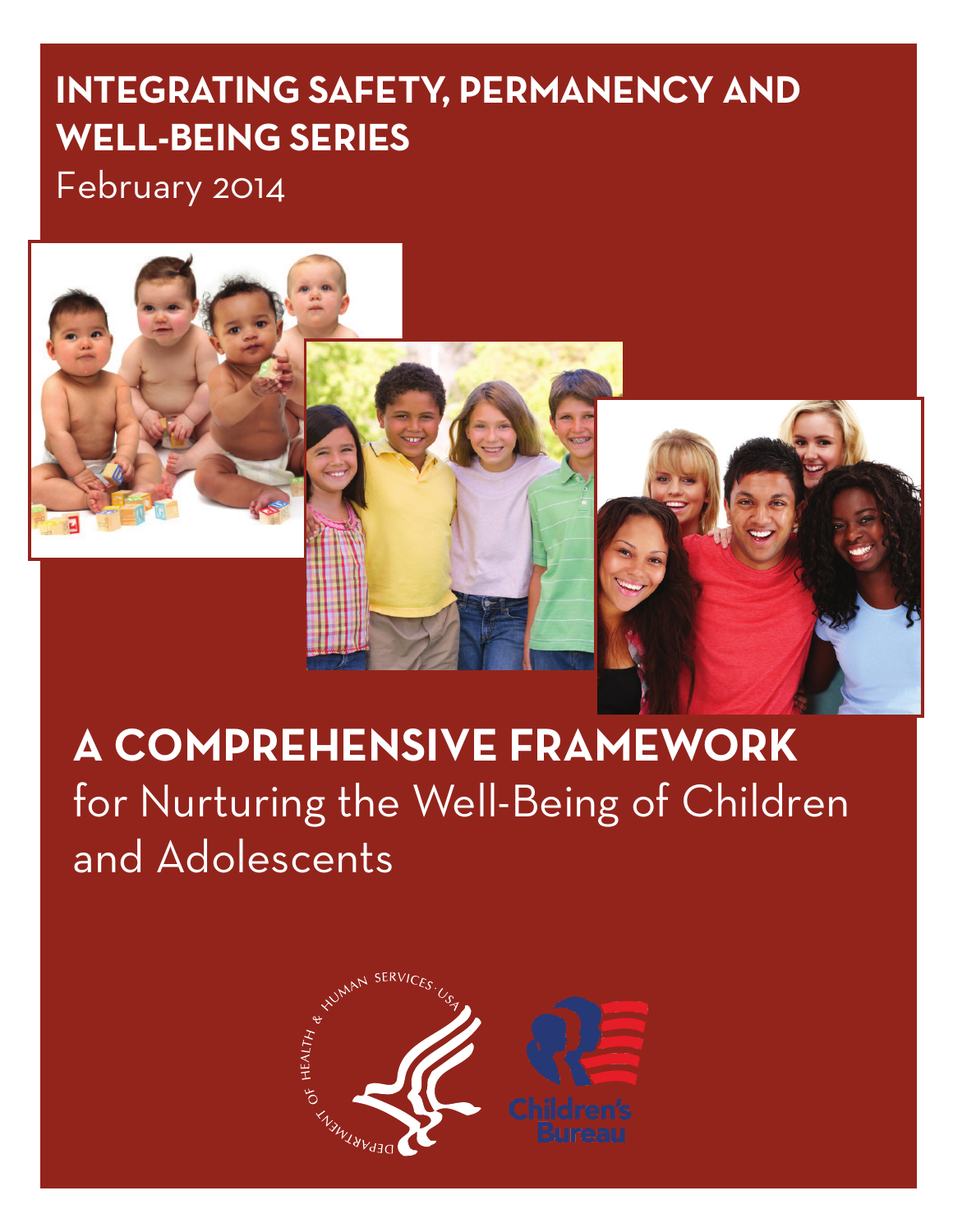### **Preface**

This series of papers, *Integrating Safety, Permanency and Well-Being in Child Welfare*, describes how a more fully integrated and developmentally specific approach in child welfare could improve both child and system level outcomes. The papers were developed to further the national dialogue on how to more effectively integrate an emphasis on well-being into the goal of achieving safety, permanency and well-being for every child.

The overview, *Integrating Safety, Permanency and Well-Being: A View from the Field* (Wilson)*,* provides a look at the evolution of the child welfare system from the 1970s forward to include the more recent emphasis on integrating well-being more robustly into the work of child welfare.

The first paper, *A Comprehensive Framework for Nurturing the Well-Being of Children and Adolescents*  (Biglan), provides a framework for considering the domains and indicators of well-being. It identifies the normal developmental trajectory for children and adolescents and provides examples of evidence-based interventions to use when a child's healthy development has been impacted by maltreatment.

The second paper, *Screening, Assessing, Monitoring Outcomes and Using Evidence-based Practices to Improve the Well-Being of Children in Foster Care* (Conradi, Landsverk and Wotring), describes a process for delivering trauma screening, functional and clinical assessment, evidence-based interventions and the use of progress monitoring in order to better achieve well-being outcomes.

The third paper, *A Case Example of the Administration on Children, Youth and Families' Well-Being Framework: KIPP* (Akin, Bryson, McDonald, and Wilson), presents a case study of the Kansas Intensive Permanency Project and describes how it has implemented many of the core aspects of a well-being framework.

These papers are an invitation for further thinking, discussion and action regarding the integration of well-being into the work of child welfare. Rather than being a prescriptive end point, the papers build developmentally on the Administration on Children, Youth and Families' 2012 information memorandum *Promoting Social and Emotional Well-Being for Children and Youth Receiving Child Welfare Services* and encourage new and innovative next steps on the journey to support healthy development and well-being.

### **Acknowledgments**

This publication was produced by Paltech, Inc. under the Technical Support and Product Development for the Children's Bureau and its Grantees, contract number HHSP23320095648WC with the U.S. Department of Health and Human Services (HHS). The author of this publication was Anthony Biglan, Ph.D., Senior Scientist of the Oregon Research Institute.

#### **Disclaimer**

The views, opinions, and content expressed herein are those of the authors and do not necessarily reflect the views, opinions, or policies of HHS or Paltech. No official support of or endorsement by HHS or Paltech for these opinions or for particular interventions, programs, practices, tools, instruments, software, or resources is intended or should be inferred.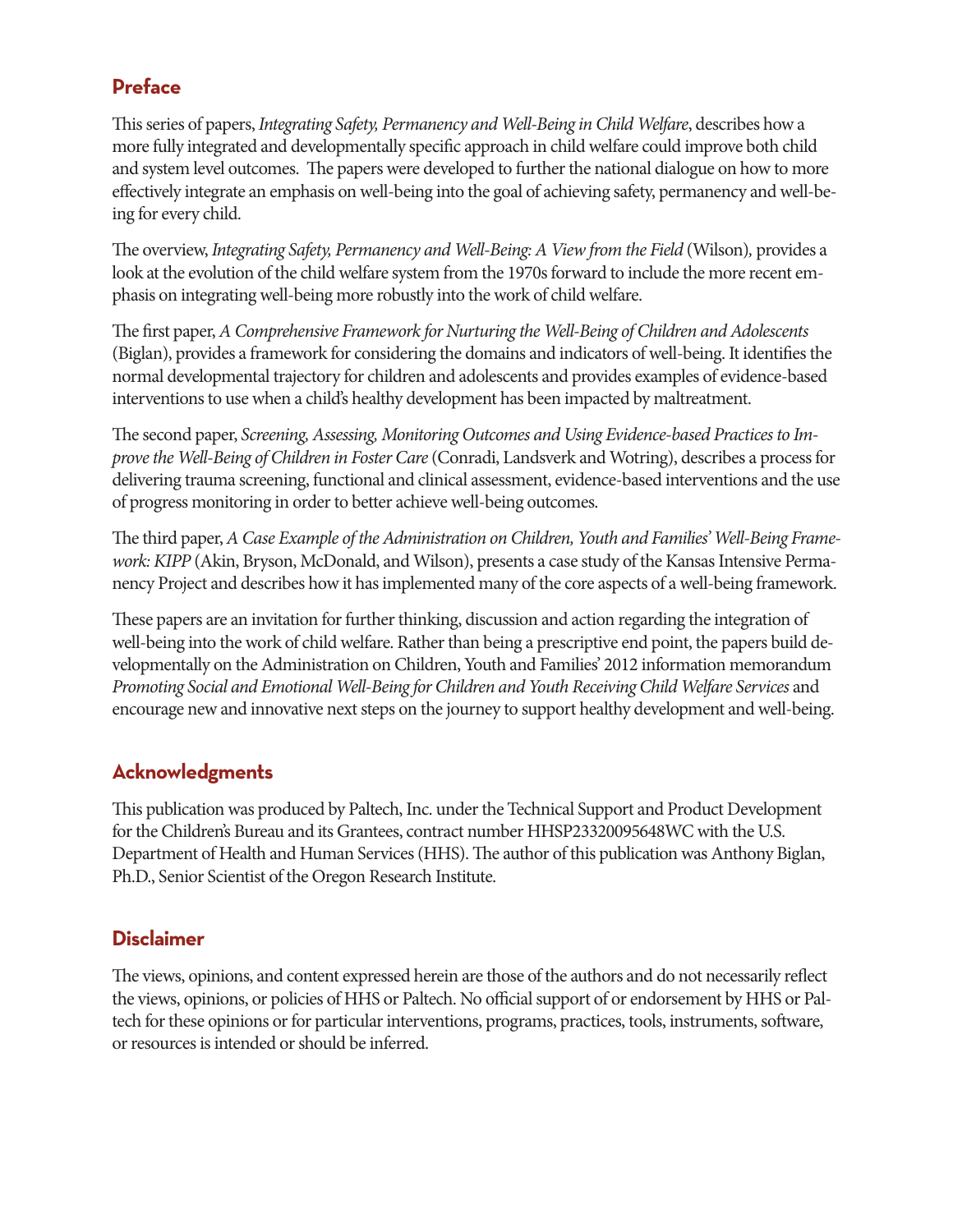## **Introduction**

This is the first in a series of three papers entitled *Integrating Safety, Permanency and Well-Being* written for the Administration on Children, Youth and Families at the U.S. Department of Health and Human Services to further dialogue regarding the more robust integration of well-being with the safety and permanency pillars of child welfare services. This paper presents a framework for ensuring the successful and healthy development of young people who have been maltreated or are at risk to be maltreated. Much research evidence about child and adolescent development has accumulated in the past 30 years, making it increasingly clear that it is both possible and necessary to integrate safety and permanency with efforts intended to ensure young people's successful development and well-being (Administration for Children & Families, 2012).

## **the Problem of child abuse and the need for comprehensive Strategies**

The harm child abuse does to a child is far more pervasive than previously believed. Recent biological studies of the effects of maltreatment indicate that, beyond its immediate physical harm, abuse causes significant effects on children's cognitive, social, behavioral, and physical development. Shonkoff, Boyce, and McEwen (2009) review evidence showing that maltreatment and related stressors such as poverty, family conflict, and parental substance abuse can produce latent effects on children's health and behavior that are not detected until much later. In addition, the cumulative effect of repeated exposure to stress produces myriad effects including "…coronary artery disease, chronic pulmonary disease, cancer, depression, and drug abuse (p. 2253)," as well as teenage pregnancy and obesity. Thus, preventing maltreatment and treating those who have been maltreated will have benefits that extend throughout the life of the individual and to those around the individual.

Even after maltreatment has ended and children are safe and have achieved permanency, it is likely that many will require further assistance to address their well-being and developmental needs. Recent neuroscience findings show that maltreatment has an impact on brain functioning in ways that affect emotional regulation and executive functioning. Evidence-based interventions can help children develop these self-regulatory capacities, control emotions and inhibit impulses in the interest of achieving longer term outcomes to include being successful at home, in school, at work, in the community and in relationships. In the absence of effective interventions, academic and employment challenges and social rejection are common, which, taken together, contribute to the development of numerous problems including drug abuse and delinquency (Biglan, Brennan, Foster, & Holder, 2004).

Comprehensive family support is also needed to help children heal and recover after abuse has occurred and to prevent maltreatment. Much child abuse is never reported or detected. For example, Theodore et al. (2005) found in phone surveys that rates of parental discipline practices considered abusive were 40 times greater than that of official child physical abuse reports. This implies that universally available strategies are needed to prevent and address child abuse among families who may never be identified (Prinz, Sanders, Shapiro, Whitaker, & Lutzker, 2009).

When families do come to the attention of child welfare, targeted and intensive interventions can be provided to increase family capacity and functioning while simultaneously promoting healing and recovery for children. Importantly, most children are never removed from their caregivers, and the majority of those who enter foster care return home. Within this overall context of parental and family relationships, children's well-being and developmental needs can and must be met. In sum, there are strong reasons for all of the agencies and organizations with responsibility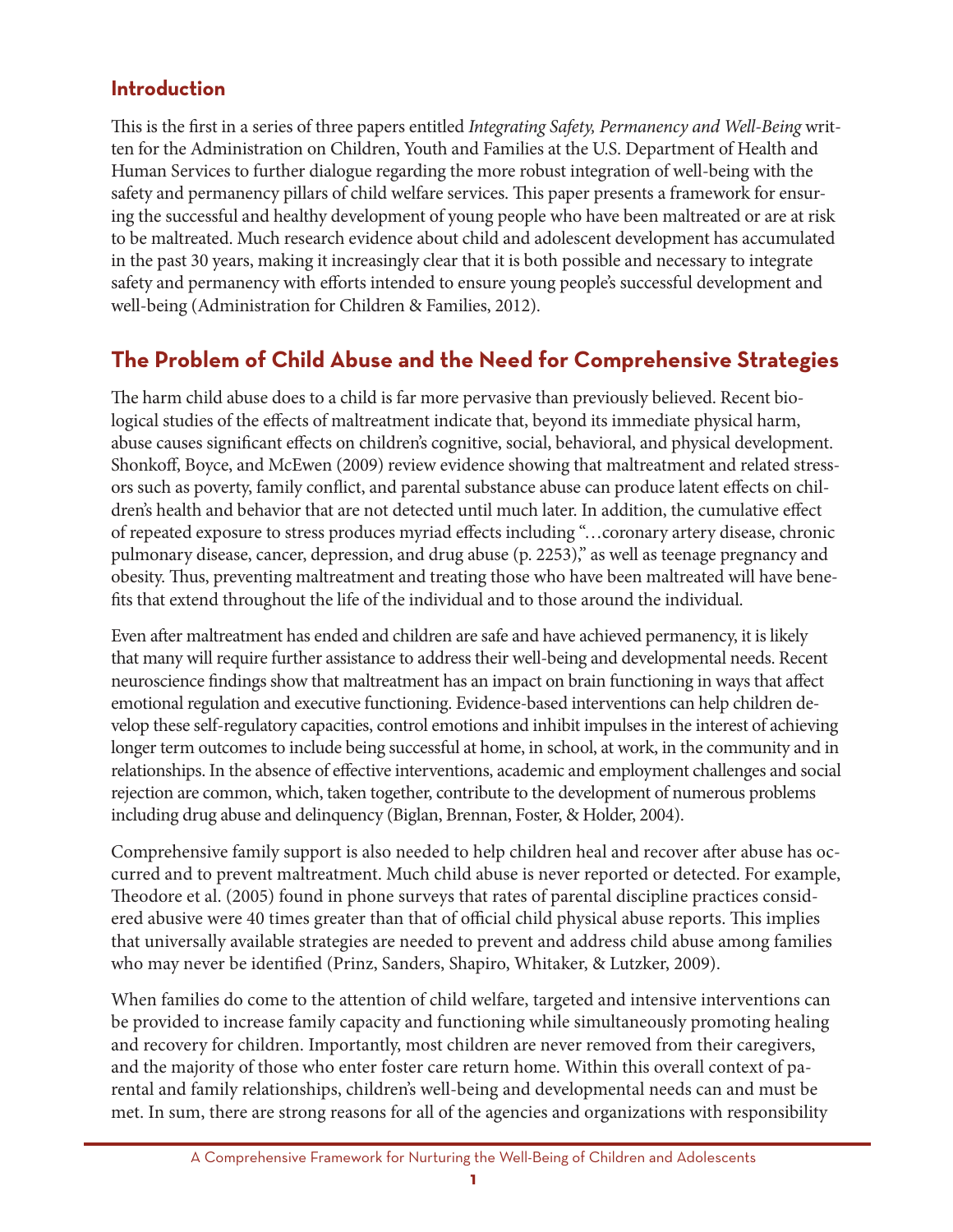for child and adolescent development, such as child welfare, to develop integrated, coordinated approaches to helping families and caregivers increase the quality of their nurturance. Increasing the nurturing capacity of parents and caregivers can prevent maltreatment from occurring and buffer children from negative long-term effects of maltreatment in order to help them get back on track developmentally. This is critically important in child welfare as child abuse and neglect often occurs in a relationship context.

## **a developmental framework for Promoting Well-Being**

The Administration on Children, Youth and Families, in its *Promoting Social and Emotional Well-being for Children and Youth Receiving Child Welfare* Services, called on the child welfare field to embed a developmentally specific focus on well-being in all areas of its work (ACF, 2012). In child welfare and in other child and family serving systems, prevention and neurobiological science is increasingly informing this emphasis on promoting healthy development in the social/ emotional, behavioral, cognitive, and physical domains. This focus on healthy development, rather than on preventing specific child-level problems, has been prompted by several lines of research. First, it has become clear that psychological, behavioral, and health problems tend to be inter-related, so that a young person with a problem such as substance abuse is highly likely to have other problems, ranging from academic failure and depression to risky sexual behavior (Biglan et al., 2004; Boles, Biglan, & Smolkowski, 2006). Second, most problems arise in environments that fail to nurture young people's positive social behavior and values (Biglan et al., 2004). Third, analysis of the ingredients of most evidence-based preventive interventions shows that they have preventive effects because they foster development of prosocial behaviors and values that are incompatible with problems (Biglan, Flay, Embry, & Sandler, 2012).

### **caring and Productive young adults**

One way to think about how to nurture development is to imagine the caring and productive 19-year-olds envisioned in the Institute of Medicine's report on preventing mental and behavioral health problems (National Research Council & Institute of Medicine, 2009). They will be high school graduates pursuing further education: anything less than that would likely result in a life of under employment and low-paying jobs (Bynner & Parsons, 1997). To succeed in school, they will have developed the self-management skills and social relations that enable them to complete schoolwork, get support from others, and avoid conflict. They will be physically healthy and not obese, have a healthful diet, and exercise regularly. These skills and activities will be in place because they have developed self-regulation or executive functions enabling them to persist in the face of challenges and cope with distress without having to avoid or suppress it (Vohs & Baumeister, 2011). Finally, the caring young adults that their families and communities nurture will be strongly committed to helping others and contributing to their community's well-being.

Nurturing these qualities, throughout infancy, childhood and adolescence, will have additional advantages. Young people with these characteristics are unlikely to have any of the psychological, behavioral, or health problems that are so costly to young people and society: antisocial behavior, substance abuse, risky sexual behavior, or depression. Indeed, most of what has been learned about the environments that promote these positive qualities comes from prevention research that set out to prevent one or more of the most common and costly psychological and behavioral problems (NRC & IOM, 2009).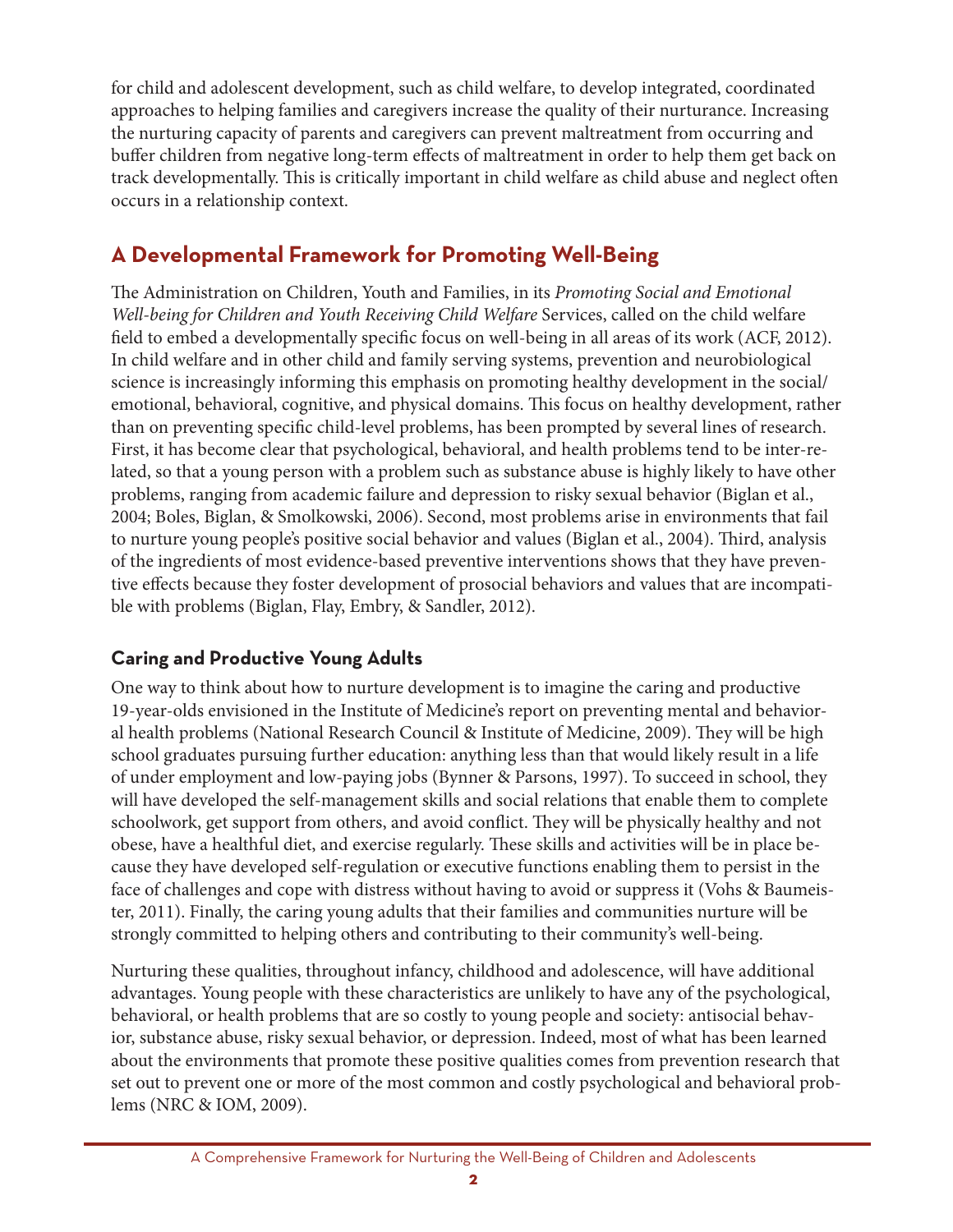For their own well-being and for the good of society, children and young adults' healthy development requires a constellation of behaviors, values, and attitudes that involve working for the well-being of others and striving to develop themselves. Because of its centrality to the well-being of individuals and groups, this constellation has come to be called prosociality by a growing number of behavioral scientists (Biglan & Cody, 2013; Caprara, Alessandri, & Eisenberg, 2012; Wilson, O'Brien, & Sesma, 2009). If they are in nurturing and prosocial environments, they have fewer behavioral problems (Caprara, Barbaranelli, Pastorelli, Bandura, & Zimbardo, 2000; Kasser & Ryan, 1993; Sheldon & Kasser, 1998; Wilson & Csikszentmihalyi, 2008), do better in school (Caprara et al., 2000), have more and better friends (Clark & Ladd, 2000), and are healthier (Biglan & Hinds, 2009).

## **nurturing development from Pregnancy through adolescence**

Prevention scientists have identified a set of programs, policies, and practices that can ensure positive well-being outcomes for most young people—if we can reach them with these interventions. Key ingredients of these interventions are that they make young people's environment more nurturing (Biglan et al., 2012). They (a) reduce socially and biologically toxic conditions; (b) teach, promote, and richly reinforce executive functions such as self-regulation and positive interactions/relationships with others; (c) limit opportunities for problem development; and (d) promote the pragmatic pursuit of prosocial values. Because children and youth who have experienced maltreatment are more likely to develop social/emotional, behavioral, and mental health problems than other children, it is important that interventions containing these essential ingredients be available in order to help bring them back onto a healthy developmental track. Examples of evidence-based interventions that contain these essential ingredients and promote positive development are provided later in this paper.

Figure 1 presents a framework for thinking about what is needed for all children, including those who have experienced maltreatment and trauma. It is adopted from an analysis by Komro, Flay, Biglan, and the Promise Neighborhoods Research Consortium (2011) of the last 30 years of developmental research. At every phase of development—from pregnancy through adolescence—young people need to develop cognitively, to develop social and emotional competence, and to be physically healthy. We also need to prevent them from developing any of the many psychological, behavioral, or health problems that can harm them and be costly to those around them and the society in general.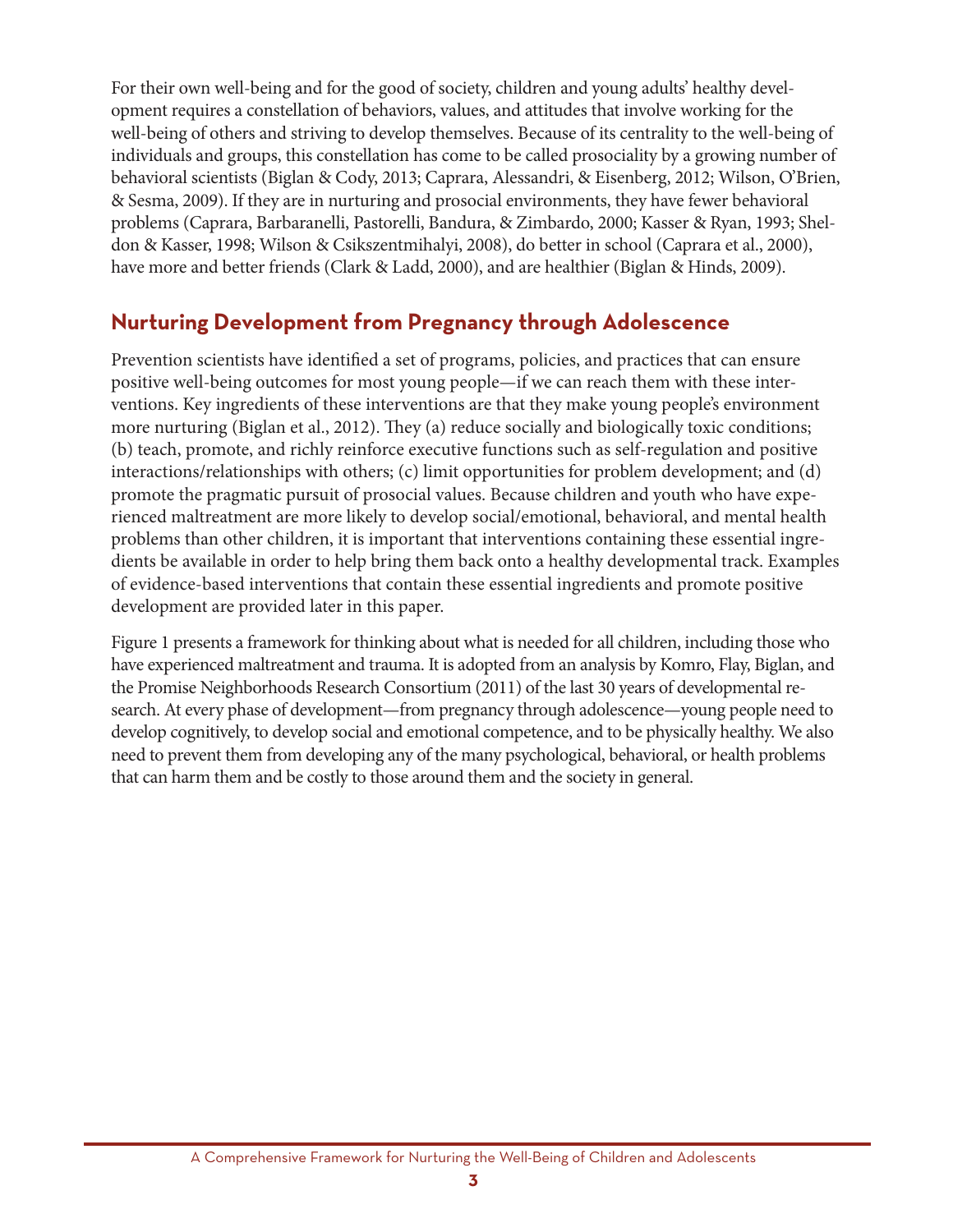#### *Figure 1: PNRC Model*



The three most important proximal influences on young people's development are the family, school, and peers. Effective community efforts to ensure successful development must ensure that these environments are nurturing, as just described. Families, schools, and peers, however, exist in a larger social context that affects the likelihood that they will be nurturing. As Figure 1 shows, more distal influences are also important, including the economic resources of families, schools, and neighborhoods. So is the degree of social cohesion in the neighborhood and community—the degree to which there are strong prosocial norms, positive social relations, and minimal social exclusion or discrimination. Finally, the quality of the physical environment, including physical decay of buildings; access to weapons, alcohol, tobacco, and other drugs; and access to nutritious food can have a strong influence on developmental outcomes.

Table 1 below shows the essential outcomes to be nurtured in the cognitive, social/emotional, behavioral, and physical domains across the developmental stages from prenatal/birth through adolescence. It is important to note that the each of the indicators of these outcomes identified within the table is measurable. (See also Appendix 1 of the ACYF well-being framework; 2012.) Thus, it is possible to assess whether a child is on target developmentally across each of the domains. Advances in the use of valid and reliable screening and functional assessment tools also allow for on-going progress monitoring to determine if the interventions employed are helping to return the child to on target developmental functioning. Paper 2 in this series, *Screening, Assessing, Monitoring Outcomes and Using Evidence-Based Interventions to Improve the Well-Being of Children in Child Welfare* (Conradi, Landsverk & Wotring), provides more in-depth information about the use of screening and functional assessment tools to determine a child's developmental trajectory in the cognitive, social/emotional, behavioral and physical domains.

After Table 1 are descriptions of each developmental phase in more detail, including outcomes and the major proximal influences at each stage. Examples are provided of interventions that have been shown to promote positive development and well-being during each developmental stage. As noted previously, these interventions can meet many of the needs of children who have experienced abuse and neglect by reducing socially and biologically toxic conditions, reinforcing self-regulation and positive relationships, limiting opportunities for problem development and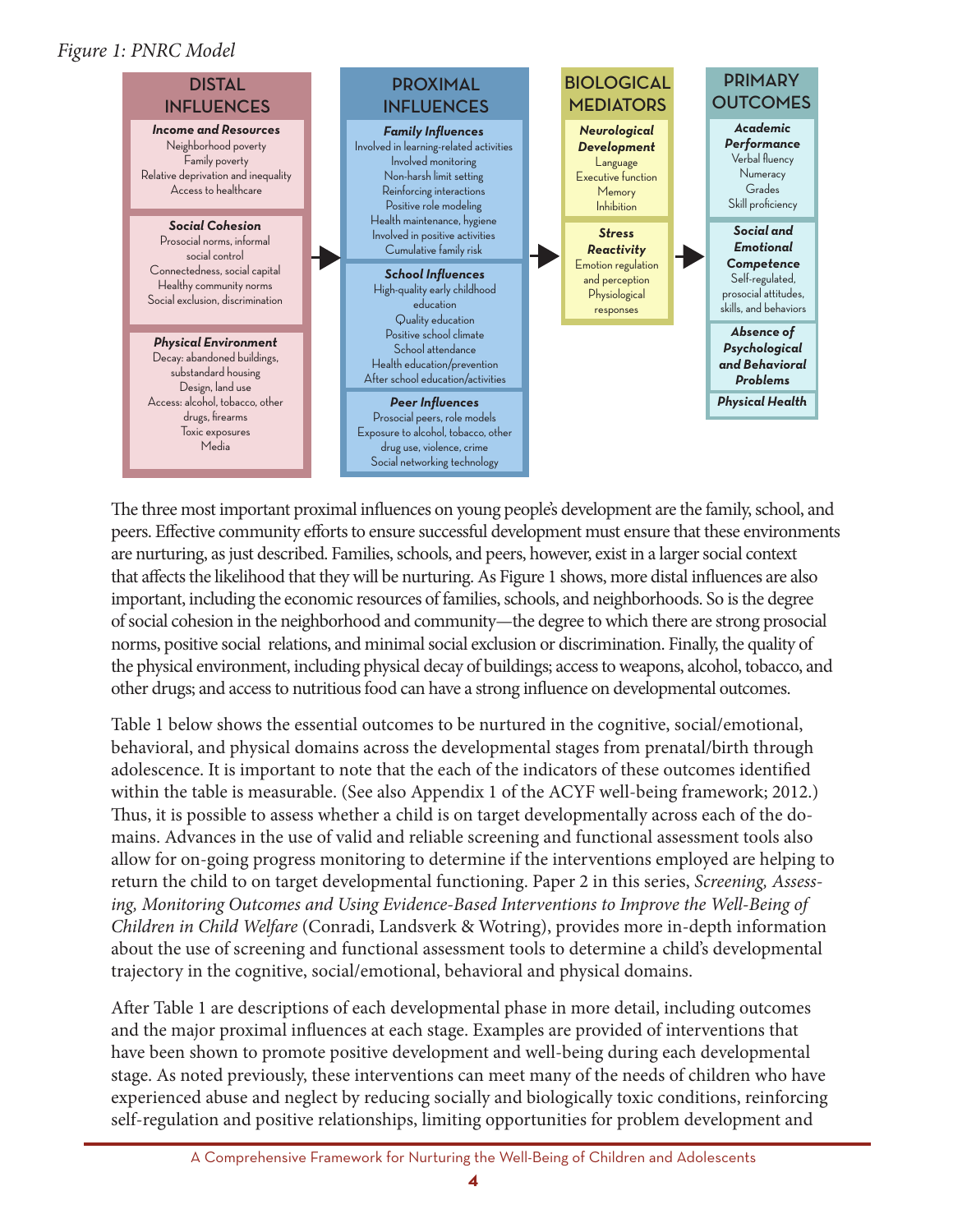promoting prosocial values. The lists of interventions in each section are not exhaustive or prescriptive. It is worth noting that most of the example interventions noted in this paper are targeted or intensive rather than universal and are designed to remediate and to prevent further problems from occurring given the abuse and neglect encountered.

Additional evidence-based and evidence-informed interventions can be explored in databases such as the National Registry of Evidence-based Programs and Practices. The appendix to this document provides resources for exploring evidence-based interventions.

| <b>Outcome Domain</b>                    |                                                                                                                                     |                                                                                                                      |                                                                                                                                  |                                                                                                                                                                                               |  |
|------------------------------------------|-------------------------------------------------------------------------------------------------------------------------------------|----------------------------------------------------------------------------------------------------------------------|----------------------------------------------------------------------------------------------------------------------------------|-----------------------------------------------------------------------------------------------------------------------------------------------------------------------------------------------|--|
| Developmental<br>phase                   | <b>Cognitive development</b>                                                                                                        | Social & emotional<br>competence                                                                                     | <b>Psychological and</b><br>behavioral development                                                                               | <b>Physical health</b>                                                                                                                                                                        |  |
| Prenatal-<br>infancy<br>(birth to age 2) | Language devel-<br>opment; executive<br>functioning                                                                                 | Social/emotion-<br>al development;<br>attachment                                                                     | Self awareness de-<br>velops; behavioral<br>development                                                                          | Birth weight; physical<br>and motor skill devel-<br>opment; injuries                                                                                                                          |  |
| <b>Early childhood</b><br>$(3-5)$        | language and early<br>literacy develop-<br>ment (e.g., picture<br>naming, rhyming,<br>letter naming); exec-<br>utive functioning    | Self-regulation;<br>emotional symp-<br>toms; social<br>relations; prosocial<br>behavior, skills,<br>attitudes        | Self-concept develops;<br>behavioral develop-<br>ment; attentional and<br>hyperactivity difficul-<br>ties; conduct problems      | Physical development;<br>injuries; asthma-like<br>illness; diet; physical<br>activity; height/weight<br>percentiles; oral<br>health                                                           |  |
| <b>Childhood</b><br>$(6-11)$             | Reading proficiency;<br>mathematics profi-<br>ciency (at or above<br>grade level); execu-<br>tive functioning                       | Same as above,<br>plus: gradual shift<br>in control from<br>parents to child;<br>peers assume a<br>more central role | Same as above, plus:<br>self-concept becomes<br>more complex; dis-<br>ruptive and aggressive<br>behavior; depressive<br>symptoms | Same as above, plus:<br>strength and athletic<br>skills improve                                                                                                                               |  |
| Early<br>adolescence<br>$(12-14)$        | Same as above, plus<br>intellectual devel-<br>opment, abstract<br>thinking                                                          | Same as above,<br>plus: central role of violent behaviors;<br>peer group, identi-<br>ty formation                    | Same as above, plus:<br>drug use; risky sexual<br>behaviors                                                                      | Same as above, plus:<br>more rapid physical<br>growth and changes;<br>puberty and repro-<br>ductive maturity;<br>self-inflicted inju-                                                         |  |
| Adolescence<br>$(15-19)$                 | <b>Executive function-</b><br>ing; intellectual de-<br>velopment; critical<br>and rational think-<br>ing; high school<br>graduation | Same as above,<br>plus: moral devel-<br>opment; intimacy<br>development                                              | Same as above                                                                                                                    | ries; type 2 diabetes;<br>STDs; any pregnancy<br>injuries; self-inflicted<br>injuries; diet; physical<br>activity; BMI; type<br>2 diabetes; STDs;<br>unplanned pregnancy,<br>repeat pregnancy |  |

#### *Table 1. Key outcomes by developmental phase*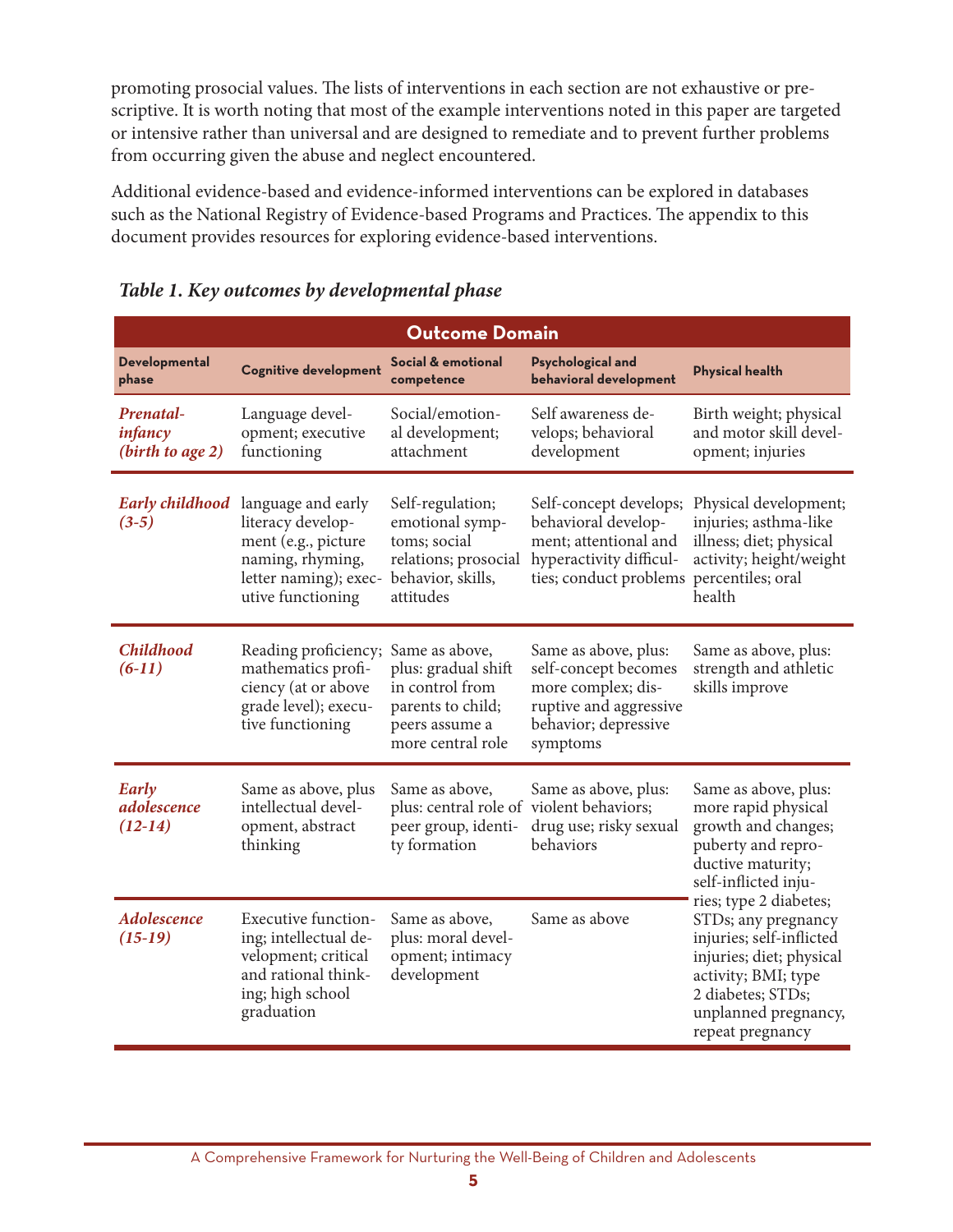#### **Pregnancy and the First Two Years of Life**

*Milestone outcomes.* The first step on the road to adult well-being is being born healthy. This requires that mothers have good nutrition and do not smoke, drink, or take drugs (Olds, Henderson, Tatelbaum, & Chamberlin, 1986) and are not stressed (Coussons-Read, 2012). During the first two years of life, infants develop the rudiments of self-regulation, as they become able to calm themselves.

Other key milestones in infancy include the development of fine and gross motor skills that are the foundation for physical competence, the rudiments of language, and attachment and positive interactions with others, which are the basic building blocks of social competence (Greenspan & Greenspan, 1985; Lerner & Ciervo, 2003; NRC & IOM, 2000). This development requires patient parents who are skilled at soothing their baby when she is distressed.

*Support for new parents and their infants.* A number of programs help families who are at risk of having problems during pregnancy and the first two years of their child's life. The most extensively evaluated among these is the Nurse-Family Partnership, in which a nurse provides support to poor, first-time mothers during pregnancy and the first two years of the baby's life. Three randomized trials offered evidence that the program reduced child-abuse and neglect, prevented children from developing disruptive behavior disorders, increased the time between the mother's first pregnancy and her second, and improved the mother's economic situation (Olds, Hill, O'Brien, Racine, & Moritz, 2003). A long-term follow-up of the program showed that it even reduced the likelihood that the children whose mothers had received the program would be arrested at age 15 (Olds, 2008; 2010). A cost-benefit analysis (Aos et al., 2011) showed that the program yields more than \$3 in benefits to recipients and taxpayers for every dollar invested in it. The IOM report on prevention (NRC & IOM, 2009) reviewed additional programs of this sort.

Another intervention showing promise in improving the language and social development of infants born into high-risk families is Play and Learning Strategies I (PALS; Landry, Smith, & Swank, 2006). The program teaches parents responsive parenting skills designed to strengthen the parent-child bond and promote early language, cognitive, and social development. It uses videotaped examples of parents and children interacting in order to demonstrate parenting skills. Then parents are given opportunities to discuss and practice the skills.

### **early childhood (ages 2 to 5)**

*Milestone outcomes.* During early childhood the basic foundation of language, numeracy, and preliteracy skills are established and children begin to develop the self-regulatory and social skills that are vital to the further development of most every other skill. For example, children who do not learn to restrain their first impulsive responses in stressful situations may act aggressively or refuse to cooperate with adults in ways that harm their relationships with others and prevent them from learning from adults or their peers (Denham et al., 2003). Such restraint is shaped by hundreds of interactions in which others reinforce self-regulated behavior (e.g., Agran, Blanchard, Wehmeyer, & Hughes, 2001). Thanks to such socialization, children become better able to cooperate with others: an important step in developing prosociality.

Empathy is also foundational for success in life (Eisenberg, Miller, Shell, McNalley, & Shea, 1991). Children develop empathy as they learn to take the perspective of others through hundreds of interactions in which they are asked about what they see, hear, or are doing, and what they see and hear others doing (McHugh & Stewart, 2012).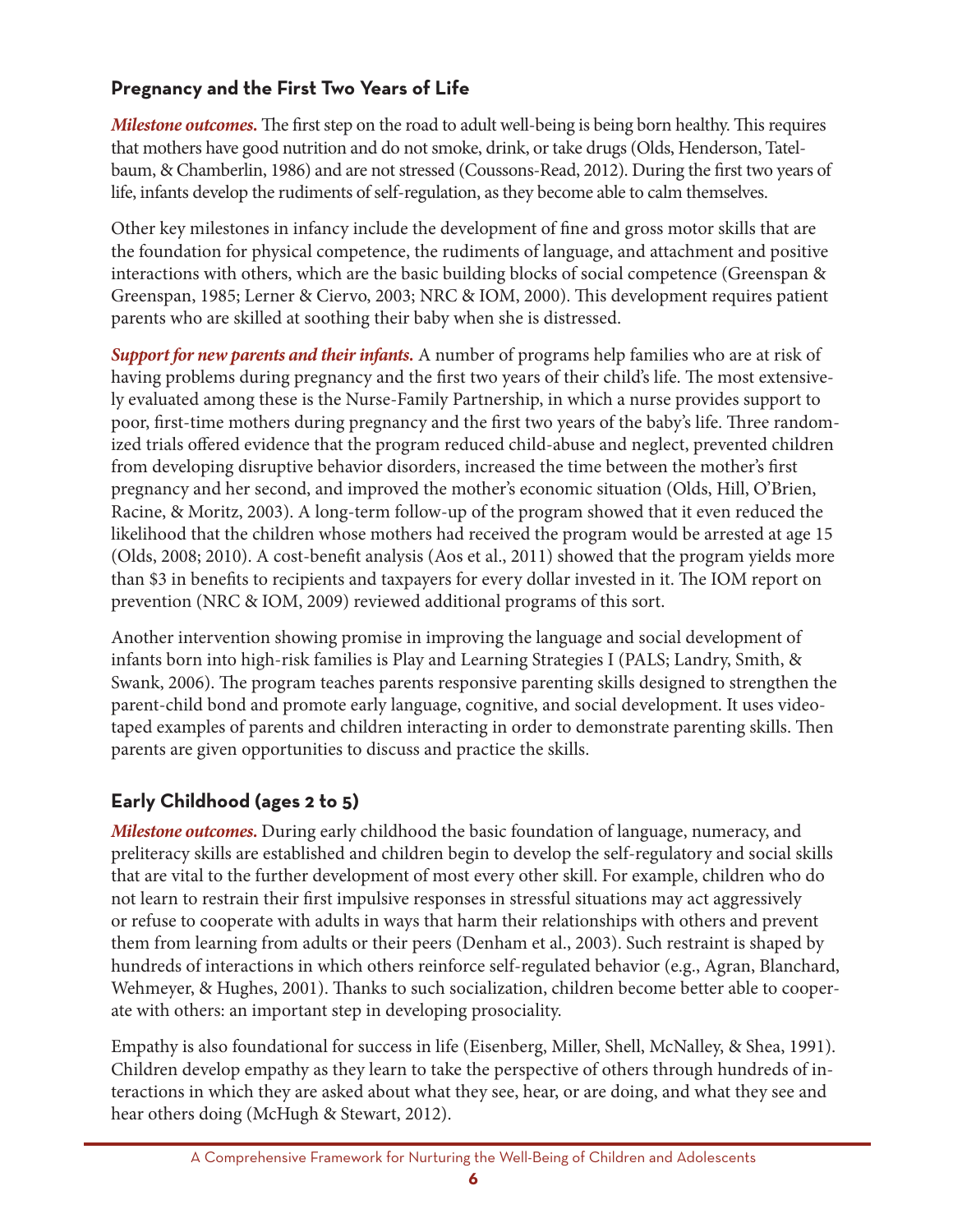At the same time, young children must develop steadily increasing fine and gross motor skills, be physically active, have a healthful diet, and not be overweight. To the extent that we ensure these cognitive, social, verbal, and physical developments, we will prevent diverse psychological and behavioral problems (NRC & IOM, 2009). In particular, it is important to prevent aggressive social behavior, since it is a major pathway toward academic failure, social rejection, delinquency, substance abuse, and even depression (Biglan et al., 2004).

*Influencing the development of young children.* Families, preschools, and childcare settings influence young children's development. It is vital that communities ensure these environments nurture every young child. Families need to actively and positively engage children. Parents can patiently and skillfully engage children by following their children's lead and actively teaching them through playful interactions in which the children's attention to any given thing is the basis for the parents to extend the children's knowledge. Parents must keep harsh and inconsistent discipline to a minimum by using mild but effective consequences for problem behavior, anticipating and preventing situations that would evoke misbehavior, and richly reinforcing the children's active, positive engagement with others and their world.

Children in foster care are often removed from their homes and communities and placed into the homes of others who temporarily become their primary caretakers. They can experience multiple placement moves during their time in care. Multiple placements are associated with poorer outcomes for children (Dregan & Gulliford, 2012; Newton, Litrownik, & Landsverk, 2000) and are more likely when children have significant behavior problems (Newton et al., 2000). However, interventions that support effective parenting or caregiving can significantly reduce both the likelihood of removal from home and multiple placements, and can increase the chances of reunification at the same time that they improve children's well-being (Price et al., 2008).

*Family interventions.* Table 2 lists examples of family interventions that have been shown to help families and other caregivers strengthen the nurturing conditions that young children need. These interventions have multiple benefits. They help families and other caregivers replace harsh and inconsistent discipline with much more positive ways of supporting children's development. Parents learn to reinforce children's positive behavior through attentive and engaging interactions and, when needed, use rewards such as stickers and fun activities. They learn how to use mild negative consequences like timeout, if necessary.

Multidimensional Treatment Foster Care for Preschoolers (MTFC-P; Fisher, Burraston, & Pears, 2005; Fisher, Ellis, & Chamberlain, 1999) provides intensive training and support to caregivers, children in foster care, and the parents or others who might provide a permanent placement for the child. Caregivers receive 12 hours of intensive training, receive support and supervision via daily phone calls, and have back-up assistance and consultation available around the clock. When provided for young children in foster care, the program has been shown to reduce child behavior problems (Fisher et al., 2005), reduce blunted hypothalamic-pituitary-adrenal (HPA) axis functioning (Fisher, Gunnar, Dozier, Bruce, & Pears, 2006), and reduce caregiver stress (Fisher & Stoolmiller, 2008).

Trauma-Focused Cognitive Behavior Therapy has been shown in at least two randomized trials to benefit families of children who have been diagnosed with PTSD due to sexual abuse (Cohen & Mannarino, 1996; Cohen, Deblinger, Mannarino, & Steer, 2004). The program helps children who have been abused develop skills in expressing and coping with feelings, and recognizing relationships among thoughts, feelings, and behavior. The program gradually exposes the chil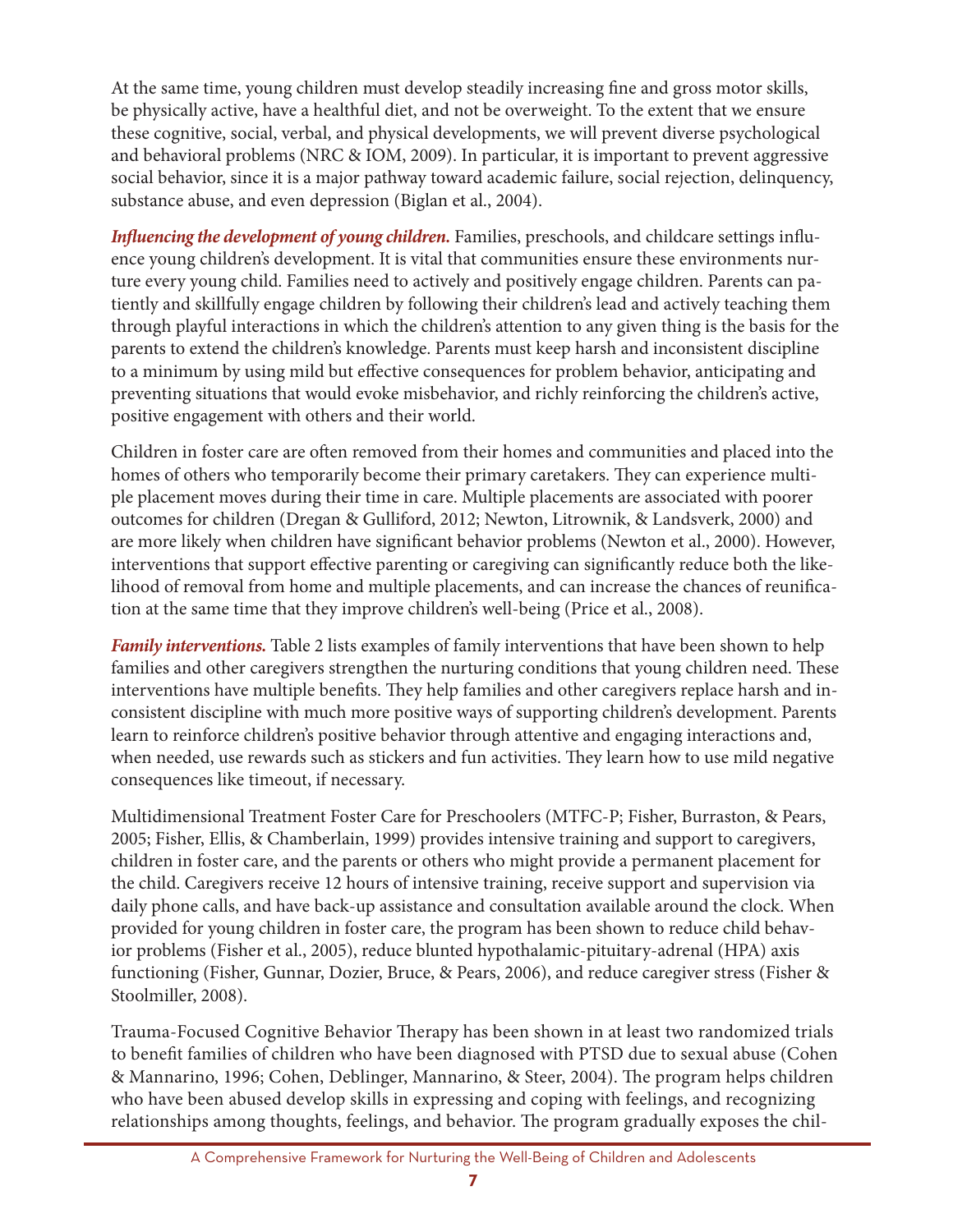dren to increasingly intense reminders of their traumatic experiences and helps them talk and write about and share these descriptions with their parents. Evaluations of the program indicate that, compared with alternative treatments, it produces significantly lower levels of depression, shame, and behavior problems among children. Parents were less distressed and more supportive toward their children.

| Program                                                                                           | <b>Outcomes affected</b>                                                                                                |
|---------------------------------------------------------------------------------------------------|-------------------------------------------------------------------------------------------------------------------------|
| Multidimensional Treatment                                                                        | Reduced child behavior problems                                                                                         |
| Foster Care for Preschoolers<br>$(MTFC-P)$                                                        | Improved HPA axis functioning                                                                                           |
| Fisher, Burraston, & Pears, 2005;                                                                 | Reduced caregiver stress                                                                                                |
| Fisher, Ellis, & Chamberlain, 1999                                                                | Reduction in number of placements                                                                                       |
| Incredible Years<br>Barrera et al., 2002; Gardner,                                                | • Increases praise and use of non-violence discipline and de-<br>creases criticism, harsh discipline, negative commands |
| Hutchings, Bywater, & Whitaker,<br>2010; Hurlburt, Nguyen, Reid,<br>Webster-Stratton, & Zhang, in | • Reduces parental depression and increases parental self-confi-<br>dence                                               |
| press; Lees & Ronan, 2008; Web-<br>ster-Stratton & Reid, 2010                                     | • Increases involvement with teachers and schools                                                                       |
|                                                                                                   | • Increases communication, problem-solving strategies, conflict<br>management, social behavior, and play skills         |
|                                                                                                   | • Reduces conduct problems at home and school                                                                           |
| Family Check-Up (FCU)                                                                             | · Prevents behavioral and emotional disorders                                                                           |
| Dishion & Stormshak, 2009;<br>Dishion, Nelson, & Kavanagh,                                        | • Reduces family conflict and problem behavior                                                                          |
| 2003; Dishion, Stormshak, & Siler,<br>2010; Lunkenheimer et al., 2008;                            | • Prevents substance abuse                                                                                              |
| Moore, Dishion, & Shaw, 2012;<br>Shaw, Dishion, Supplee, Gardner,                                 | • Motivates parenting monitoring                                                                                        |
| & Arnds, 2006; Stormshak & Dish-<br>ion, 2009; Van Ryzin, Stormshak,                              | • Increases parents' positive behavior support                                                                          |
| & Dishion, 2012                                                                                   | • Decreases depression, improves self-regulation, and increases<br>youth school engagement                              |
| Triple P<br>Nowak & Heinrichs, 2008; Prinz et                                                     | • Improves the quality and effectiveness of parents' interactions<br>with their children                                |
| al., 2009; Sanders, Cann, & Mark-<br>ie-Dadds, 2003                                               | • Prevents child abuse and resulting foster care placement                                                              |
|                                                                                                   | • Reduces children's uncooperative and aggressive behavior                                                              |

#### *Table 2: Evidence-based family interventions for early childhood*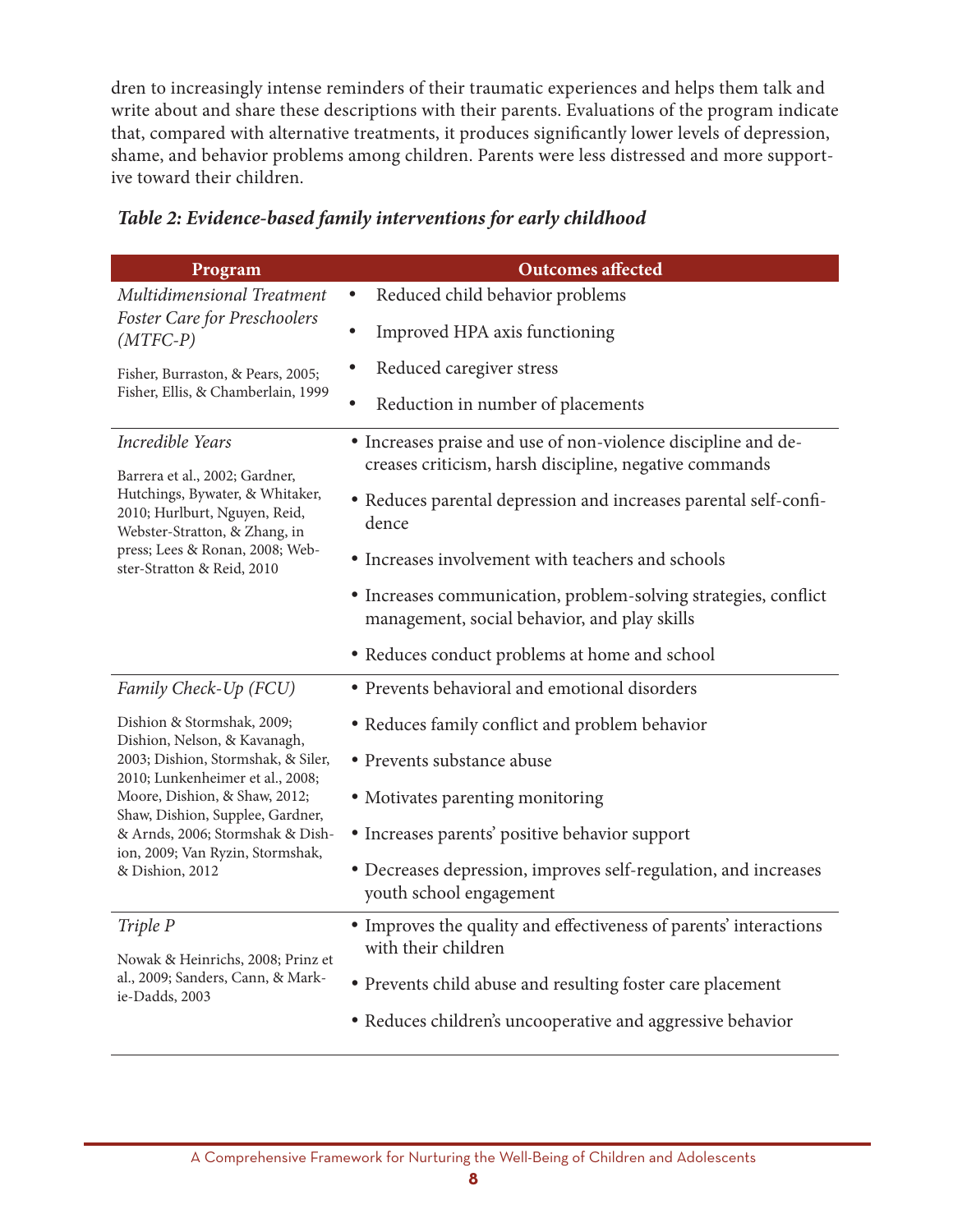#### *Table 2: Evidence-based family interventions for early childhood*

| Program                                                                                                                | <b>Outcomes affected</b>                                                                     |
|------------------------------------------------------------------------------------------------------------------------|----------------------------------------------------------------------------------------------|
| Play and Learning Strategies<br>II (PALS) for young children                                                           | • Improves parents' skill in developing children's verbal and<br>cognitive skills            |
| Landry et al., 2006; Landry, Antho-<br>ny, Swank, & Monseque-Bailey,<br>2009; Landry, Swank, Anthony, &<br>Assel, 2011 | Improves children's vocabulary and their engagement when<br>$\bullet$<br>others read to them |

*School interventions.* Substantial evidence indicates that a high-quality preschool can significantly and cost-effectively improve a child's cognitive and social skills and prevent development of behavioral and academic problems (Pianta, Barnett, Burchinal, & Thornburg, 2009). To nurture young children's social, language, and literacy development, adults must provide a safe and structured environment characterized by sensitive and engaging interactions, including teacher-led instruction and opportunities for children to lead in play (Burchinal et al., 2008; 2009; Pianta & Stuhlman, 2004). Verbal stimulation, engagement, and feedback in less structured interactions are vital to reinforcing and extending children's cognitive and literacy development (Burchinal et al., 2008). Unfortunately, a sizable gap in quality exists between conditions tested in randomized trials and those in typical preschools (Pianta et al., 2009). Thus, recent research has focused on how to improve preschools' quality.

Landry and colleagues provide the best-developed and most extensively evaluated strategy for improving preschool quality. Landry et al. (2009) developed a facilitated online professional development training that emphasizes language and literacy development. In a randomized trial involving 158 preschools across four states, they found that the training program significantly improved the quality of teaching and led to improvements in children's phonological awareness, expressive vocabulary, and language competence. In a randomized trial in a large sample of Texas preschools, Landry et al. (2011) subsequently showed that these methods improved most aspects of teaching and children's competence. Other studies show that mentoring and feedback can improve the quality of preschool and childcare environments (Lonigan, Farver, Phillips, & Clancy-Menchetti, 2011; Rusby, Smolkowski, Marquez, & Taylor, 2008; Wasik & Hindman, 2011).

### **childhood (ages 6 through 11)**

*Milestone outcomes.* In this period a child must begin to develop the key reading and arithmetic skills that form the basis for virtually all later learning. Children who do not learn to read in early elementary school will not be able to read to learn in later grades. Children who are not reading at grade level by grade 3 are at high risk of never learning to read adequately (Fiester & Smith, 2010). They are likely to have increasing academic problems in school as they progress. Those problems not only affect later learning, they make development of behavioral and psychological problems more likely.

Emotional regulation and social development are also vital. Children with problems controlling their emotions are likely to act impulsively in ways that interfere with making and keeping friends and with their effective participation in the classroom (Graziano, Reavis, Keane, & Calkins, 2007; Kashdan & Rottenberg, 2010; Spinrad et al., 2006). It is also essential that children are not uncooperative or aggressive at home and in school, as these behaviors predict social rejection and academic failure (Walker, Colvin, & Ramsey, 1995).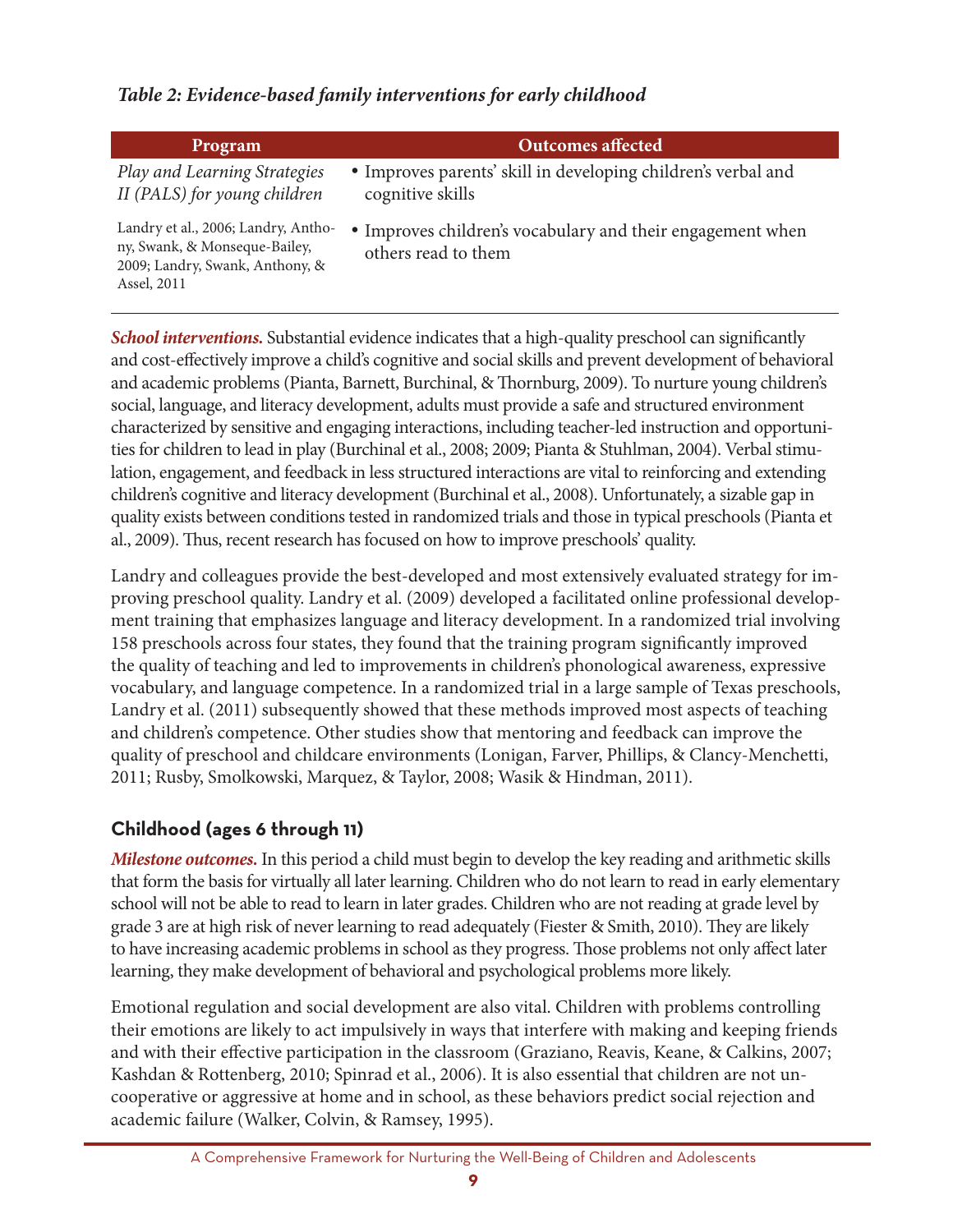Finally, it is important that children be physically healthy, are not overweight, stay physically active, and eat healthful foods.

*Key influences on development.* Families, of course, continue to have a critical influence on children's development. As with early childhood, it is vital during this stage that parents remain involved with their children on a daily basis, listening to them, and supporting their cognitive and social development. Increasingly, parents should monitor their children's activities outside the home and set limits that prevent them from becoming involved in risky behavior. It continues to be essential that parents richly reinforce children's desirable behavior through their attention, interest, and love and use mild, consistent methods of discipline, such as timeout, when discipline becomes necessary.

*Supports for families.* Families having trouble maintaining this kind of nurturing environment need access to supportive, evidence-based family interventions that can help them strengthen their family life. Table 3 lists examples of interventions shown to help families become more nurturing during childhood. These programs are similar to and in some cases the same as the programs listed above for families of young children. They reliably improve families' nurturance and reduce children's aggressive behavior.

| Program                                                                                                    | <b>Outcomes</b> affected                                                                                                                                                                                                                  |  |
|------------------------------------------------------------------------------------------------------------|-------------------------------------------------------------------------------------------------------------------------------------------------------------------------------------------------------------------------------------------|--|
| <b>Families</b>                                                                                            |                                                                                                                                                                                                                                           |  |
| Parent Management Training-Oregon<br>(PMTO)<br>Forgatch, Patterson, & DeGarmo, 2005;                       | Reduces coercive discipline practices and increases<br>warm and positively reinforcing relationships among<br>family members                                                                                                              |  |
| Forgatch, Patterson, DeGarmo, & Beldavs,<br>2009; Ogden, Forgatch, Askeland, Patterson,<br>& Bullock, 2005 | Reduces children's aggressive and uncooperative<br>behavior                                                                                                                                                                               |  |
| Incredible Years                                                                                           | See Table 2                                                                                                                                                                                                                               |  |
| Triple P                                                                                                   | See Table 2                                                                                                                                                                                                                               |  |
| <b>Schools: Instruction</b>                                                                                |                                                                                                                                                                                                                                           |  |
| Response to Intervention<br>Burns, 2007; Fuchs & Fuchs, 2006; Jimerson,                                    | Identifies academic and behavioral needs of<br>$\bullet$<br>individual students                                                                                                                                                           |  |
| Burns, & VanDerHeyden, 2007                                                                                | Uses data to inform the problem-solving process                                                                                                                                                                                           |  |
|                                                                                                            | Designs and modifies instruction to meet student needs                                                                                                                                                                                    |  |
|                                                                                                            | Evaluate the effectiveness of instruction at different levels<br>of the system                                                                                                                                                            |  |
|                                                                                                            | Regularly assesses students' progress in learning and<br>behavior so teachers can identify which students need<br>more help, which are likely to make good<br>progress without extra help, and which need their learn-<br>ing accelerated |  |
|                                                                                                            | Conducts brief progress monitoring assessments to<br>determine if students are progressing adequately                                                                                                                                     |  |

#### *Table 3: Examples of evidence-based interventions for childhood*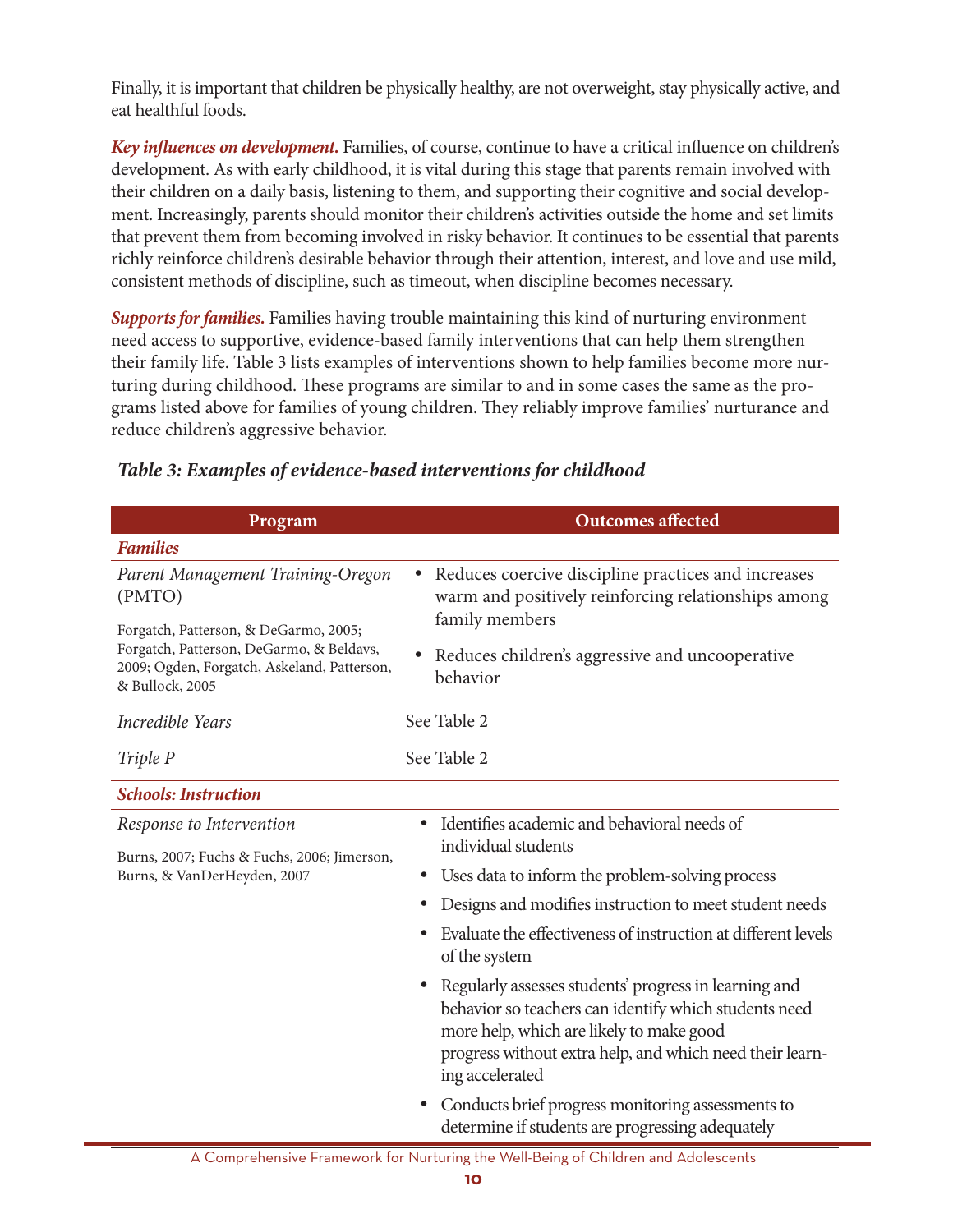| Program                                                                                                                                                                                                                                          | <b>Outcomes affected</b>                                                                                                                                                                                                      |  |  |
|--------------------------------------------------------------------------------------------------------------------------------------------------------------------------------------------------------------------------------------------------|-------------------------------------------------------------------------------------------------------------------------------------------------------------------------------------------------------------------------------|--|--|
| Direct Instruction                                                                                                                                                                                                                               | Increases the ability of all children to learn<br>٠                                                                                                                                                                           |  |  |
| Barrera et al., 2002; Engelmann, 2007;<br>Engelmann, Becker, Carnine, & Gersten,<br>1988; Gunn, Biglan, Smolkowski, & Ary,                                                                                                                       | Children improve academically and in terms of their<br>self images                                                                                                                                                            |  |  |
| 2000; Smolkowski et al., 2005; Stockard &<br>Engelmann, 2010                                                                                                                                                                                     | Teachers are able to succeed with adequate training<br>$\bullet$<br>and materials, regardless of circumstance                                                                                                                 |  |  |
|                                                                                                                                                                                                                                                  | Low performers and disadvantaged learners are able<br>$\bullet$<br>to catch up to their higher-performing peers                                                                                                               |  |  |
|                                                                                                                                                                                                                                                  | DI minimizes the chance of students' misinterpret-<br>$\bullet$<br>ing the information being taught and maximizes the<br>reinforcing effect of instruction                                                                    |  |  |
| Cooperative Learning<br>Johnson, Johnson, & Hulobec, 2008; John-                                                                                                                                                                                 | Students learn significantly more, remember it lon-<br>$\bullet$<br>ger, and develop better critical-thinking skills                                                                                                          |  |  |
| son, Johnson, & Smith, 1991; 1998; Wenzel,<br>2000                                                                                                                                                                                               | Students enjoy Cooperative Learning more than tra-<br>$\bullet$<br>ditional lecture classes, and are more likely to attend<br>class and finish the course.                                                                    |  |  |
|                                                                                                                                                                                                                                                  | Students develop the skills necessary to work on<br>projects too difficult and complex for any one person                                                                                                                     |  |  |
|                                                                                                                                                                                                                                                  | Prepares students to assess outcomes linked to<br>accreditation                                                                                                                                                               |  |  |
| <b>Schools: Social</b>                                                                                                                                                                                                                           |                                                                                                                                                                                                                               |  |  |
| Good Behavior Game (GBG)<br>Embry, 2002; Kellam et al., 2008; Poduska et                                                                                                                                                                         | Reduces disruptive behavior and increases coopera-<br>tion in classrooms                                                                                                                                                      |  |  |
| al., 2008                                                                                                                                                                                                                                        | Children who received Good Behavior Game (only in<br>$\bullet$<br>first or second grade had fewer drug abuse problems,<br>antisocial behavior, or suicidality as young adults,<br>compared with those who did not receive GBG |  |  |
| Positive Behavioral Intervention                                                                                                                                                                                                                 | Reduces discipline problems in schools.<br>$\bullet$                                                                                                                                                                          |  |  |
| and Support (PBIS)                                                                                                                                                                                                                               | Increases academic engagement and achievement.<br>$\bullet$                                                                                                                                                                   |  |  |
| Bradshaw, Koth, Bevans, Ialongo, & Leaf,<br>2008; Bradshaw, Koth, Thornton, & Leaf,<br>2009; Bradshaw, Mitchell, & Leaf, 2010;<br>Horner et al., 2009; Horner & Sugai, 2000;<br>Metzler, Biglan, Rusby, & Sprague, 2001;<br>Sugai & Horner, 2002 |                                                                                                                                                                                                                               |  |  |

## *Table 3: Examples of evidence-based interventions for childhood*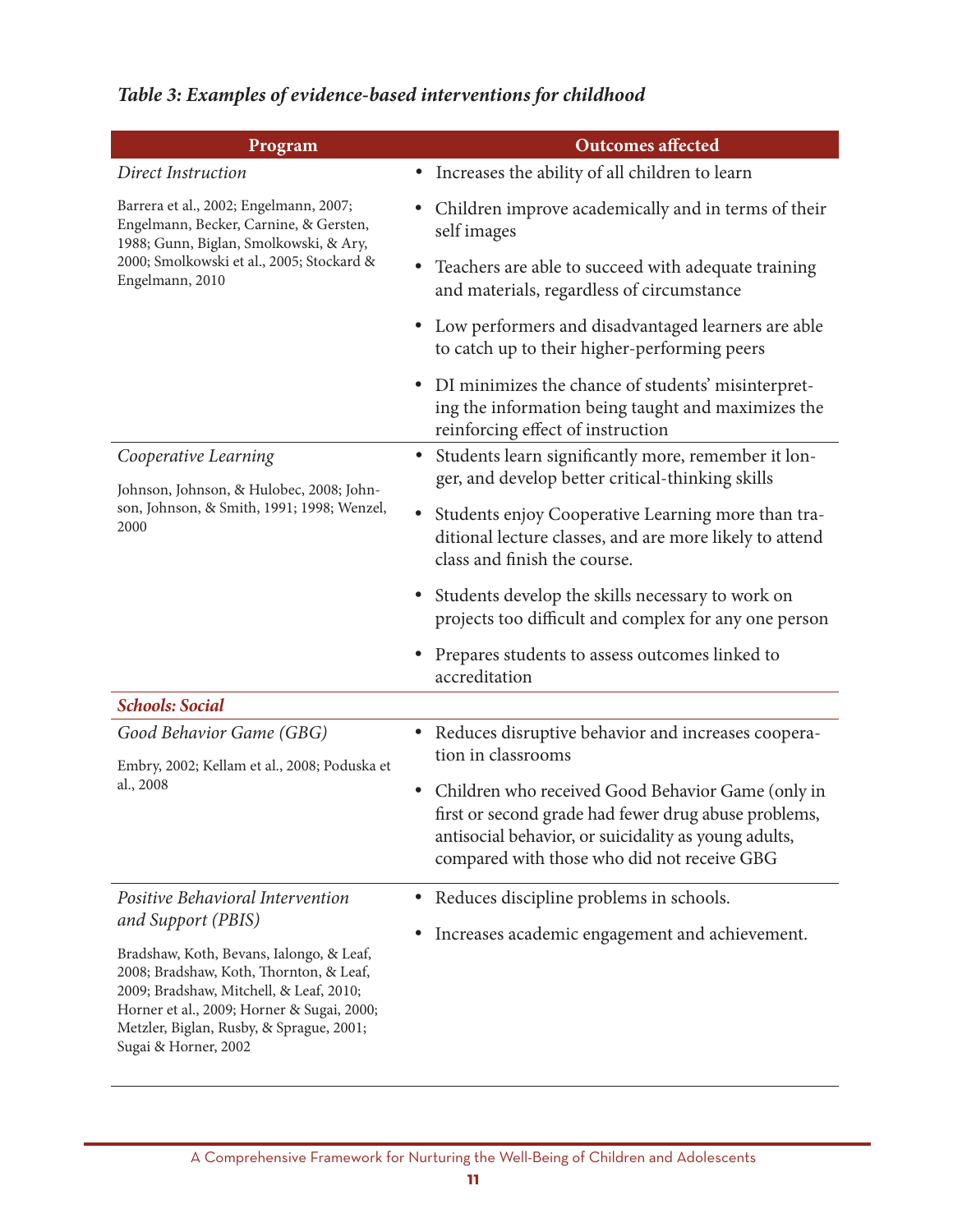#### *Table 3: Examples of evidence-based interventions for childhood*

| Program                                      | <b>Outcomes affected</b>                                                                    |  |
|----------------------------------------------|---------------------------------------------------------------------------------------------|--|
| Positive Action                              | • Reduces disruptive behavior, prevents substance use,<br>and improves academic achievement |  |
| Beets et al., 2008; Flay & Allred, 2003      |                                                                                             |  |
|                                              | • Teaches youth specific positive actions in the physi-                                     |  |
|                                              | cal, emotional, intellectual, and social domains of life                                    |  |
|                                              | • Helps youth identify positive feelings and treat others                                   |  |
|                                              | the way they want to be treated                                                             |  |
| Promoting Alternative Thinking               | • Improves children's social competence, reduces social                                     |  |
| Strategies (PATHS)                           | withdrawal, and prevents the development of aggres-                                         |  |
| Domitrovich, Cortes, & Greenberg, 2007; Kam, | sive social behavior, anxiety, and depression                                               |  |
| Greenberg, & Kusche, 2004                    |                                                                                             |  |

*School interventions.* Table 3 also lists examples of the instructional approaches and social and behavior interventions that can effectively support children's development. As noted above, it is vital that children learn to read in elementary school, because programs to remediate reading deficiencies later are seldom available. Effective reading instruction requires that students learn how to decode the phonemes in words and blend them with sufficient skill and speed in order to comprehend what they are reading (Gunn et al., 2000).

At the same time, schools must create a climate that promotes positive social behavior and minimizes the use of punishment from adults and bullying and harassment from other students. Table 3 lists interventions that have proven valuable in helping children develop positive, cooperative social behavior. Each intervention has been shown in rigorous randomized trials to reduce aggressive behavior and contribute to children's social and academic development. As the value of these interventions becomes clearer, more schools are adopting them. For example, Positive Behavioral Intervention and Support (PBIS) is now in more than 15,000 schools across the nation and the Good Behavior Game (GBG) is being implemented throughout the province of Manitoba and in more than 20 U.S. school districts.

### **early adolescence (ages 12-14)**

*Milestones outcomes.* In early adolescence, problems not effectively addressed in childhood tend to escalate. During this time, grades can fall off and the rates of substance use, delinquency, risky sexual behavior, and depression increase. This is not to say that every adolescent will have problems at this time. It is more that problems begin to emerge among children who are already having academic, social, and behavioral challenges.

Cognitive and academic skill development must continue during early adolescence. Adolescents must be at or beyond grade level in their subjects. Falling behind, especially when middle schools emphasize academic competition, can undermine early adolescents' interest in school (Roeser & Eccles, 1998) and influence them to seek reinforcement through association with other youth who are having difficulty in school (Biglan et al., 2004).

Good peer relationships are critical at this stage. Young people whose friends value education and prosocial activities will be supported in their own commitment to these values. Conversely, early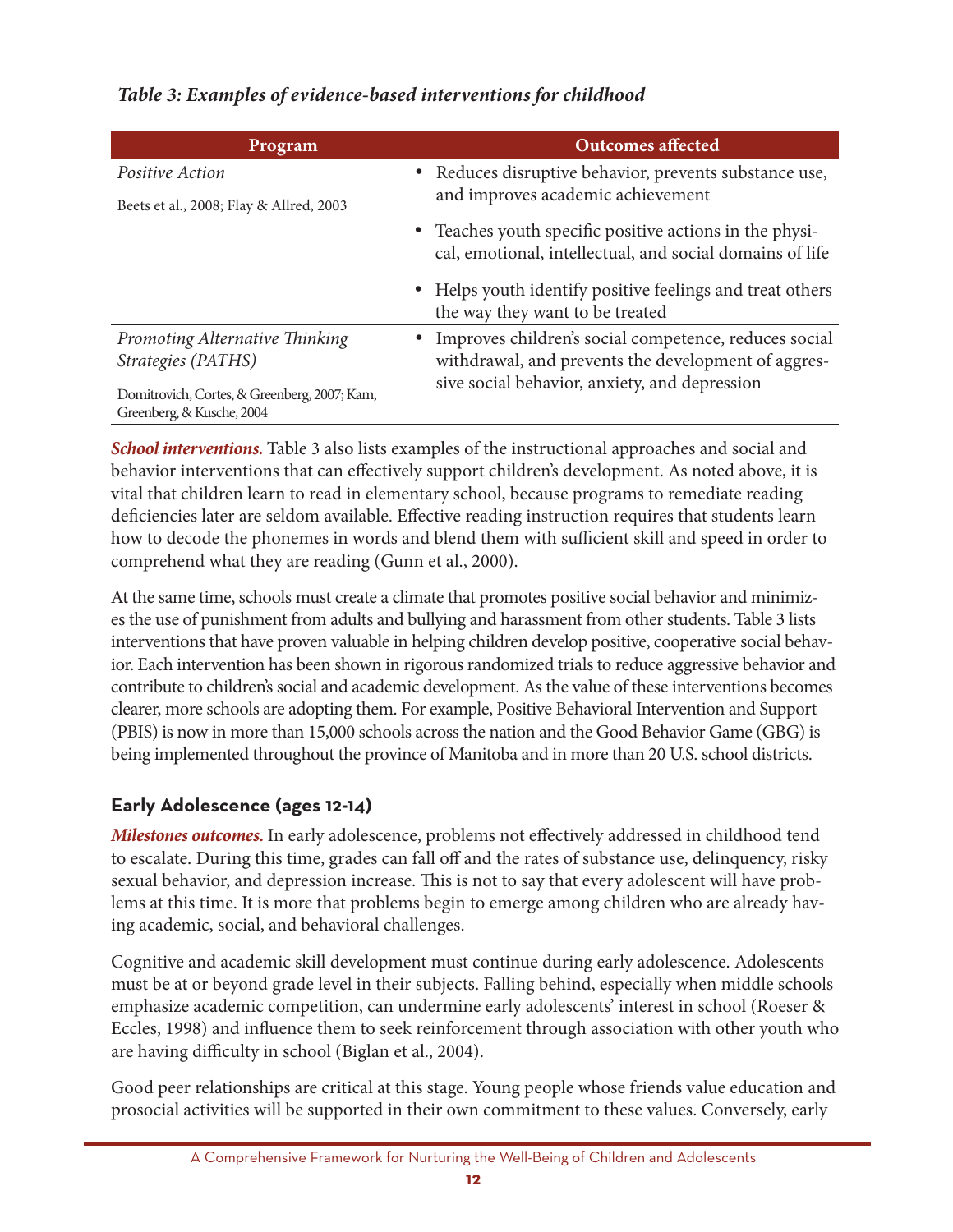adolescents who have few friends or have conflict with peers will be more likely to form friendships with rejected and deviance prone peers (Dishion, 2000; Dishion & Piehler, 2007). Finally, as in other periods of development, it is vital the early adolescents be physically active, eat a healthful diet, and not be overweight.

*Influences on development.* Families and schools continue to be the most important influences. It is vital that there are places where young people's prosocial behavior is richly reinforced and conflict and coercion are minimized. This is also the stage when heightened monitoring of young people's behavior and setting effective limits on risky behavior is essential. Richardson and colleagues (Richardson et al., 1989; Richardson, Radziszewska, Dent, & Flay, 1993) found that early adolescents who were at home unsupervised after school were at greater risk to use substances, engage in other risky behaviors, become depressed, and be less successful at their academic achievements. The risk was especially high if they were spending this time with other youth. This is one reason why the use of after-school programs is growing.

Obviously, it is impossible for some parents to be home at these times. However, parents who communicate well with their children and establish consistent cooperation can monitor what their children are doing at home in the afternoon, and can ensure that they do homework and chores, as well as play and relax safely.

An additional important influence during this period is puberty. During the onset of puberty young people learn how to establish relationships with potentially intimate partners.

*Family interventions.* Table 4 lists examples of family-based interventions for families with early adolescents. These interventions have been shown in randomized trials to strengthen the quality of parenting and prevent the development of diverse problems.

*School interventions.* Table 4 also lists examples of evidence-based school interventions of two types. The first are school wide interventions that have been shown to ensure that the social environment of the school minimizes harassment and bullying and teaches and reinforces positive behavior. Both PBIS and Positive Action are beneficial and are being implemented widely.

Of particular interest in this case is Cognitive Behavior Intervention for Trauma in Schools (Jaycox, Kataoka, Stein, Langley, & Wong, 2012). It is a program designed to help children in school settings who have been exposed to violence, including maltreatment. It provides a series of 10 class sessions for groups of 8 to 10 students (Jaycox, Langley, & Dean, 2009). The sessions focus on helping students to change "maladaptive thoughts," promote positive behavior, and enlist support from peers and adults. Stein et al. (2003) reported a randomized control trial of this program for sixth-grade children in two Los Angeles middle schools who had been exposed to violence and had PTSD symptoms. Students received the 10-session program immediately or in a wait-list control condition. At three-month follow-up, those who had received the program had fewer PTSD symptoms, lower levels of depression, and lower scores on a measure of psychological dysfunction.

The second type of intervention consists of a classroom-based program designed to prevent one or more specific problem, such as tobacco use, substance use more generally, or risky sexual behavior. In addition to the two examples listed in Table 4, there is a growing body of evidence for the value of several different school-based programs to prevent teenage pregnancy and risky sexual behavior (Kirby, 2007).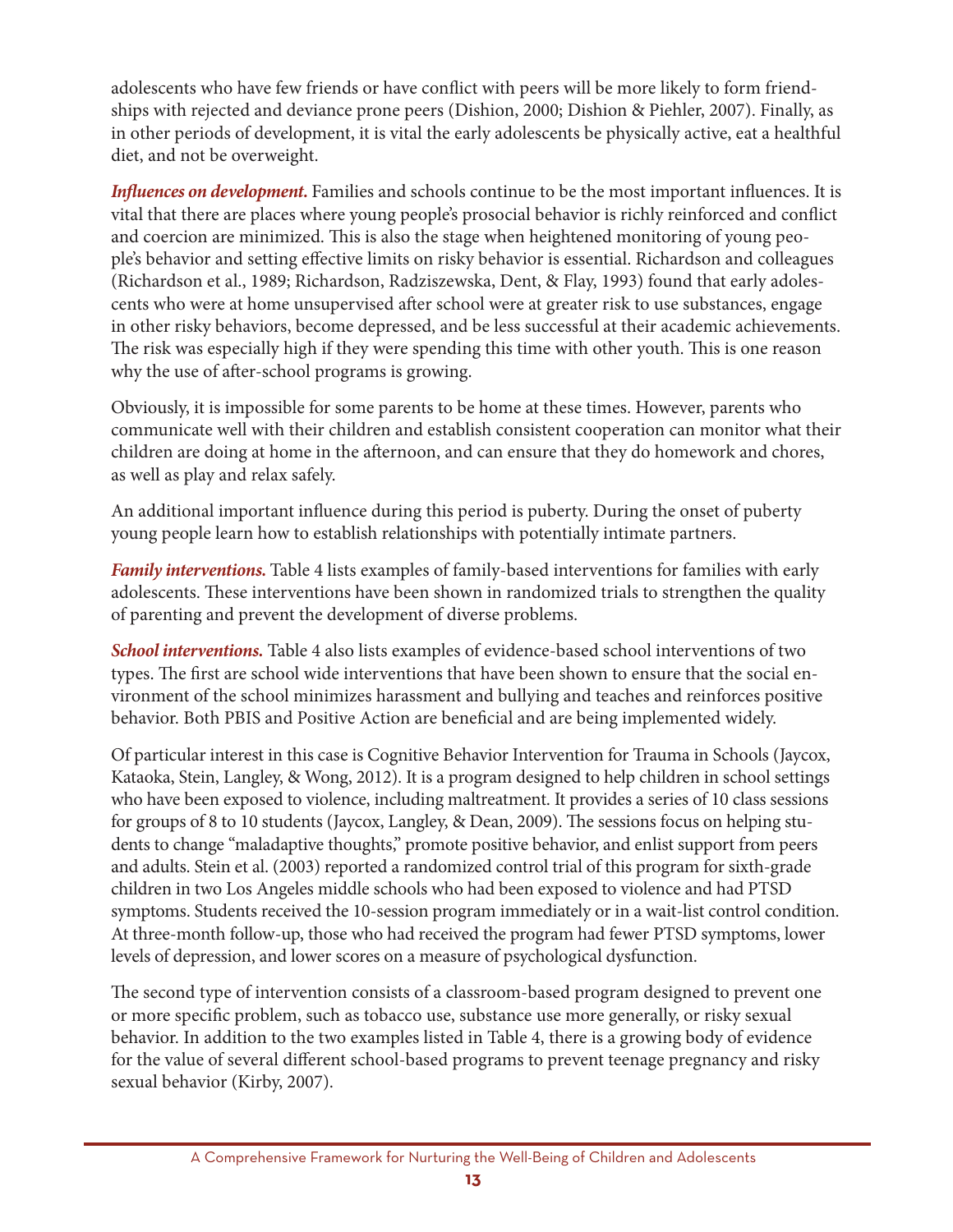| Program                                                                                                                                | <b>Outcomes affected</b>                                                                                                                                                                                                                                                                                                                                                                                                                                                                                                                                               |  |  |
|----------------------------------------------------------------------------------------------------------------------------------------|------------------------------------------------------------------------------------------------------------------------------------------------------------------------------------------------------------------------------------------------------------------------------------------------------------------------------------------------------------------------------------------------------------------------------------------------------------------------------------------------------------------------------------------------------------------------|--|--|
| <b>Family interventions</b>                                                                                                            |                                                                                                                                                                                                                                                                                                                                                                                                                                                                                                                                                                        |  |  |
| <b>Strengthening Families</b><br>Kumpfer, Molgaard, & Spoth,<br>1996; Molgaard, Kumpfer, &<br>Spoth, 1994; Spoth & Mol-<br>gaard, 1999 | Reduces problem behaviors, delinquency, and alcohol and drug<br>٠<br>abuse in children<br>Improves social competencies and school performance<br>• Decreases child maltreatment as parents strengthen bonds with<br>their children and learn more effective parenting skills                                                                                                                                                                                                                                                                                           |  |  |
| Family Check-Up                                                                                                                        | See Table 2                                                                                                                                                                                                                                                                                                                                                                                                                                                                                                                                                            |  |  |
| Communities that Care<br>Catalano, Haggerty, Oesterle,<br>Fleming, & Hawkins, 2004;<br>Hawkins et al., 2008; 2012                      | Exposure to targeted risk factors increased less rapidly in Com-<br>٠<br>munities That Care than in control communities<br>Eighth graders were less likely to initiate delinquent behavior, to<br>initiate the use of alcohol, to initiate cigarette use, or to initiate<br>the use of smokeless tobacco (ST)<br>• Less likely to use alcohol or ST in the past 30 days and less likely<br>to have been binge drinking in the past two weeks<br>Eighth-grade students committed 31% fewer different delin-<br>quent behaviors than students in the control communities |  |  |
| <b>School-based interventions</b>                                                                                                      |                                                                                                                                                                                                                                                                                                                                                                                                                                                                                                                                                                        |  |  |
| Parents and Children<br>Against Tobacco (PACT)<br>Gordon, Biglan, & Smolkowski,<br>2008                                                | Influenced parents to discourage children's tobacco use<br>$\bullet$<br>• Promotes not smoking by associating not smoking with social<br>acceptance.<br>• Decreased smoking prevalence and use of smokeless tobacco in<br>the prior month at two-year follow-up.<br>• Developed an intervention manual to help other communities<br>replicate the study                                                                                                                                                                                                                |  |  |

*Table 4: Examples of evidence-based interventions for early adolescence*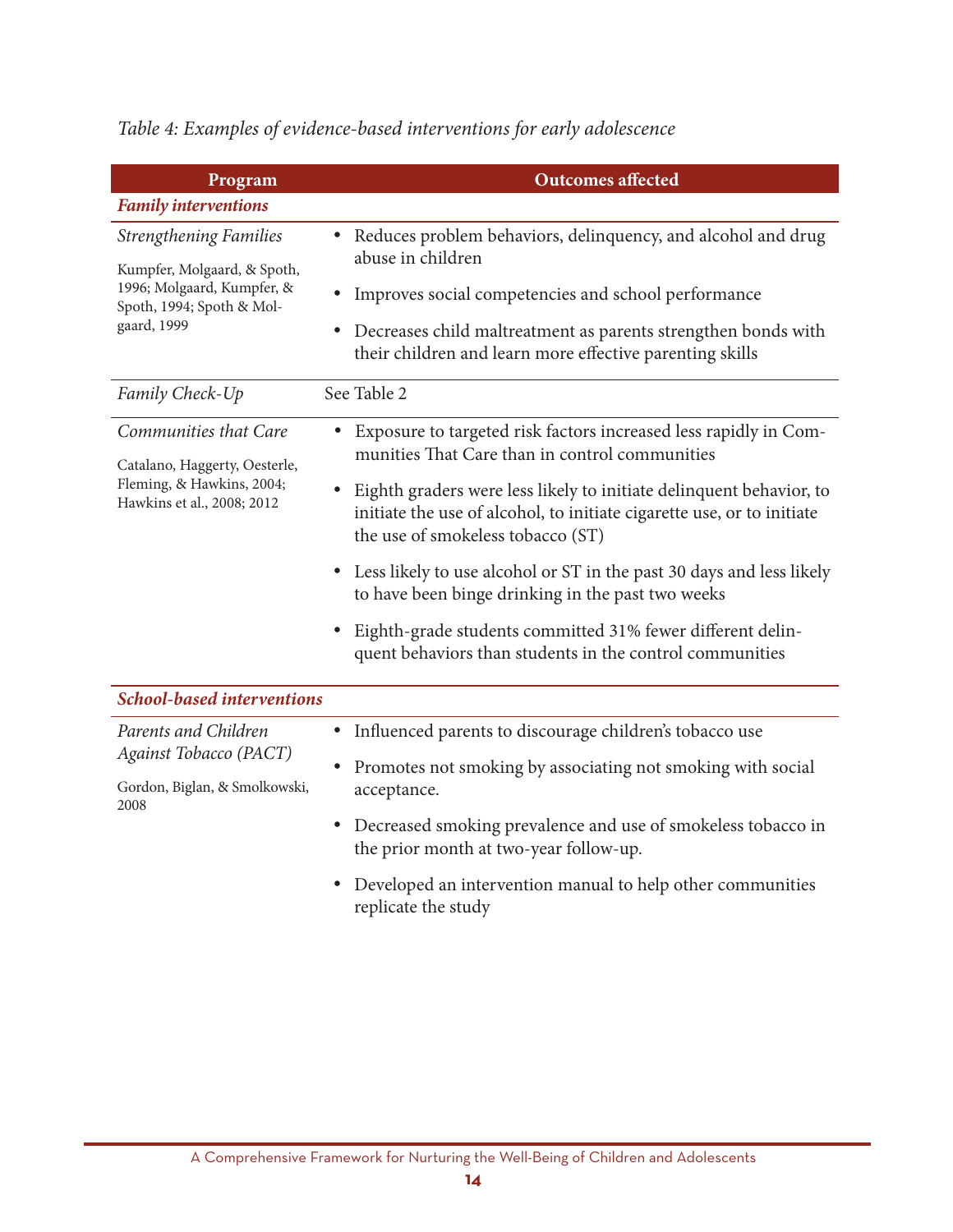*Table 4: Examples of evidence-based interventions for early adolescence* 

| Program                                                                                                                                                    | <b>Outcomes affected</b>                                                                                                                                                                                                                                             |  |
|------------------------------------------------------------------------------------------------------------------------------------------------------------|----------------------------------------------------------------------------------------------------------------------------------------------------------------------------------------------------------------------------------------------------------------------|--|
| Life Skills Training                                                                                                                                       | • Decreases substance use                                                                                                                                                                                                                                            |  |
| Botvin, Griffin, Diaz, &<br>Ifill-Williams, 2001; Botvin,<br>Griffin, & Nichols, 2006; Eng-                                                                | Teaches substance use resistance, anxiety reduction, and stress<br>management                                                                                                                                                                                        |  |
| berg & Morral, 2006; Griffin,<br>Botvin, & Nichols, 2006; NC-<br>CDPHP, 2009; Spoth, Randall,<br>Trudeau, Shin, & Redmond,<br>2008; Thornton, Craft, Dahl- | Significantly cuts tobacco, alcohol, and marijuana use initiation;<br>reduces smoking, drinking, drunkenness, inhalant use, and<br>polydrug use; prevents cigarette, marijuana, and immoderate<br>alcohol use                                                        |  |
| berg, Lynch, & Baer, 2000                                                                                                                                  | Reduces violence and delinquency<br>٠                                                                                                                                                                                                                                |  |
|                                                                                                                                                            | Has a direct, positive effect on the cognitive, attitudinal, and<br>٠<br>personality factors that play a part in substance use                                                                                                                                       |  |
|                                                                                                                                                            | Emphasizes communication skills, general social skills, dating<br>٠<br>skills, and assertiveness                                                                                                                                                                     |  |
|                                                                                                                                                            | • Teaches and provides practice in making social contacts, giving<br>and receiving compliments and other feedback, effective lis-<br>tening, being persistent, having self-awareness, feelings toward<br>others, communication, conversation, and creative thinking. |  |
|                                                                                                                                                            | • Teaches communication skills to avoid misunderstandings, clar-<br>ifying, asking questions, paraphrasing, and being specific                                                                                                                                       |  |
|                                                                                                                                                            | Emphasizes reflecting on actions taken, types of responses,<br>٠<br>consequences, decision-making, awareness of persuasive tactics,<br>refusal responses, self-respect, planning, and goal setting                                                                   |  |

• Increases interpersonal and communication skills

#### Adolescence (ages 15-19)

Key outcomes. Among the sentinel outcomes in adolescence are graduation from high school and preparedness for, and interest in, further education. In the social realm, adolescents need to have formed strong ties with a set of prosocial friends and be skilled in maintaining respectful, safe, healthy, and supportive romantic relationships. However, as noted above, children in foster care often experience placement moves that disrupt their formation of friendships. As in earlier periods, teens should not be involved in antisocial behavior, substance abuse, or risky sexual behavior, and should have no problems with depression, anxiety, or other psychological problems, such as schizophrenia. Aspects of physical health that may be a particular concern at this age include eating healthfully, engaging in regular physical activity, not self-inflicting injuries, or having STDs, obesity, or diabetes.

**Family interventions.** By this age most youth are doing just fine but a small subgroup of adolescents has developed multiple problems (Biglan et al., 2004). For this reason the most prominent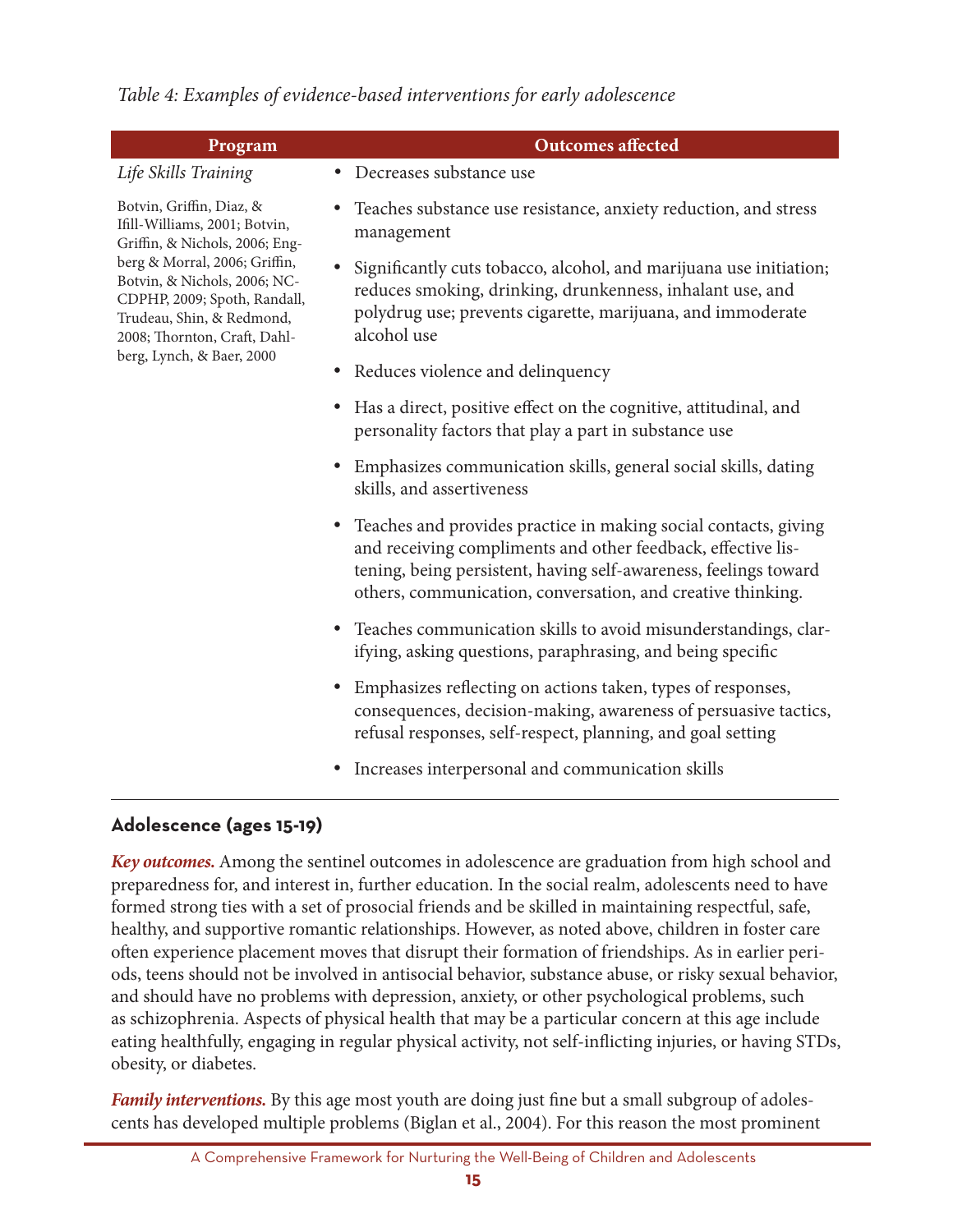interventions are designed to remediate problems among youth who already have problems and to prevent further ones from developing. Three such programs have been extensively evaluated.

Multidimensional Treatment Foster Care (Chamberlain, 2003) was originally developed for adjudicated youth, but is now in widespread use for children placed in foster care due to abuse or neglect. Unlike much foster care, however, these foster care placements provide intensive skills training for the adolescent and the foster parents, and around the clock support of the family. Foster parents closely monitor adolescents activities and provide a structured behavioral program that is designed to reinforce appropriate academic and social behavior and limit opportunities for and involvement in problem behavior. A series of randomized trials have shown that, compared with usual care conditions, the program significantly reduces recidivism and pregnancies and increases school attendance and homework completion (Chamberlain, Leve, & DeGarmo, 2007; Leve & Chamberlain, 2007; Leve, Chamberlain, & Reid, 2005).

Multisystemic Therapy (Henggeler, Schoenwald, Borduin, Rowland, & Cunningham, 2009) is a similarly intensive intervention that keeps adolescents in their homes and works with entire families. As the name implies, it focuses on all systems within which the adolescent lives—home, school, peers, and community. It tries to ensure that adolescents are closely monitored and that parents and schools increase reinforcement and support for appropriate behavior and prevent opportunities for problem behavior such as unsupervised involvement with deviant peers. Numerous randomized trials have evaluated the program. It has shown value in reducing recidivism among delinquent youth, reducing substance abuse, reducing emotional and behavioral disturbances among youth with emotional disorders, and in reducing abuse in families that have been found to be abusing children or adolescents (Multisystemic Therapy, 2013).

Functional Family Therapy (Alexander, Waldron, Robbins, & Neeb, 2013) is an intensive family intervention in which a therapist works with the family typically for eight or more sessions. Alexander et al. (2013) characterize treatment in terms of five processes: establishing engagement with the family, developing family motivation to change, clarifying typical sequences of interactions in the relations among family members, facilitating behavior change of individuals and change in the interactions of family members, and supporting the generalization of learned skills to a wider number of settings. The program has been evaluated in at least 19 randomized trials involving adolescents with problems including delinquency, substance abuse, and alcohol abuse. It has generally been found to produce bigger reductions in these problems than interventions with which it has been compared. The evidence indicates that it does so by improving family functioning and reducing parental depression (Alexander et al., 2013).

### **cost-Benefit analyses**

Several economic experts have conducted cost-benefit analyses for the programs detailed in Tables 2 through 4 and the ones identified in the previous section. Based on their reports, most programs have proven return on investment. (See Aos, Lieb, Mayfield, Miller, & Pennucci, 2004; O'Neill, McGilloway, Donnelly, Bywater, & Kelly, 2013.)

For example, the Washington State Institute for Public Policy reports \$25.61 in benefits per \$1 spent in implementing Life Skills Training (Washington State Institute for Public Policy, 2004) and Pennsylvania State University reports \$25.72 in benefits per \$1 spent, with an estimated \$16,160,000 in potential economic benefit statewide (Jones, Bumbarger, Greenberg, Greenwood, & Kyler, 2008).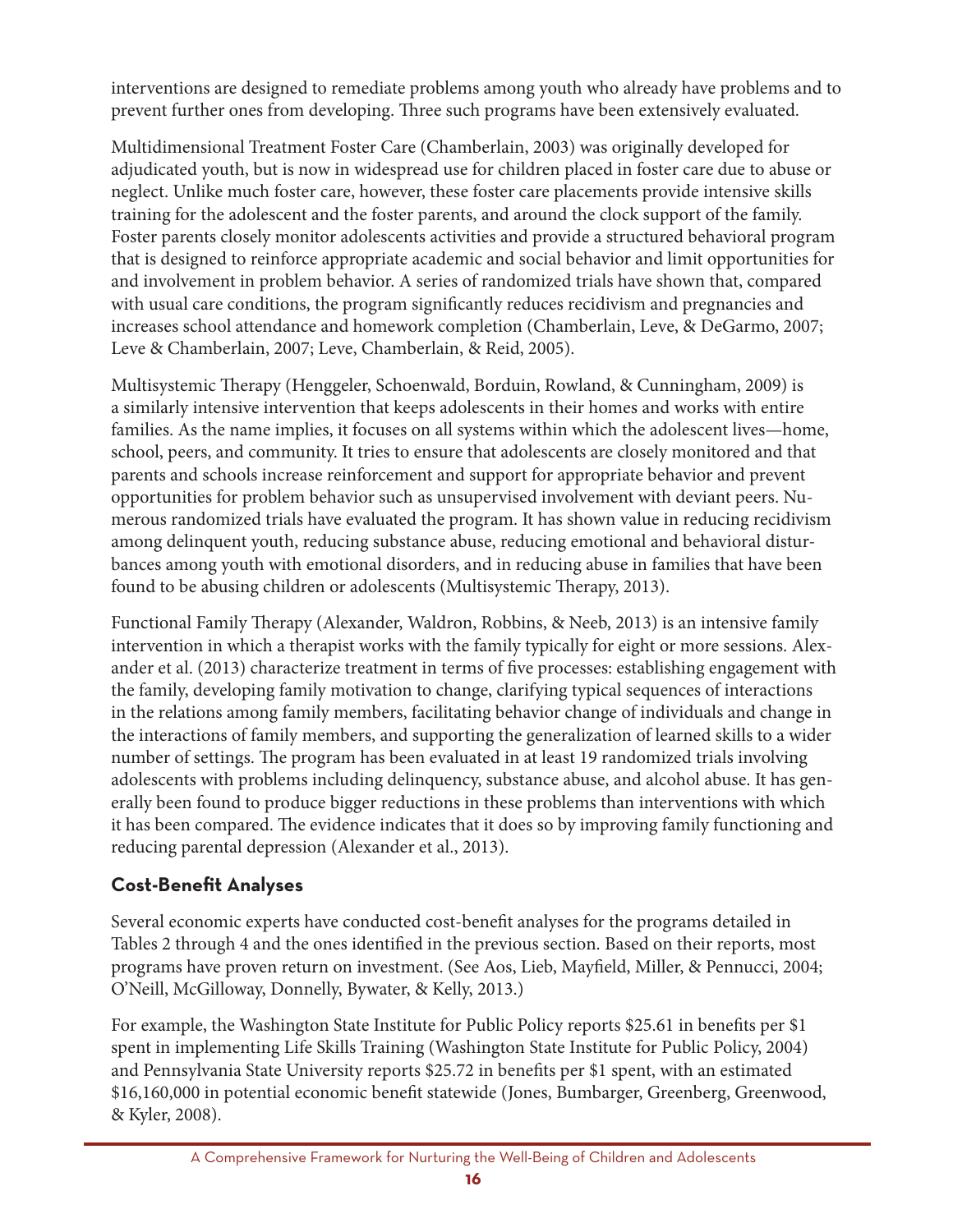Another source for cost-benefit analyses is the Blueprints programs website: (http://www.blueprintsprograms.com/).

#### **convergence**

Traditionally, approaches to ensuring successful youth development and well-being have been fragmented. Different organizations have worked on different aspects of the same problem with little coordination and without a shared understanding of what young people need. Education has worked on ensuring young people's academic skills, but has typically given social and emotional development much less attention. Agencies addressing child abuse have typically done so as though this problem could be solved with a focus on safety and permanency. Organizations exist to prevent teenage pregnancy but often focus narrowly on sexual activity, as though it has nothing to do with coercive family and social environments. Criminal justice deals with delinquency, but rarely intervenes in families to prevent delinquency from developing. Drug abuse treatment treats drug abuse, but not mental illness, while mental health treatment is provided by other agencies, as if problems like depression and anxiety are unrelated to drug abuse. And few of these efforts take into account the effect of maltreatment and trauma on the developing brain architecture and stress response system, which are significant causes of derailed development across all domains of well-being.

All of this is changing thanks to the accumulation of a huge amount of evidence about neuro-biological, behavioral, and psychological development. Increasingly diverse organizations are coming together around a coordinated and integrated strategy that is helping communities significantly increase the proportion of young people who develop the skills, interests, and health habits they need to become productive and caring members of their community. As these coordinated efforts spread and are refined, we will see a steady decline in the rates of most of the psychological and behavioral problems that impose heavy costs on young people, their families, and their communities.

The core insights that guide these efforts are (a) the recognition that throughout development children and adolescents need warm, sensitive, reinforcing families, schools, and communities that minimize punishment, conflict, and coercion and (b) the evidence that providing these conditions can prevent the entire range of psychological, behavioral, and health problems.

Now that tested and effective school and family interventions are available to ensure these nurturing conditions, it is clear that every community organization that has responsibility for child or adolescent well-being should make it their highest priority to work with all other relevant organizations on ensuring that these nurturing conditions increasingly characterize life in the community. With the strategic use of resources, it is possible to achieve dramatic improvements in the well-being of our young people with enormous societal benefits.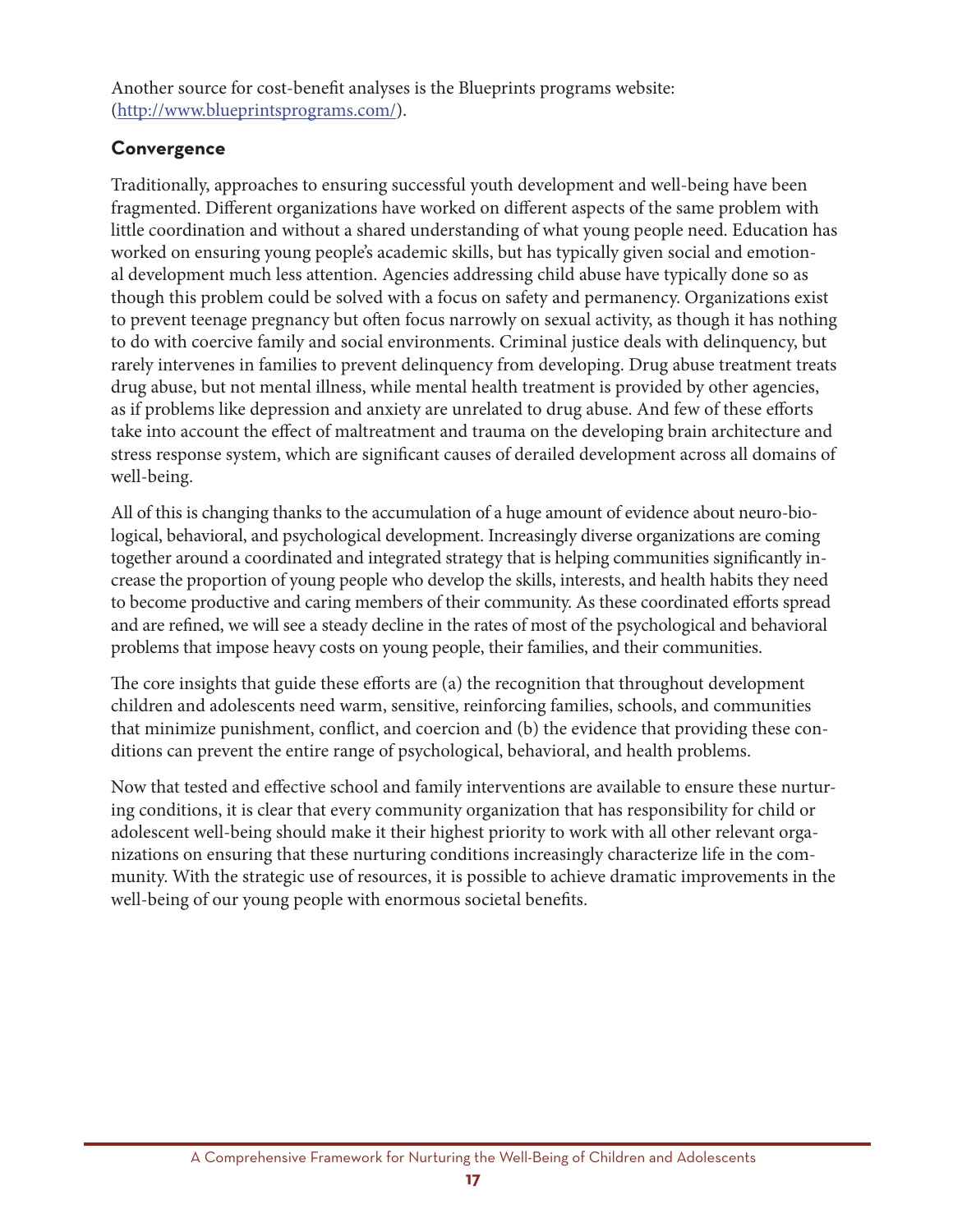## **Reference List**

Administration for Children & Families. (2012). Information memo: Promoting social and emotional well-being for children and youth receiving child welfare services. Log No. ACYF-CB-IM-12-04. U.S. Department of Health and Human Services.

Agran, M., Blanchard, C., Wehmeyer, M., & Hughes, C. (2001). Teaching students to self-regulate their behavior: The differential effects of student-vs. teacher-delivered reinforcement. Research in Developmental Disabilities, 22, 319-332.

Alexander, J. F., Waldron, H. B., Robbins, M. S. & Neeb, A. A. (2013) *Functional Family Therapy* for Adolescent Behavior Problems. Washington, DC: American Psychological Association.

Aos, A, Lieb, R., Mayfield, J., Miller, M., & Pennucci, P. (2004) Benefits and costs of prevention and early intervention programs for youth. Olympia, WA US: Washington State Institute for Public Policy. Available at http://www.wsipp.wa.gov/rptfiles/04-7-3901.pdf.

Aos, S., Lee, S., Drake, E., Pennucci, A., Klima, T., Miller, M., & .Burley, M. (2011). Return on investment: Evidence-based options to improve statewide outcomes (Document No. 11-07-1201). Olympia, WA US: Washington State Institute for Public Policy.

Barrera, M. Jr., Biglan, A., Taylor, T., Gunn, B., Smolkowski, K., Black, C., & Fowler, R. (2002). Early elementary school intervention to reduce conduct problems: a randomized trial with Hispanic and non-Hispanic children. Prevention Science, 3, 83-94.

Beets, M. W., Flay, B. R., Vuchinich, S., Acock, A. C., Li, K. K., & Allred, C. (2008). School climate and teachers' beliefs and attitudes associated with implementation of the positive action program: A diffusion of innovations model. Prevention Science, 9, 264-275.

Biglan, A., Brennan, P. A., Foster, S. L., & Holder, H. D. (2004). Helping adolescents at risk: Prevention of multiple problem behaviors. New York, NY US: Guilford.

Biglan, A., & Cody, C. (2013). Integrating the human sciences to evolve effective policies. In D. S. Wilson, J. M. Gowdy, & J. B. Rosser (Eds.), Evolution as a general theoretical framework for economics and public policy (Supplementary issue). Journal of Economic Behavior and Organization, S90, S152-S162.

Biglan, A., Flay, B. R., Embry, D. D., & Sandler, I. (2012). Nurturing environments and the next generation of prevention research and practice. American Psychologist, 67, 257-271.

Biglan, A., & Hinds, E. (2009). Evolving prosocial and sustainable neighborhoods and communities. Annual Review of Clinical Psychology, 5, 169-196.

Boles, S., Biglan, A., & Smolkowski, K. (2006). Relationships among negative and positive behaviours in adolescence. Journal of Adolescence, 29, 33-52.

Botvin, G.J., Griffin, K.W., & Nichols, T.R. (2006). Preventing youth violence and delinquency through a universal school-based prevention approach. Prevention Science, 7, 403-408.

Botvin, G.J., Griffin, K.W., Diaz, T., & Ifill-Williams, M. (2001). Drug abuse prevention among minority adolescents: Posttest and one-year follow-up of a school-based prevention intervention. Prevention Science, 2, 1-13.

Bradshaw, C. P., Koth, C. W., Bevans, K. B., Ialongo, N., & Leaf, P. J. (2008). The impact of schoolwide positive behavioral interventions and supports (PBIS) on the organizational health of elementary schools. School Psychology Quarterly, 23, 462-473.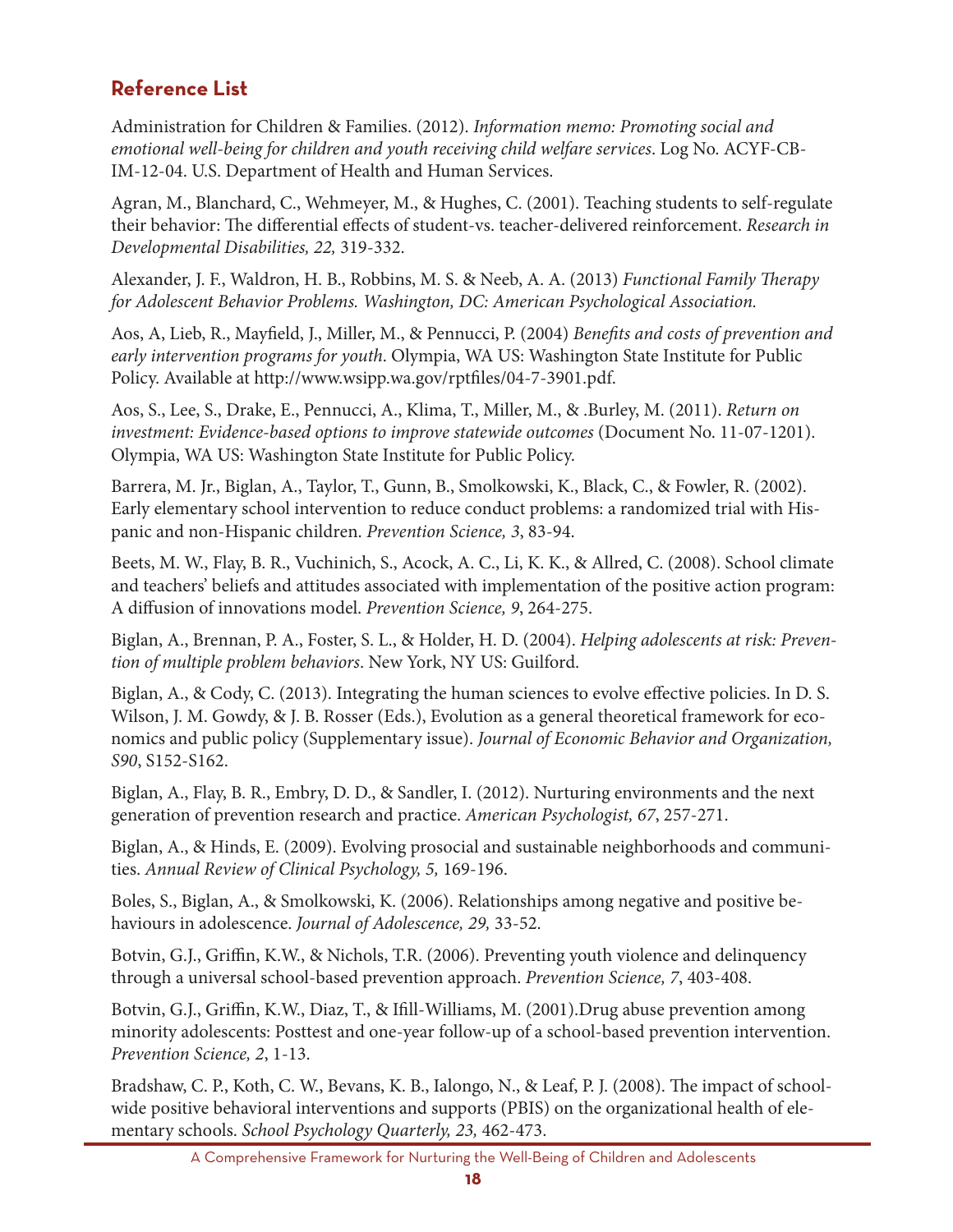Bradshaw, C. P., Koth, C. W., Thornton, L. A., & Leaf, P. J. (2009). Altering school climate through school-wide Positive Behavioral Interventions and Supports: Findings from a group-randomized effectiveness trial. *Prevention Science, 10,* 100-115.

Bradshaw, C. P., Mitchell, M. M., & Leaf, P. J. (2010). Examining the effects of schoolwide positive behavioral interventions and supports on student outcomes: Results from a randomized controlled effectiveness trial in elementary schools. *Journal of Positive Behavior Interventions, 12,* 133-148.

Burchinal, M., Howes, C., Pianta, R., Bryant, D., Early, D., Clifford, R. et al. (2008). Predicting child outcomes at the end of Kindergarten from the quality of pre-Kindergarten teacher-child interactions and instruction. *Applied Developmental Science, 12*, 140-153.

Burchinal, M., Kainz, K., Cai, K., Tout, K., Zaslow, M., Martinez-Beck, I. et al. (2009). *Early care and education quality and child outcomes* (Research to Policy Brief) (Rep. No. 2009-15). Washington, DC US: Office of Planning, Research, and Education.

Burns, M. K. (2007). Reading at the instructional level with children identified as learning disabled: potential implications for Response-to-Intervention. *School Psychology Quarterly Journal, 22*, 297-313.

Bynner, J. M., & Parsons, S. (1997). *It doesn't get any better: the impact of poor basic skills on the lives of 37 year olds*. London, UK: Basic Skills Agency.

Caprara, G. V., Alessandri, G., & Eisenberg, N. (2012). Prosociality: The contribution of traits, values, and self-efficacy beliefs. *Journal of Personality and Social Psychology*, *102*, 1289.

Caprara, G. V., Barbaranelli, C., Pastorelli, C., Bandura, A., & Zimbardo, P. G. (2000). Prosocial foundations of children's academic achievement. *Psychological Science, 11,* 302-306.

Catalano, R.F., Haggerty, K.P., Oesterle, S., Fleming, C.B., & Hawkins, J.D. (2004). The importance of bonding to school for healthy development: Findings from the social development research group. *Journal of School Health, 74*, 252-261

Chamberlain, P. (2003).*Treating chronic juvenile offenders: Advances made through the Oregon multidimensional treatment foster care model*. Washington, DC: American Psychological Assn.

Chamberlain, P., Leve, L. D., & DeGarmo, D. S. (2007). Multidimensional Treatment Foster Care for girls in the juvenile justice system: 2-year follow-up of a randomized clinical trial. *Journal of Consulting and Clinical Psychology, 75*, 187–193.

Clark, K. E., & Ladd, G. W. (2000). Connectedness and autonomy support in parent-child relationships: Links to children's socioemotional orientation and peer relationships. *Developmental Psychology, 36,* 485-498.

Cohen, J. A., Mannarino, A. P. (1996). A treatment study for sexually abused preschool children: initial findings. *Journal of the American Academy of Child & Adolescent Psychiatry, 35*, 42–50.

Cohen, J. A., Deblinger, E., Mannarino, A. P., & Steer, R. A. (2004). A multisite, randomized controlled trial for children with sexual abuse–related PTSD symptoms. *Journal of the American Academy of Child & Adolescent Psychiatry*, *43*, 393-402.

Coussons-Read, M. E. (2012). The psychoneuroimmunology of stress in pregnancy. *Current Directions in Psychological Science*, *21*, 323-328.

Denham, S. A., Blair, K. A., DeMulder, E., Levitas, J., Sawyer, K., Auerbach-Major, S., et al. (2003).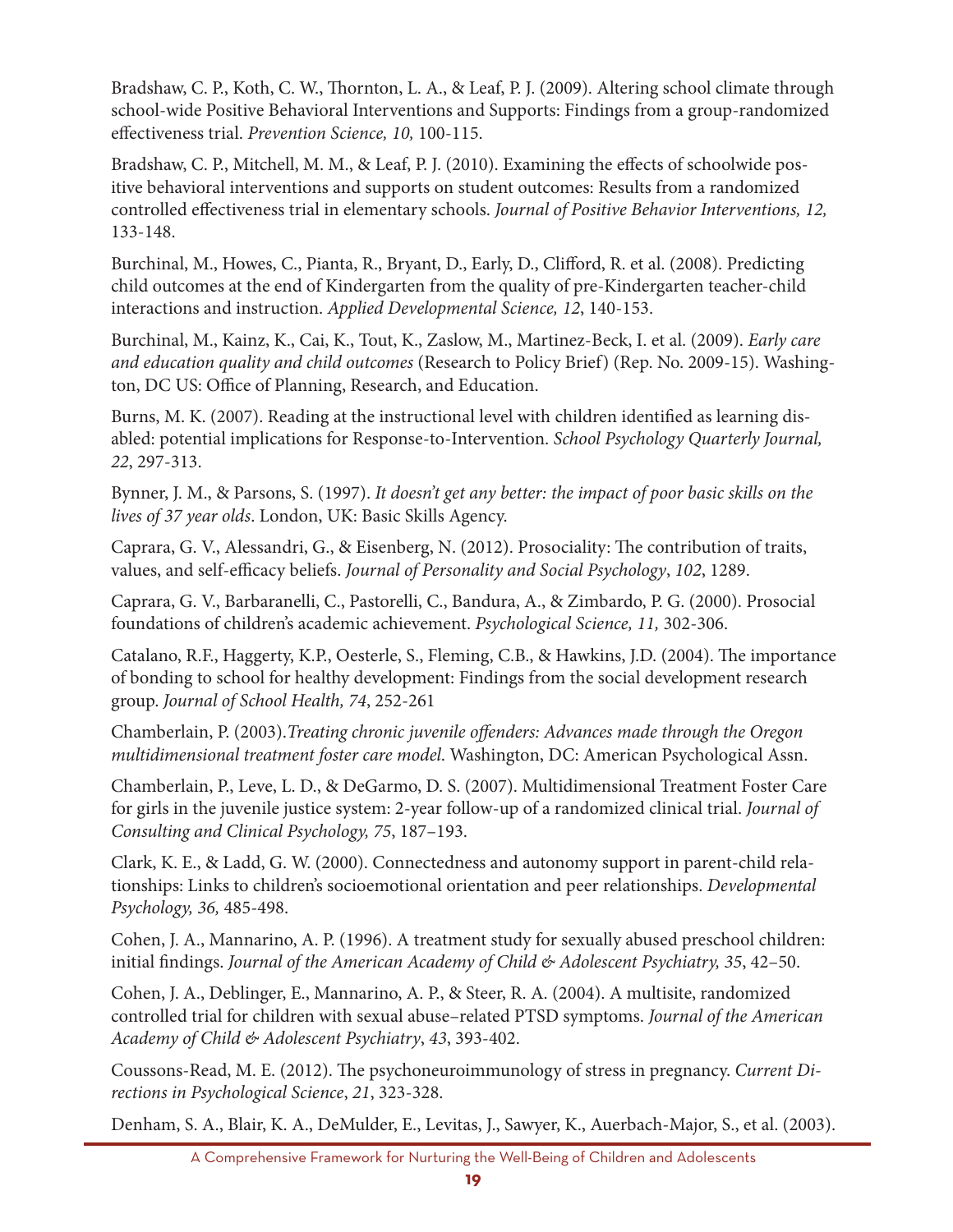Preschool emotional competence: Pathway to social competence. *Child Development, 74*, 238–256.

Dishion, T. J. (2000). Cross-setting consistency in early adolescent psychopathology: Deviant friendships and problem behavior sequelae. *Journal of Personality, 68,* 1109-1126.

Dishion, T. J., Nelson, S. E., & Kavanagh, K. (2003). The Family Check-Up for high-risk adolescents: Motivating parenting monitoring and reducing problem behavior. In J. E. Lochman & R. Salekin (Eds.), Behavior oriented interventions for children with aggressive behavior and/or conduct problems [Special issue]. *Behavior Therapy, 34,* 553-571.

Dishion, T. J. & Piehler, T. F. (2007). Peer dynamics in the development and change of child and adolescent problem behavior. In A. S. Masten (Ed.), *Multilevel dynamics in developmental psychopathology: Pathways to the future* (pp. 151-180). New York, NY US: Taylor & Francis/ Erlbaum.

Dishion, T. J., & Stormshak, E. A. (2009). A school-based family-centered intervention to prevent substance use: The Family Check-Up. In J. Bray & M. Stanton (Eds.), *Blackwell handbook of family psychology* (pp. 499-514)*.* Malden, MA US: Blackwell Publishing.

Dishion, T. J., Stormshak, E. A., & Siler, C. (2010). An ecological approach to interventions with high-risk students in schools: Using the Family Check-Up to motivate parents' positive behavior support. In M. R. Shinn, H. M. Walker, & G. Stoner (Eds.), *Interventions for achievement and behavior in a three-tier model including response to intervention.* Bethesda, MD US: National Association of School Psychologists.

Domitrovich, C. E., Cortes, R. C., & Greenberg, M. T. (2007). Improving young children's social and emotional competence: A randomized trial of the preschool "PATHS" curriculum. *The Journal of Primary Prevention*, *28*, 67-91.

Dregan, A. A., & Gulliford, M. C. (2012). Foster care, residential care and public care placement patterns are associated with adult life trajectories: Population-based cohort study. *Social Psychiatry And Psychiatric Epidemiology*, *47*, 1517-1526.

Eisenberg, N., Miller, P. A., Shell, R., McNalley, S., & Shea, C. (1991). Prosocial development in adolescence: A longitudinal study. *Developmental Psychology, 27,* 849-857.

Embry, D. D., (2002). The Good Behavior Game: A best practice candidate as a universal behavioral vaccine. *Clinical Child and Family Psychology Review, 5*, 273-297.

Engberg, J., & Morral, A.R. (2006). Reducing substance use improves adolescents' school attendance. *Addiction*, *101*, 1741-1751.

Engelmann, S. (2007). *Teaching needy kids in our backward system: 42 years of trying*. ADI Press.

Engelmann, S., Becker, W.C., Carnine, D., & Gersten, R. (1988). The direct instruction follow-through model: Design and outcomes. *Education and Treatment of Children, 11,* 303-317.

Fiester, L., & Smith, R. (2010). *Early warning! why reading by the end of third grade matters: A KIDS COUNT Special Report from the Annie E. Casey Foundation*. Baltimore, MD US: Casey Foundation.

Fisher, P. A., Burraston, B., & Pears, K. C. (2005). The Early Intervention Foster Care Program: Permanent placement outcomes from a randomized trial. *Child Maltreatment, 10*, 61–71.

Fisher, P. A., Ellis, B. H., & Chamberlain, P. (1999). Early Intervention Foster Care: A model for preventing risk in young children who have been maltreated. *Children's Services: Social Policy, Research, and Practice, 2*, 159–182.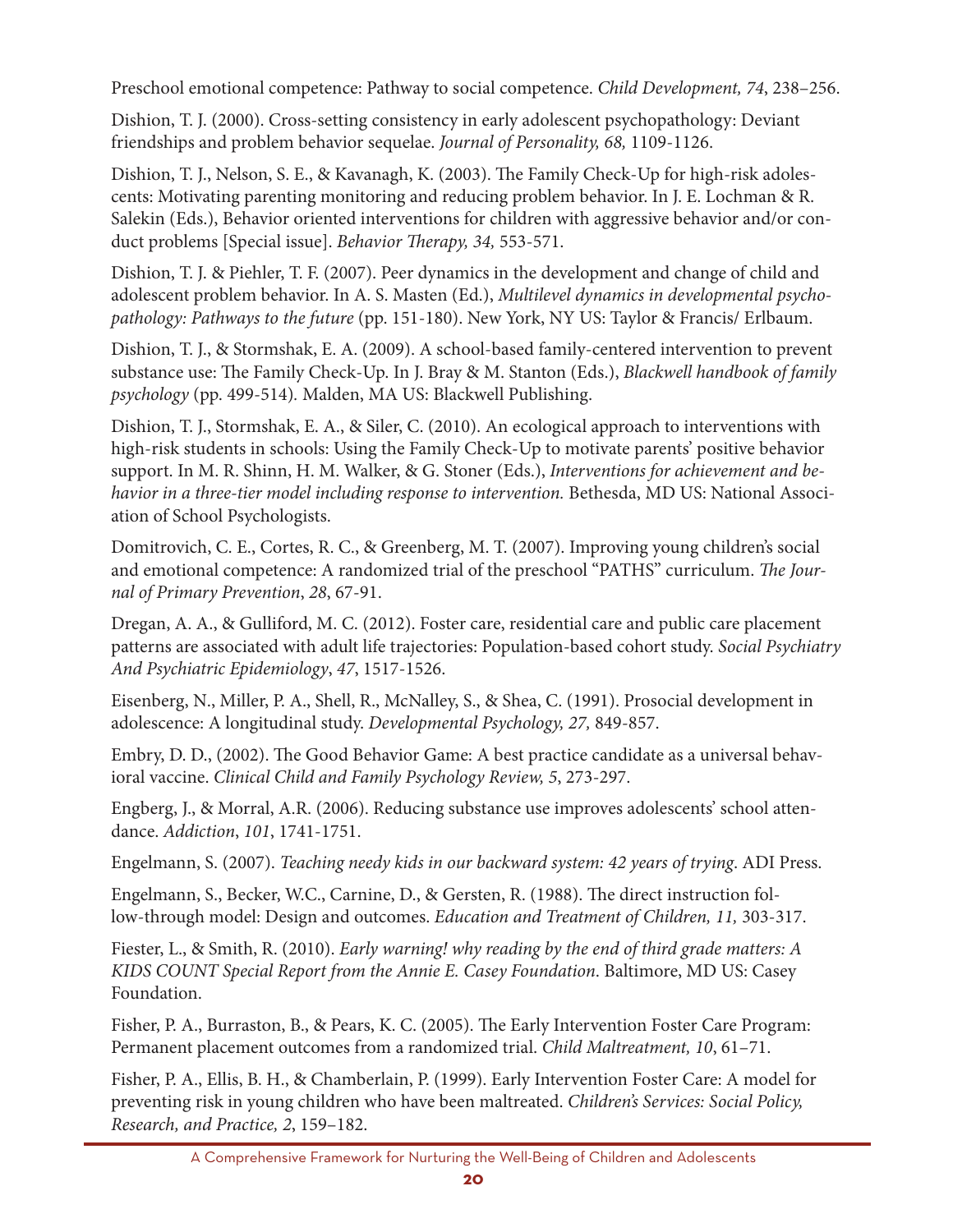Fisher, P. A., Gunnar, M. R., Dozier, M., Bruce, J., & Pears, K. C. (2006). Effects of a therapeutic intervention for foster children on behavior problems, caregiver attachment, and stress regulatory neural systems. *Annals of the New York Academy of Sciences, 1094*, 215 –225.

Fisher, P. A. & Stoolmiller, M. (2008). Intervention effects on foster parent stress: Associations with child cortisol levels. *Development & Psychopathology, 20,* 1003-1021.

Flay, B. R., & Allred, C. G. (2003). Long-term effects of the Positive Action program: A comprehensive, positive youth development program. *American Journal of Health Behavior, 27*, S6-S21.

Forgatch, M. S., Patterson, G. R., & DeGarmo, D. S. (2005). Evaluating fidelity: Predictive validity for a measure of competent adherence to the Oregon Model of Parent Management Training. *Behavior Therapy, 36,* 3-13.

Forgatch, M. S., Patterson, G. R., DeGarmo, D. S., & Beldavs, Z. G. (2009). Testing the Oregon delinquency model with nine-year follow-up of the Oregon divorce study. *Development & Psychopathology, 21,* 637-660.

Fuchs, D., & Fuchs, L. S. (2006). Introduction to Response to Intervention: What, why, and how valid is it? *Reading Research Quarterly*, *41*, 93-99.

Gardner, F., Hutchings, J., Bywater, T., & Whitaker, C. (2010). Who benefits and how does it work? Moderators and mediators of outcome in an effectiveness trial of a parenting intervention. *Journal of Clinical Child & Adolescent Psychology*, *39*, 568-580.

Gordon, J., Biglan, A., & Smolkowski, K. (2008). The impact on tobacco use of branded youth anti-tobacco activities and family communications about tobacco. *Prevention Science, 9,* 73-87.

Graziano, P. A., Reavis, R. D., Keane, S. P., & Calkins, S. D. (2007). The role of emotion regulation in children's early academic success. *Journal of School Psychology, 45*, 3-19.

Greenspan, S., & Greenspan, N. T. (1985). *First feelings: milestones in the emotional development of your baby and child.* New York, NY US: Penguin Books.

Griffin, K.W., Botvin, G.J., & Nichols, T.R. (2006). Effects of a school-based drug abuse prevention program for adolescents on HIV risk behaviors in young adulthood. *Prevention Science, 7*, 103-112.

Gunn, B., Biglan, A., Smolkowski, K., & Ary, D. (2000). The efficacy of supplemental instruction in decoding skills for Hispanic and non-Hispanic students in early elementary school. *Journal of Special Education, 34,* 90-103.

Hawkins, J. D., Brown, E. C., Oesterle, S., Arthur, M. W., Abbott, R. D., & Catalano, R. F. (2008). Early effects of Communities That Care on targeted risks and initiation of delinquent behavior and substance use. *Journal of Adolescent Health, 43,* 15-22.

Hawkins, J. D., Oesterle, S., Brown, E. C., Monahan, K. C., Abbott, R. D., Arthur, M. W., Catalano, R. F. (2012). Sustained decreases in risk exposure and youth problem behaviors after installation of the Communities That Care prevention system in a randomized trial. *Archives of Pediatrics and Adolescent Medicine, 166*, 141-148.

Henggeler, S. W., Schoenwald, S. K., Borduin, C. M., Rowland, M. D., & Cunningham, P. B. (2009). *Multisystemic therapy for antisocial behavior in children and adolescents* (2nd ed.). New York, NY US: Guilford.

Horner, R. H., & Sugai, G. (2000). School-wide behavior support: An emerging initiative. *Journal of Positive Behavior Interventions, 2,* 231-232.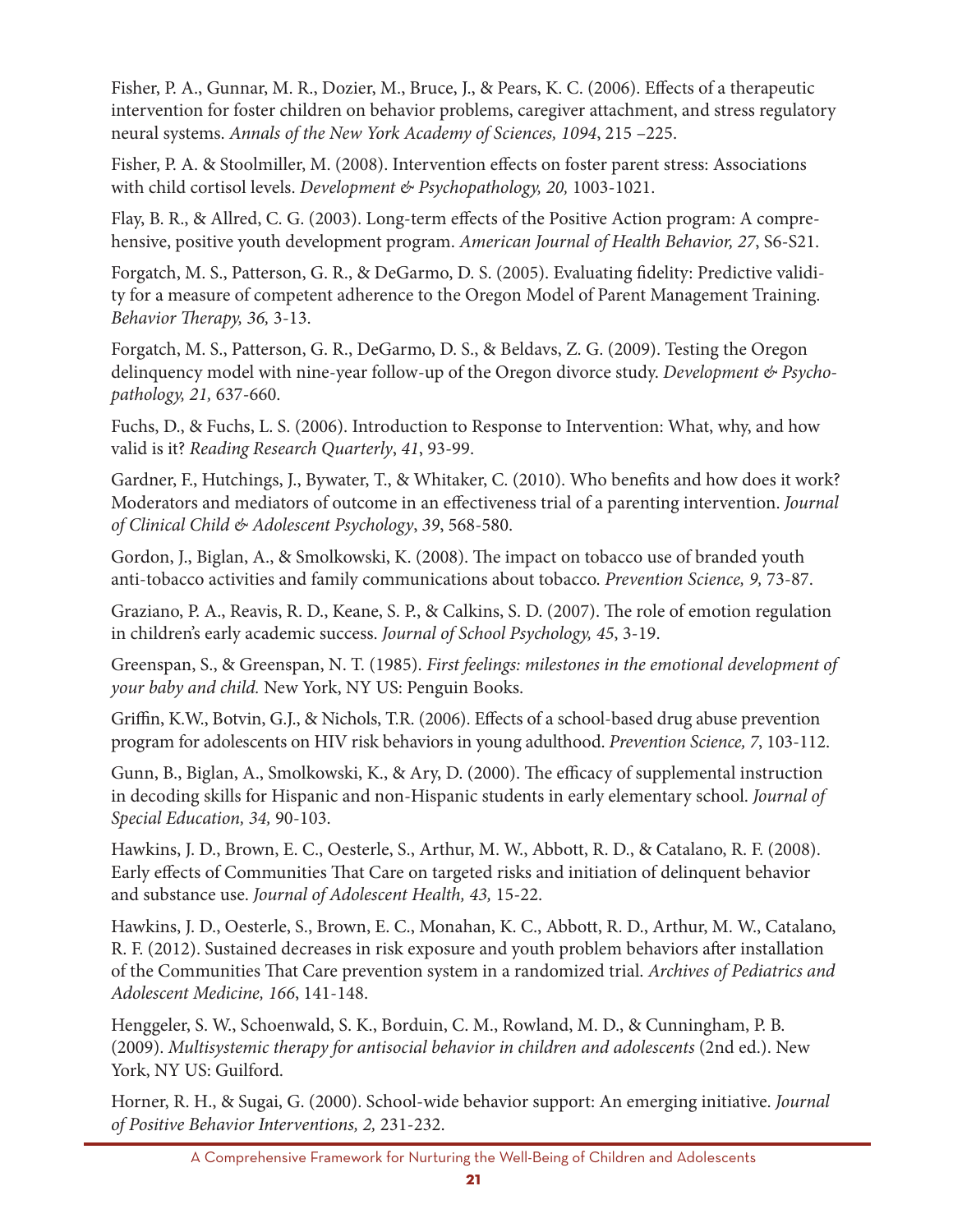Horner, R. H., Sugai, G., Smolkowski, K., Eber, L., Nakasato, J., Todd, A. W. et al. (2009). A randomized, wait-list controlled effectiveness trial assessing school-wide positive behavior support in elementary schools. *Journal of Positive Behavior Interventions, 11,* 133-144.

Hurlburt, M.S., Nguyen, K., Reid, J., Webster-Stratton, C., & Zhang, J. (2013). Efficacy of the Incredible Years group parent program with families in Head Start who self-reported a history of child maltreatment. *Child Abuse & Neglect*, Available at http://dx.doi.org/10.1016/j.chiabu.2012.10.008.

Jaycox, L. H., Langley, A., & Dean, K. L. (2009). Support for Students Exposed to Trauma: The SSET Program. Santa Monica, CA: RAND Corporation. Downloaded 7/23/13 from http://www.rand.org/pubs/technical\_reports/TR675.

Jaycox, L. H., Kataoka, S. H., Stein, B. D., Langley, A. K., & Wong, M. (2012). Cognitive Behavioral Intervention for Trauma in Schools. *Journal of Applied School Psychology*, *28*, 239-255.

Jimerson, S. R., Burns, M. K., & VanDerHeyden, A. M. (Eds.). (2007). *Handbook of response to intervention: The science and practice of assessment and intervention*. New York, NY US: Springer.

Jones, D., Bumbarger, B.K., Greenberg, M.T., Greenwood, P., & Kyler, S. (2008). *The economic return on PCCD's investment in research-based programs: A cost-benefit assessment of delinquency prevention in Pennsylvania*. Philadelphia, PA US: Pennsylvania State University: The Prevention Research Center for the Promotion of Human Development.

Johnson, D., Johnson, R., & Hulobec, E. (2008). *Cooperation in the classroom*. Edina, MN US: Cooperative Learning Institute and Interaction Book Company.

Johnson, D. W., Johnson, R. T., & Smith, K. A. (1991). *Active learning: Cooperation in the college classroom.* Edina, MN US: Interaction Book Company.

Johnson, D. W., Johnson, R. T., & Smith, K. A. (1998). Cooperative learning returns to college: what evidence is there that it works? *Change*, *30*, 26-35.

Kam, C. M., Greenberg, M. T., & Kusche, C. A. (2004). Sustained effects of the PATHS curriculum on the social and psychological adjustment of children in special education. *Journal of Emotional and Behavioral Disorders*, *12*, 66-78.

Kashdan, T. B., & Rottenberg, J. (2010). Psychological flexibility as a fundamental aspect of health. *Clinical Psychology Review, 30*, 467-480.

Kasser, T., & Ryan, R. M. (1993). A dark side of the American dream: Correlates of financial success as a central life aspiration. *Journal of Personality and Social Psychology, 65,* 410-422.

Kellam, S. G., Brown, C. H., Poduska, J. M., Ialongo, N. S., Wang, W., Toyinbo, P. et al. (2008). Effects of a universal classroom behavior management program in first and second grades on young adult behavioral, psychiatric, and social outcomes. *Drug and Alcohol Dependence, 95,* S5-S28.

Kirby, D. (2007). *Emerging Answers: Research findings on programs to reduce teen pregnancy*. Washington, DC: National Campaign To Prevent Teen Pregnancy.

Komro, K. A., Flay, B. R., Biglan, A., & The Promise Neighborhoods Research Consortium (2011). Creating nurturing environments: a science-based framework for promoting child health and development within high-poverty neighborhoods. *Clinical Child and Family Psychology Review, 14*, 111-134.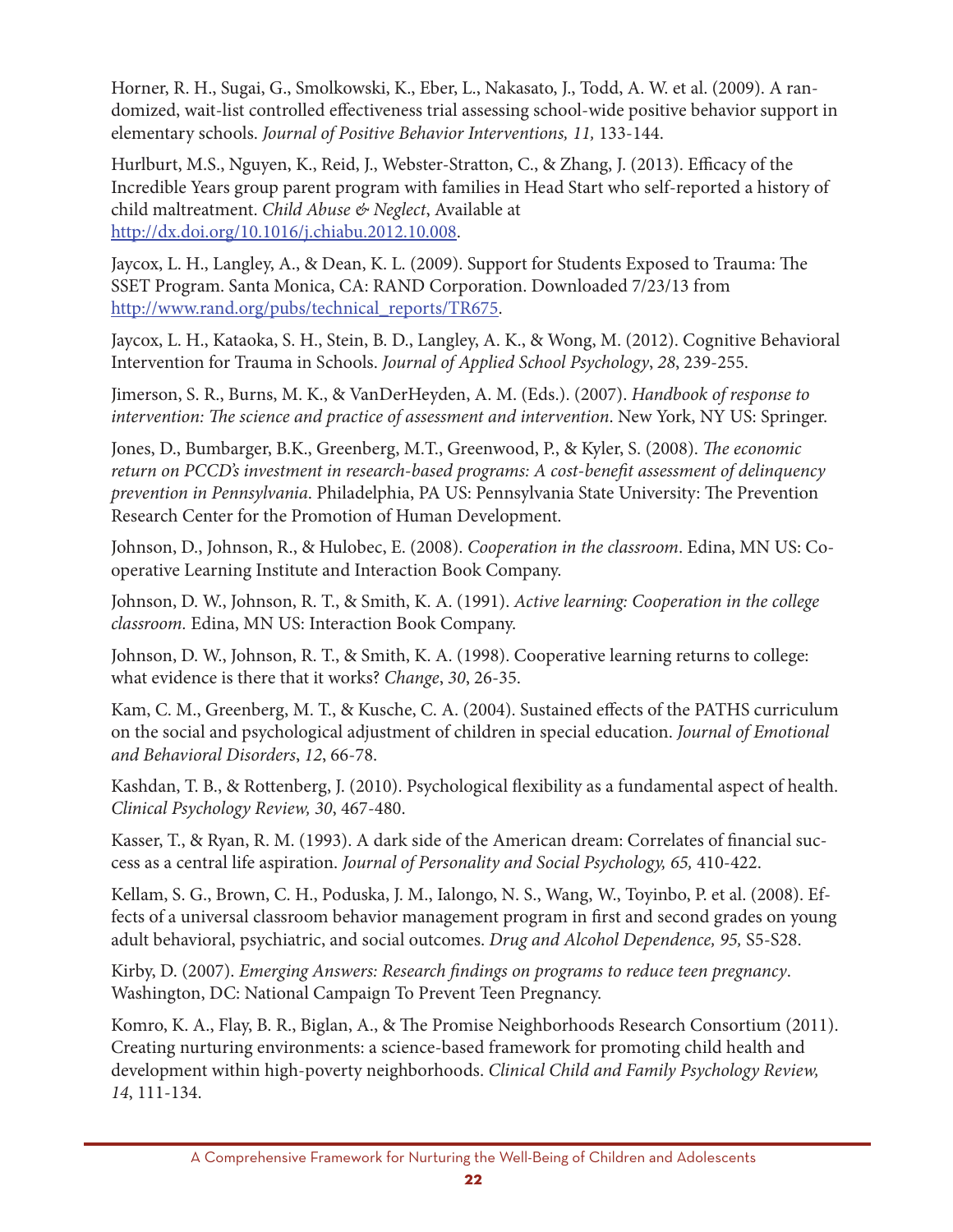Kumpfer, K. L., Molgaard, V., & Spoth, R. (1996). The Strengthening Families Program for prevention of delinquency and drug use in special populations. In R. Dev Peters, & R. J. Mcmahon (Eds.), *Childhood disorders, substance abuse, and delinquency: prevention and early intervention approaches*. Newbury Park, CA US: Sage.

Landry, S. H., Anthony, J. L., Swank, P. R., & Monseque-Bailey, P. (2009). Effectiveness of comprehensive professional development for teachers of at-risk preschoolers. *Journal of Educational Psychology, 101*, 448-465.

Landry, S. H., Smith, K. E., & Swank, P. R. (2006). Responsive parenting: Establishing early foundations for social, communication, and independent problem-solving skills. *Developmental Psychology, 42*, 627-642.

Landry, S. H., Swank, P. R., Anthony, J. L., & Assel, M. A. (2011). An experimental study evaluating professional development activities within a state funded pre-kindergarten program. *Reading and Writing, 24*, 971-1010.

Lees, D. G., & Ronan, K. R. (2008). Engagement and effectiveness of parent management training (Incredible Years) for solo high-risk mothers: A multiple baseline evaluation. *Behaviour Change*, *25*, 109-128.

Lerner, C., & Ciervo, L. A. (2003). *Healthy minds: nurturing children's development from 0 to 36 months.* Washington, DC US: Zero to Three Press and American Academy of Pediatrics.

Leve, L. D., & Chamberlain, P. (2007). A randomized evaluation of Multidimensional Treatment Foster Care: Effects on school attendance and homework completion in juvenile justice girls. *Research on Social Work Practice, 17*, 657–663.

Leve, L. D., Chamberlain, P., & Reid, J. B. (2005). Intervention outcomes for girls referred from juvenile justice: Effects on delinquency. *Journal of Consulting and Clinical Psychology, 73*, 1181-1185.

Lonigan, C. J., Farver, J. M., Phillips, B. M., & Clancy-Menchetti, J. (2011). Promoting the development of preschool children's emergent literacy skills: A randomized evaluation of a literacy-focused curriculum and two professional development models. *Reading and Writing, 24*, 305-337.

Lunkenheimer, E. S., Dishion, T. J., Shaw, D. S., Connell, A., Gardner, F., M., Wilson, M. N., & Skuban, E. (2008). Collateral benefits of the Family Check-Up on early childhood school readiness: Indirect effects of parents' positive behavior support. *Developmental Psychology, 44*, 1737-1752.

McHugh, L. & Stewart, I. (2012). *The self and perspective taking: Contributions and applications from modern behavioral science.* Oakland, CA US: New Harbinger Publications.

Metzler, C. W., Biglan, A., Rusby, J. C., & Sprague, J. R. (2001). Evaluation of a comprehensive behavior management program to improve school-wide positive behavior support. *Education and Treatment of Children, 24,* 448-479.

Molgaard, V., Kumpfer, K. L., & Spoth, R. (1994). *The Iowa Strengthening Families Program for Pre and Early Teens*. Ames, IA US: Iowa State University.

Moore, K. J., Dishion, T. J., & Shaw, D. S. (2012). The Family Check-Up in early childhood: A public health intervention to prevent long-term behavioral and emotional disorders. *Child Welfare and Technology, 5*, 17.

Multisystemic Therapy (2013). *MST research at a glance*: *Published MST outcome, implementation, and benchmarking studies*. Available online at http://mstservices.com/outcomestudies.pdf.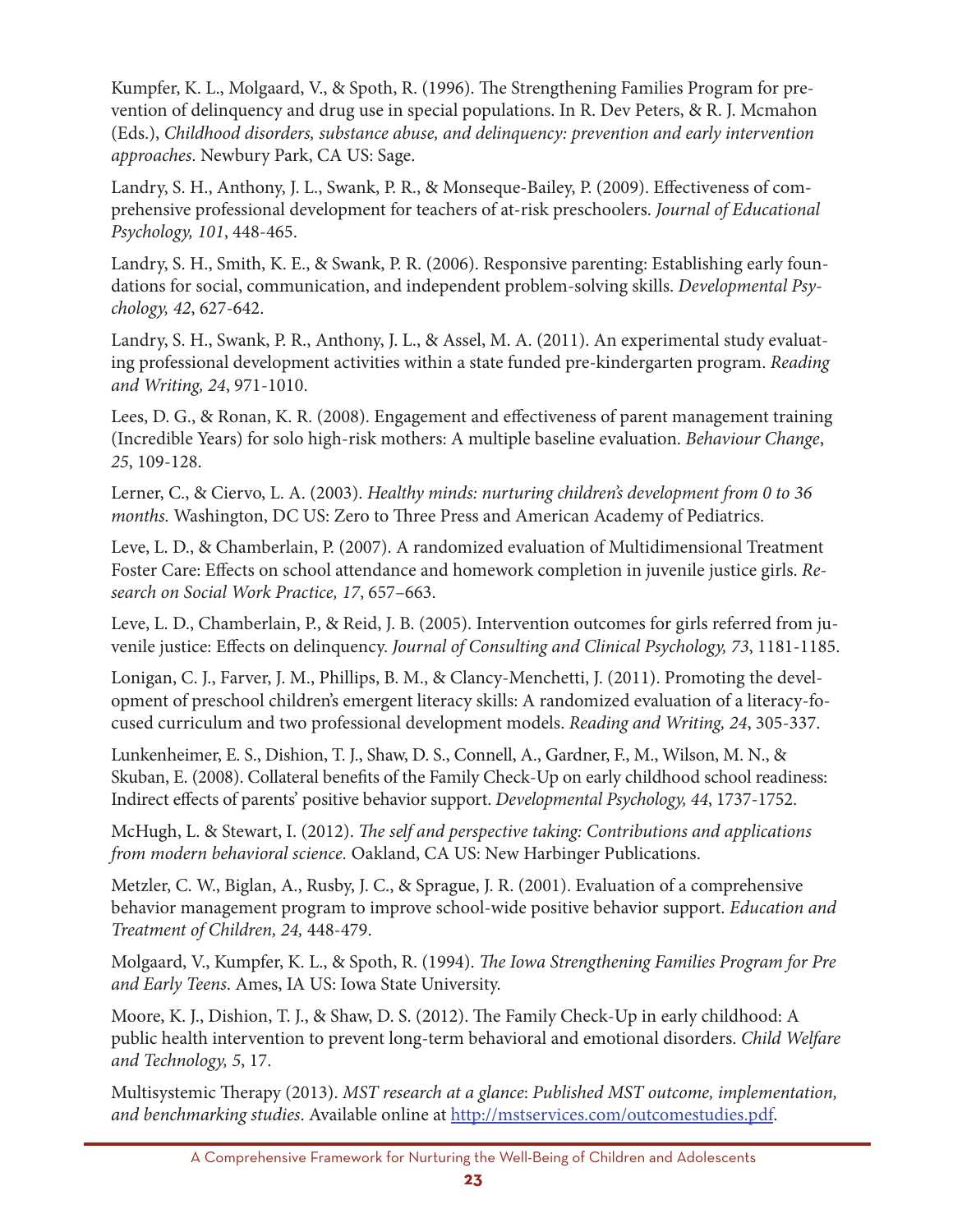National Center for Chronic Disease Prevention and Health Promotion (2009, July 29). *Fact Sheet: Student Health and Academic Achievement*. Retrieved from the Center for Disease Control website: http://www.cdc.gov/HealthyYouth/health\_and\_academics/#5.

National Research Council & Institute of Medicine (2009). *Preventing mental, emotional, and behavioral disorders among young people: progress and possibilities*. Committee on Prevention of Mental Disorders and Substance Abuse Among Children, Youth, and Young Adults: Research Advances and Promising Interventions. Washington, DC US: The National Academies Press.

National Research Council & Institute of Medicine. (2000). *From neurons to neighborhoods: the science of early childhood development.* Committee on Integrating the Science of Early Childhood Development. Edited by J. P. Shonkoff & D. A. Phillips. Board on Children, Youth and Families, Commission on Behavioral and Social Sciences and Education. Washington, DC US: NAP

Newton, R. R., Litrownik, A. J., & Landsverk, J. A. (2000). Children and youth in foster care: Disentangling the relationship between problem behaviors and number of placements. *Child Abuse & Neglect*, *24*, 1363-1374.

Nowak, C., & Heinrichs, N. (2008). A comprehensive meta-analysis of Triple P-Positive Parenting Program using hierarchical linear modeling: Effectiveness and moderating variables. *Clinical Child and Family Psychology Review, 11,* 114-144.

O'Neill, D., McGilloway, S., Donnelly, M., Bywater, T., & Kelly, P. (2013). A cost-effectiveness analysis of the Incredible Years parenting programme in reducing childhood health inequalities. *The European Journal of Health Economics*, *14*, 85-94.

Ogden, T., Forgatch, M. S., Askeland, E., Patterson, G. R., & Bullock, B. M. (2005). Implementation of parent management training at the national level: The case of Norway. *Journal of Social Work Practice, 19,* 317-329.

Olds, D. L. (2008). Preventing child maltreatment and crime with prenatal and infancy support of parents: The nurse-family partnership. J*ournal of Scandinavian Studies in Criminology and Crime Prevention, 9*, 2-24.

Olds, D. L. (2010). The nurse-family partnership: From trials to practice. In A. J. Reynolds, A. J. Rolnick, M. M. Englund, & J. A. Temple (Eds.), *Childhood programs and practices in the first decade of life: A human capital integration* (pp. 49-75). New York: Cambridge University Press.

Olds, D. L., Henderson, C. H. Jr., Tatelbaum, R., & Chamberlin, R. (1986). Improving the delivery of prenatal care and outcomes of pregnancy: A randomized trial of Nurse Home Visitation. *Pediatrics,* 77, 16-28.

Olds, D. L., Hill, P. L., O'Brien, R., Racine, D., & Moritz, P. (2003). Taking preventive intervention to scale: The nurse-family partnership. *Cognitive and Behavioral Practice, 10,* 278-290.

Pianta, R. C., & Stuhlman, M. W. (2004). Teacher-child relationships and children's success in the first years of school. *School Psychology Review, 33*, 444-458.

Pianta, R. C., Barnett, W. S., Burchinal, M. R., & Thornburg, K. R. (2009). The effects of preschool education: What we know, how public policy is or is not aligned with the evidence base, and what we need to know. *Psychological Science in the Public Interest, 10*, 49-88.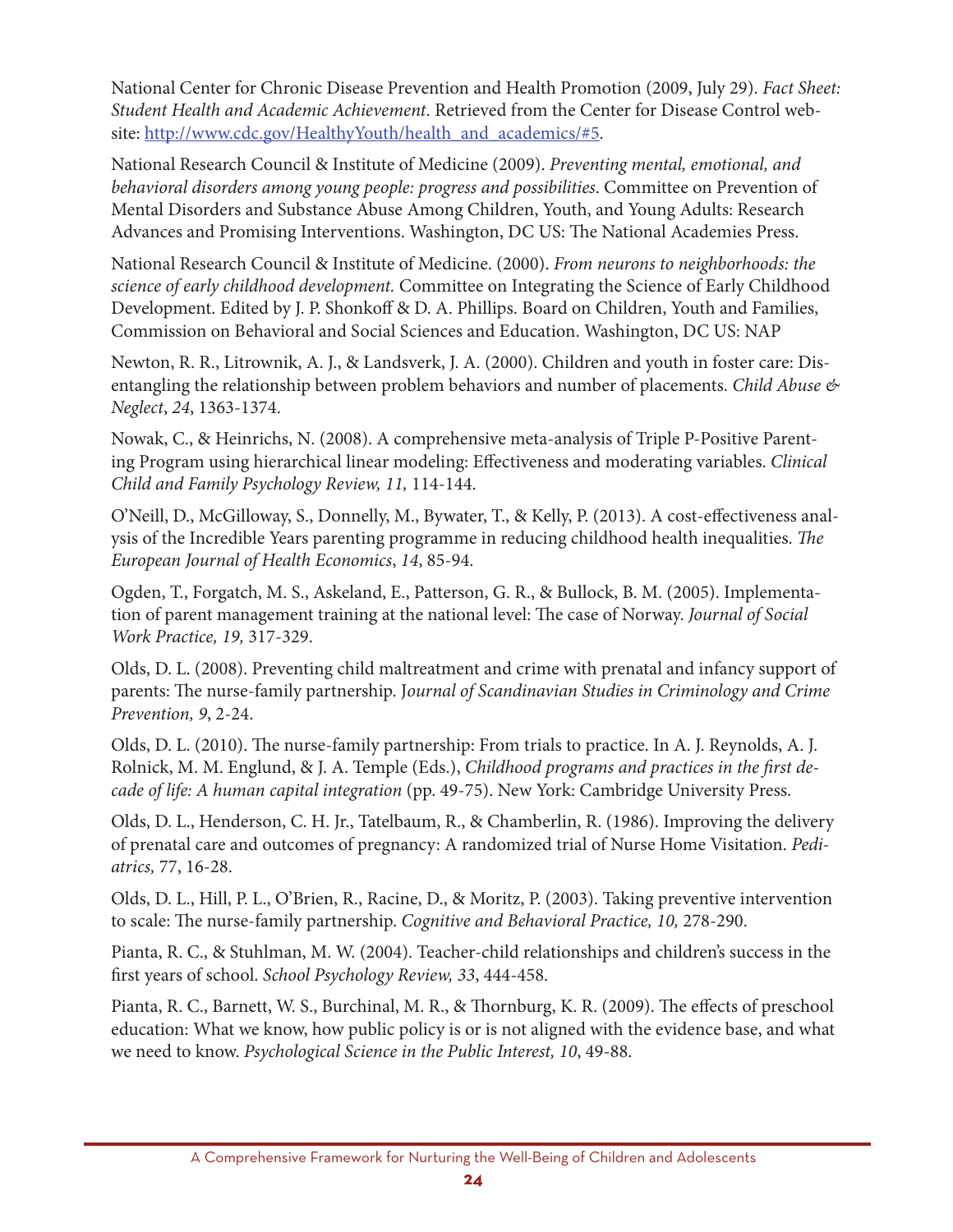Poduska, J. M., Kellam, S.G., Wang, W., Brown, H., Ialonga, N.S., & Toyinbo, P. (2008). Impact of the Good Behavior Game, a universal classroom-based behavior intervention, on young adult service use for problems with emotions, behavior, or drugs or alcohol. *Drug and Alcohol Dependence, 95*, S29-S44.

Price, J. M., Chamberlain, P., Landsverk, J., Reid, J. B., Leve, L. D., & Laurent, H. (2008). Effects of a foster parent training intervention on placement changes of children in foster care. *Child Maltreatment*, *13*, 64-75.

Prinz, R. J., Sanders, M. R., Shapiro, C. J., Whitaker, D. J., & Lutzker, J. R. (2009). Population-based prevention of child maltreatment: The U.S. Triple P System Population Trial. *Prevention Science, 10,* 1-12.

Richardson, J. L., Dwyer, K. M., McGuigan, K., Hansen, W. B., Dent, C. W., Johnson, C. A. et al. (1989). Substance use among eighth-grade students who take care of themselves after school. *Pediatrics, 84,* 556-566.

Richardson, J. L., Radziszewska, B., Dent, C. W., & Flay, B. R. (1993). Relationship between after-school care of adolescents and substance use, risk taking, depressed mood, and academic achievement. *Pediatrics, 92,* 32-38.

Roeser, R. W., & Eccles, J. S. (1998). Adolescents' perceptions of middle school: Relation to longitudinal changes in academic and psychological adjustment. *Journal of Research on Adolescence, 8,* 123-158.

Rusby, J. C., Smolkowski, K., Marquez, B., & Taylor, T. K. (2008). A small-scale randomized efficacy trial of Carescapes: enhancing children's social development in child care homes. *Early Childhood Research Quarterly, 23*, 527-546.

Sanders, M. R., Cann, W., & Markie-Dadds, C. (2003). The Triple P-Positive Parenting Programme: A universal population-level approach to the prevention of child abuse. *Child Abuse Review, 12,* 155-171.

Shaw, D. S., Dishion, T. J., Supplee, L., Gardner, F., & Arnds, K. (2006). Randomized trial of a family-centered approach to prevention of early conduct problems: 2-year effects of the Family Check-Up in early childhood. *Journal of Consulting & Clinical Psychology, 74*, 1-9.

Sheldon, K. M., & Kasser, T. (1998). Pursuing personal goals: Skills enable progress, but not all progress is beneficial. *Personality and Social Psychology Bulletin, 24,* 1319-1331.

Shonkoff, J. P., Boyce, W. T., & McEwen, B. S. (2009). Neuroscience, molecular biology, and the childhood roots of health disparities. *Journal of the American Medical Association*, *301*, 2252-2259.

Smolkowski, K., Biglan, A., Barrera, M., Taylor, T., Black, C., & Blair, J. (2005). Schools and Homes in Partnership (SHIP): Long-term effects of a preventative intervention focused on social behavior and reading skill in early elementary school. *Prevention Science, 6,* 113-125.

Spinrad, T. L., Eisenberg, N., Cumberland, A., Fabes, R. A., Valiente, C., Shepard, S. A. et al. (2006). Relation of emotion-related regulation to children's social competence: A longitudinal study. *Emotion, 6*, 498-510.

Spoth, R., & Molgaard, V. (1999). Project Family: A partnership integrating research with the practice of promoting family and youth competencies. In T.R. Chibucos & R. Lerner (Eds.), *Serving children and families through community-university partnerships: success stories* (pp.127-137). Boston, MA US: Kluwer Academic.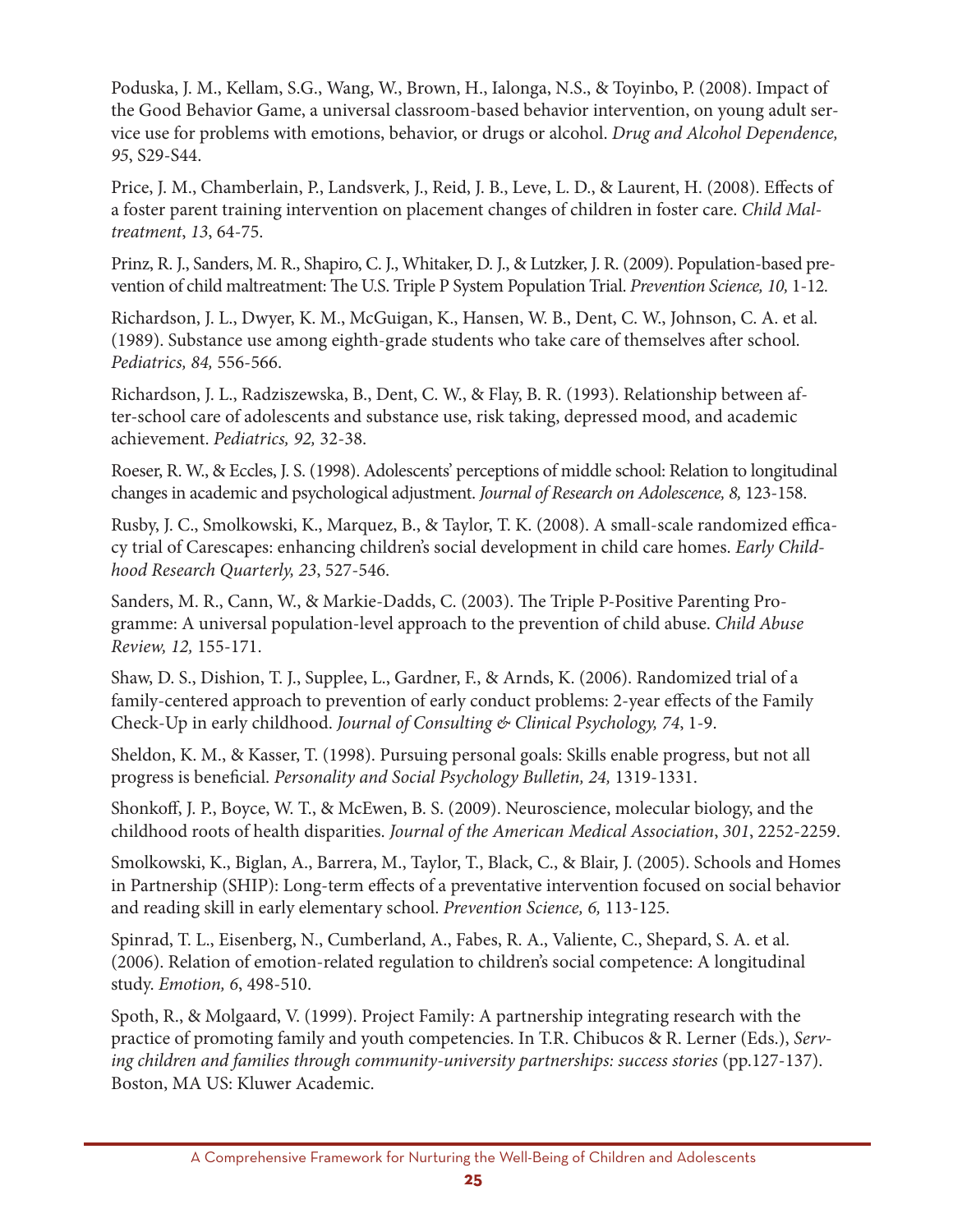Spoth, R.L., Randall, G., Trudeau, L., Shin, C., & Redmond, C. (2008). Substance use outcomes 5½ years past baseline for partnership-based, family school prevention interventions. *Drug and Alcohol Dependence, 96*, 57-68.

Stein, B. D., Jaycox, L. H., Kataoka, S. H., Wong, M., Tu, W., Elliott, M. N., & Fink, A. (2003). A mental health intervention for schoolchildren exposed to violence: A randomized controlled trial. *JAMA: The Journal of the American Medical Association*, *290*, 603-611.

Stockard, J., & Engelmann, K. (2010). Academic kindergarten and later academic success: The impact of Direct Instruction. *Journal of Behavioral Assessment and Intervention for Children, 1*, 2-24.

Stormshak, E. A., & Dishion, T. J. (2009). A school-based family-centered intervention to prevent substance abuse: The Family Check-Up. *American Journal of Drug and Alcohol Abuse, 35*, 227-232.

Sugai, G., & Horner, R. (2002). The evolution of discipline practices: School-wide positive behavior supports. *Child & Family Behavior Therapy*, *24*, 23-50.

Theodore, A. D., Chang, J. J., Runyan, D. K., Hunter, W. M., Bangdiwala, S. I., & Agans, R. (2005). Epidemiologic features of the physical and sexual maltreatment of children in the Carolinas. *Pediatrics, 115*, e331–e337.

Thornton, T.N. Craft, C.A., Dahlberg, L.L., Lynch, B.S., & Baer, K. (2000). *Best practices of youth violence prevention: A source-book for community action*. Atlanta, GA US: Centers for Disease Control and Prevention.

Van Ryzin, M. J., Stormshak, E. A., & Dishion, T. J. (2012). Engaging parents in the Family Check-Up in middle school: Longitudinal effects on family conflict and problem behavior through the transition to high school. *Journal of Adolescent Health, 50,* 627-633.

Vohs, K. D., & Baumeister, R. F. (2011). *Handbook of self-regulation: Research, theory, and applications (2nd ed.)*. New York, NY US: Guilford.

Walker, H. M., Colvin, G., & Ramsey, E. (1995). *Antisocial behavior in school: Strategies and best practices*. Belmont, CA US: Brooks/Cole.

Washington State Institute for Public Policy. (2004). *Benefits and cost of prevention and early intervention programs for youth* (04-07-3901). Olympia, WA US: Washington Legislature.

Wasik, B. A., & Hindman, A. H. (2011). The morning message in early childhood classrooms: Guidelines for best practices. *Early Childhood Education Journal, 39*, 183-189.

Webster-Stratton, C., & Reid, M. (2010). Adapting The Incredible Years, an evidence-based parenting programme, for families involved in the child welfare system. *Journal of Children's Services*, *5*, 25-42.

Wenzel, T. (2000) . Cooperative student activities as learning devices. *Analytical Chemistry, 72*, 293A-296A.

Wilson, D. S., & Csikszentmihalyi, M. (2008). Health and the ecology of altruism. In S. G. Post (Ed.), *The Science of Altruism and Health*. Oxford, UK: Oxford University Press.

Wilson, D. S., O'Brien, D. T., & Sesma, A. (2009). Human prosociality from an evolutionary perspective: Variation and correlations at a city-wide scale. *Evolution and Human Behavior, 30,* 190-200.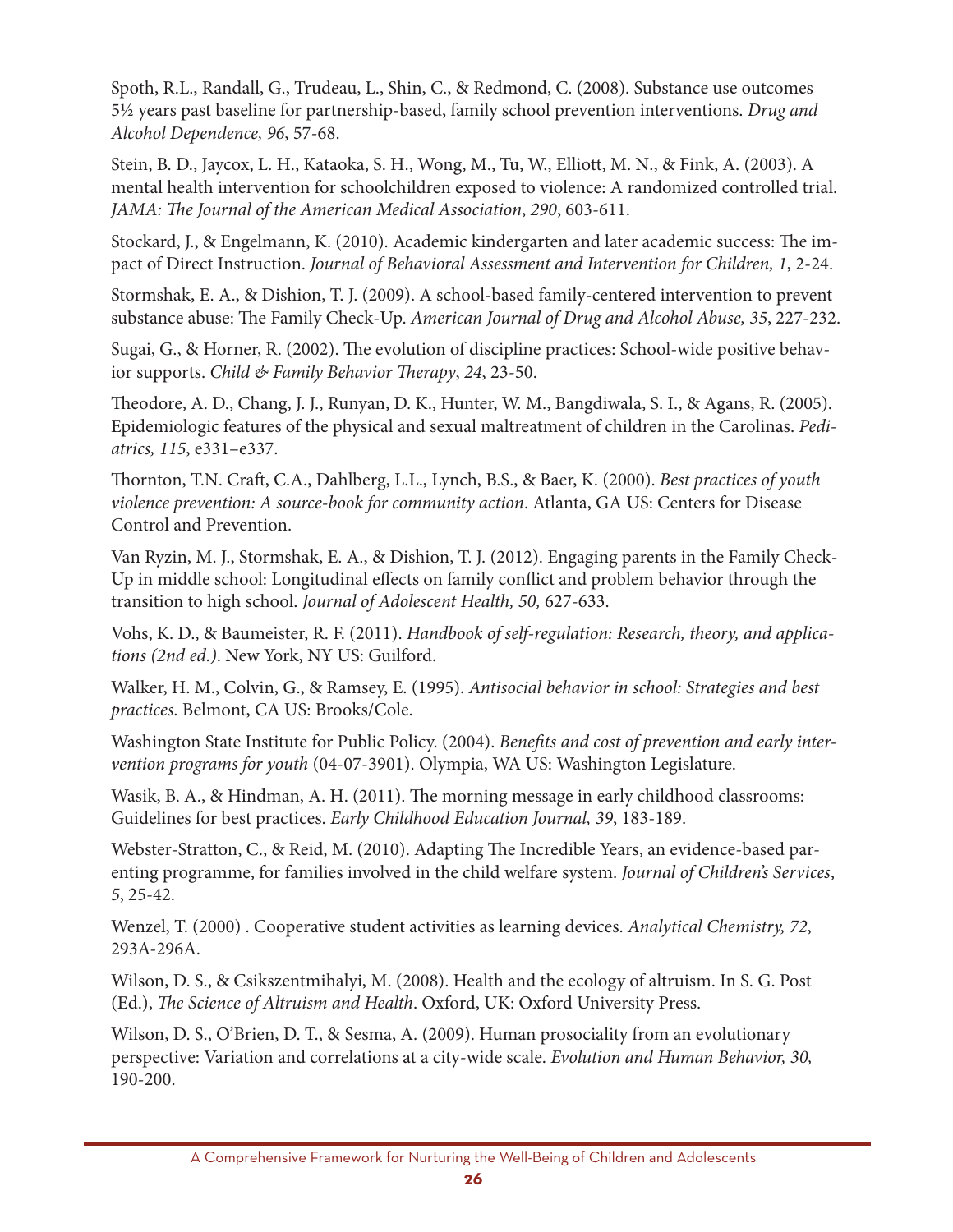### **Appendix: Resources**

Best Evidence Encyclopedia (BEE) - http://www.bestevidence.org/ Blueprints for Healthy Youth Development — http://www.blueprintsprograms.com/ California Evidence-based Clearinghouse for Child Welfare - http://www.cebc4cw.org/ Coalition for Evidence-based Policy — http://toptierevidence.org Find Youth Info - http://findyouthinfo.gov Florida Center for Reading Research (FCRR) - http://www.fcrr.org/ Identifying and Implementing Education Practices Supported by Rigorous Evidence: A User Friendly Guide — http://www2.ed.gov/rschstat/research/pubs/rigorousevid/index.html The Center for Substance Abuse Prevention (CSAP) — http://www.samhsa.gov/prevention/ The National Institute on Drug Abuse (NIDA) — http://www.drugabuse.gov/ The National Registry of Evidence-based Programs and Practices (NREPP) - http://www.nrepp.samhsa.gov/ The Office of Justice Programs Crime Solutions — http://www.crimesolutions.gov/ The Office of Juvenile Justice and Delinquency Prevention (OJJDP) Model Programs Guidehttp://www.ojjdp.gov/mpg/ The U.S. Department of Education (USDOE) — http://www.ed.gov/ The White House Office of National Drug Control Policy (ONDCP) — http://www.whitehouse.gov/ondcp Vanderbilt Kennedy Center - http://kc.vanderbilt.edu/site/default.aspx What Works Clearinghouse (WWC) - http://ies.ed.gov/ncee/wwc/

IES Practice Guides — http://ies.ed.gov/ncee/wwc/publications reviews.aspx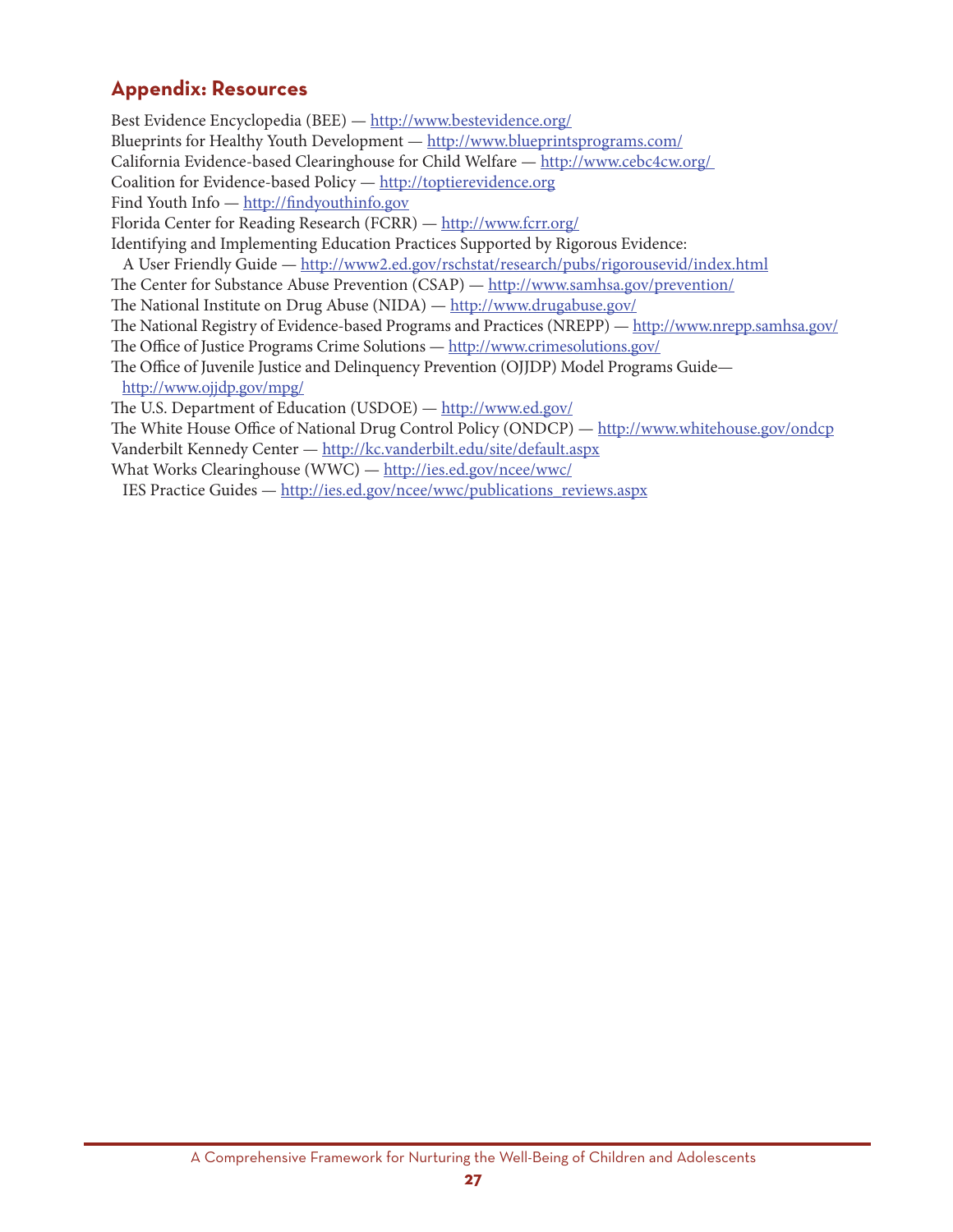# **IntegratIng Safety, Permanency and Well-BeIng SerIeS**

February 2014



**SCREENING, ASSESSING, MONITORING OUTCOMES** 

and Using Evidence-Based Interventions to Improve the Well-Being of Children in Child Welfare

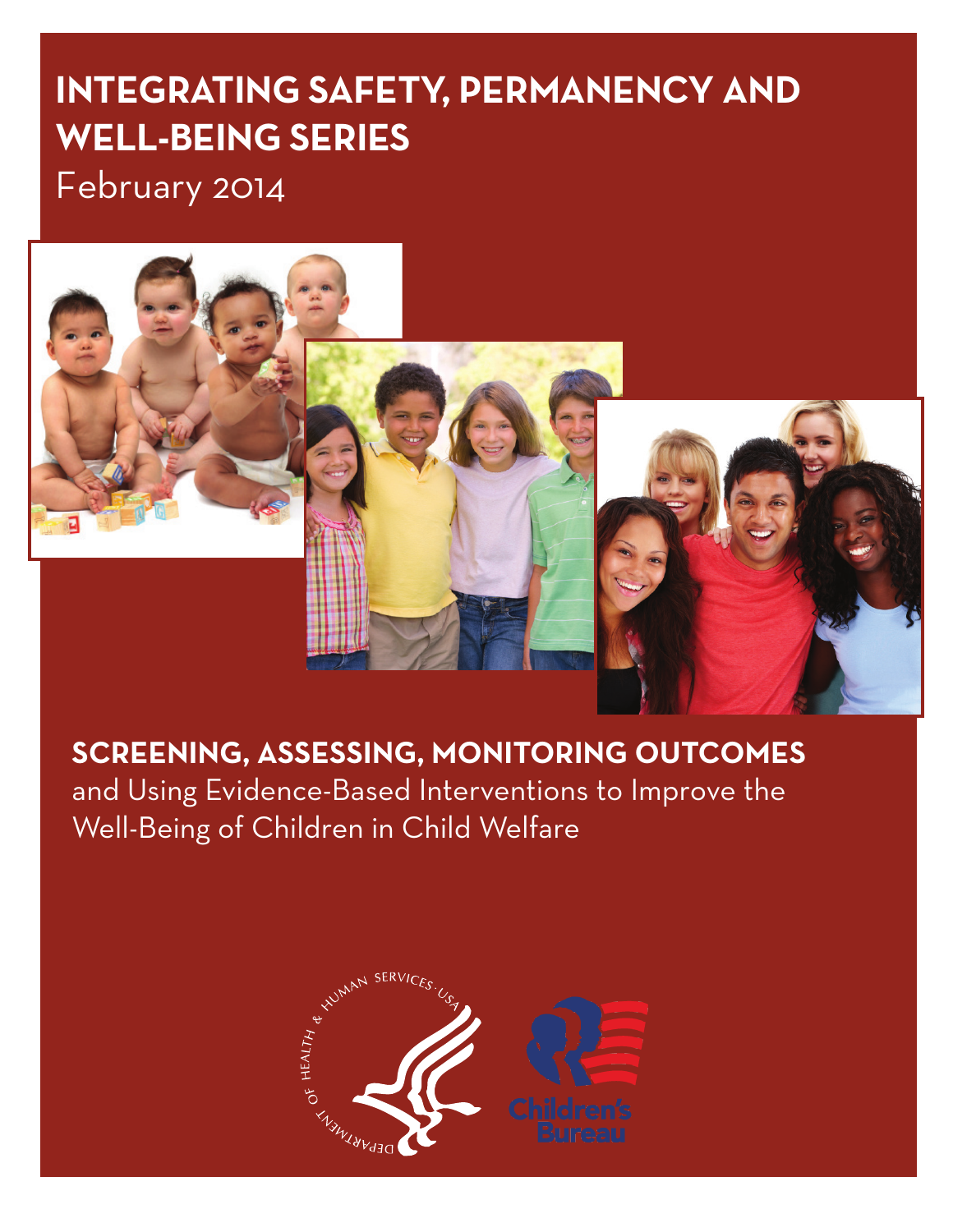## **Preface**

This series of papers, *Integrating Safety, Permanency and Well-Being in Child Welfare*, describes how a more fully integrated and developmentally specific approach in child welfare could improve both child and system level outcomes. The papers were developed to further the national dialogue on how to more effectively integrate an emphasis on well-being into the goal of achieving safety, permanency and well-being for every child.

The overview, *Integrating Safety, Permanency and Well-Being: A View from the Field* (Wilson)*,* provides a look at the evolution of the child welfare system from the 1970s forward to include the more recent emphasis on integrating well-being more robustly into the work of child welfare.

The first paper, *A Comprehensive Framework for Nurturing the Well-Being of Children and Adolescents*  (Biglan), provides a framework for considering the domains and indicators of well-being. It identifies the normal developmental trajectory for children and adolescents and provides examples of evidence-based interventions to use when a child's healthy development has been impacted by maltreatment.

The second paper, *Screening, Assessing, Monitoring Outcomes and Using Evidence-based Practices to Improve the Well-Being of Children in Foster Care* (Conradi, Landsverk and Wotring), describes a process for delivering trauma screening, functional and clinical assessment, evidence-based interventions and the use of progress monitoring in order to better achieve well-being outcomes.

The third paper, *A Case Example of the Administration on Children, Youth and Families' Well-Being Framework: KIPP* (Akin, Bryson, McDonald, and Wilson), presents a case study of the Kansas Intensive Permanency Project and describes how it has implemented many of the core aspects of a well-being framework.

These papers are an invitation for further thinking, discussion and action regarding the integration of well-being into the work of child welfare. Rather than being a prescriptive end point, the papers build developmentally on the Administration on Children, Youth and Families' 2012 information memorandum *Promoting Social and Emotional Well-Being for Children and Youth Receiving Child Welfare Services* and encourage new and innovative next steps on the journey to support healthy development and well-being.

## **Acknowledgments**

This publication was produced by Paltech, Inc. under the Technical Support and Product Development for the Children's Bureau and its Grantees, contract number HHSP23320095648WC with the U.S. Department of Health and Human Services (HHS). The authors of this publication were Lisa Conradi, Psy.D. and John Landsverk, Ph.D., of the Chadwick Center for Children and Families at Rady Children's Hospital – San Diego; and James R. Wotring, M.S.W., of the National Technical Assistance Center for Children's Mental Health at Georgetown University.

#### **Disclaimer**

The views, opinions, and content expressed herein are those of the authors and do not necessarily reflect the views, opinions, or policies of HHS or Paltech. No official support of or endorsement by HHS or Paltech for these opinions or for particular interventions, programs, practices, tools, instruments, software, or resources is intended or should be inferred.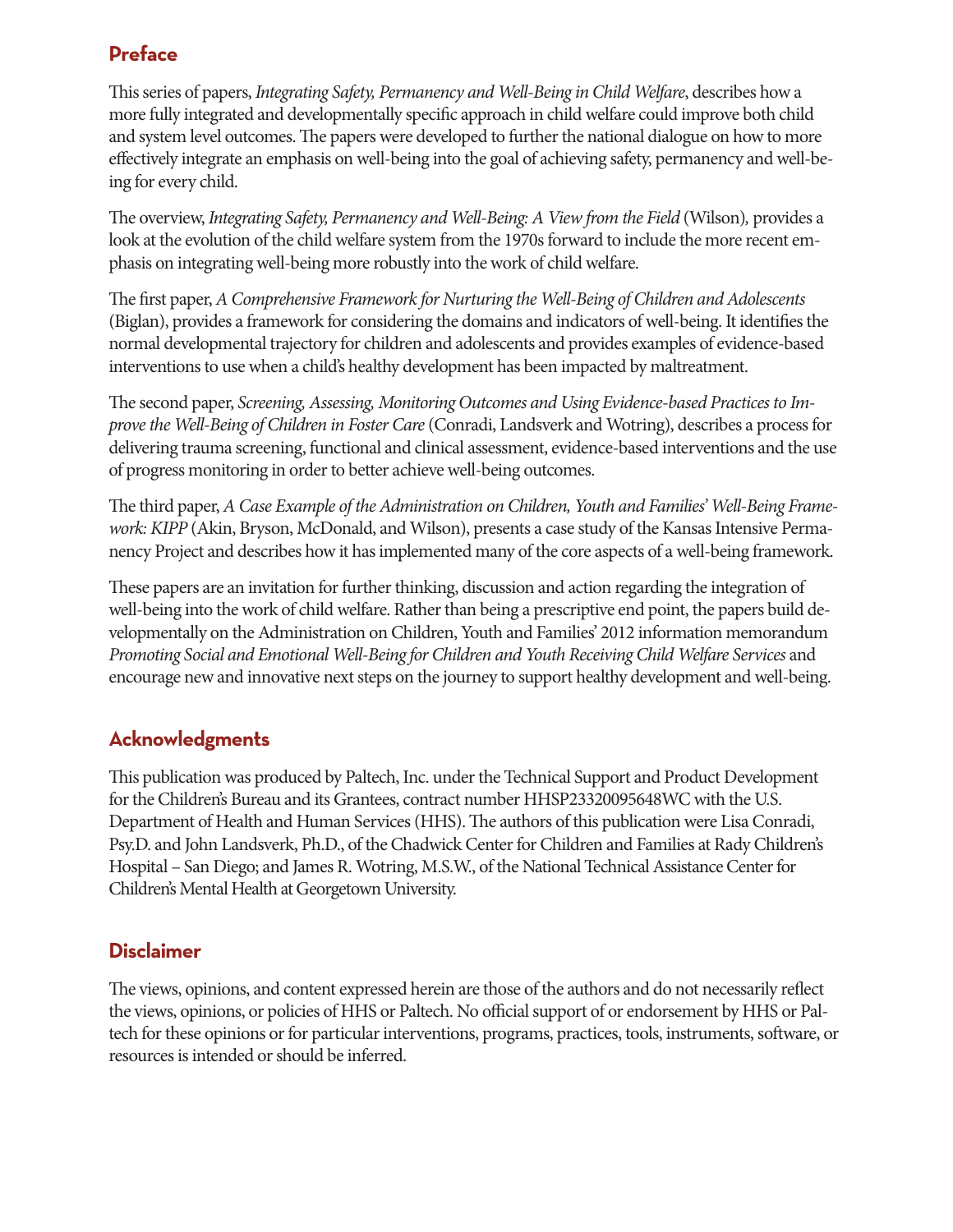#### **Introduction**

This is the second in a series of three papers informed by the well-being framework developed by the Administration on Children, Youth and Families (U.S. Department of Health and Human Services, 2012). It addresses three critical components of a well-functioning response to the social, emotional and behavioral needs of vulnerable children and their families involved with the child welfare system:

- 1. universal screening for mental health and trauma symptoms that can assist the decision to refer for clinical assessment and treatment;
- 2. clinical and functional assessment together with outcome measurement and management; and
- 3. selection and use of evidence-based interventions (EBI) in response to clinical needs observed in the assessment process that have the potential for relief of symptoms/conditions and improvement in psychosocial functioning.

The figure below depicts how the three critical components are related and lead to better outcomes for children and families. The first step is conducting a reliable and valid universal screening. This screening can both collect information on the trauma and related behavioral health needs for children in child welfare and assist in referring children to a more comprehensive clinical assessment conducted by a mental health provider. Next, this information is used to inform case planning efforts with a focus on activities that support safety, permanency and well-being. This includes the referral of a child to an evidence-based practice or practices to meet the child's unique needs.

A functional assessment, which focuses on assessing a child's functional capacity such as relationships at home and school, can be conducted at any point during this process. It may be conducted by child welfare at the beginning of the case with periodic follow-ups, or within the context of a clinical assessment.

Throughout this process, data are collected for continuous quality improvement purposes including informing the child's progress and providing aggregate level information to contribute to system improvements. Course corrections at both the client level, such as referral to different treatment practices, and at the system level, such as scaling up or down the service array, can be made, as needed.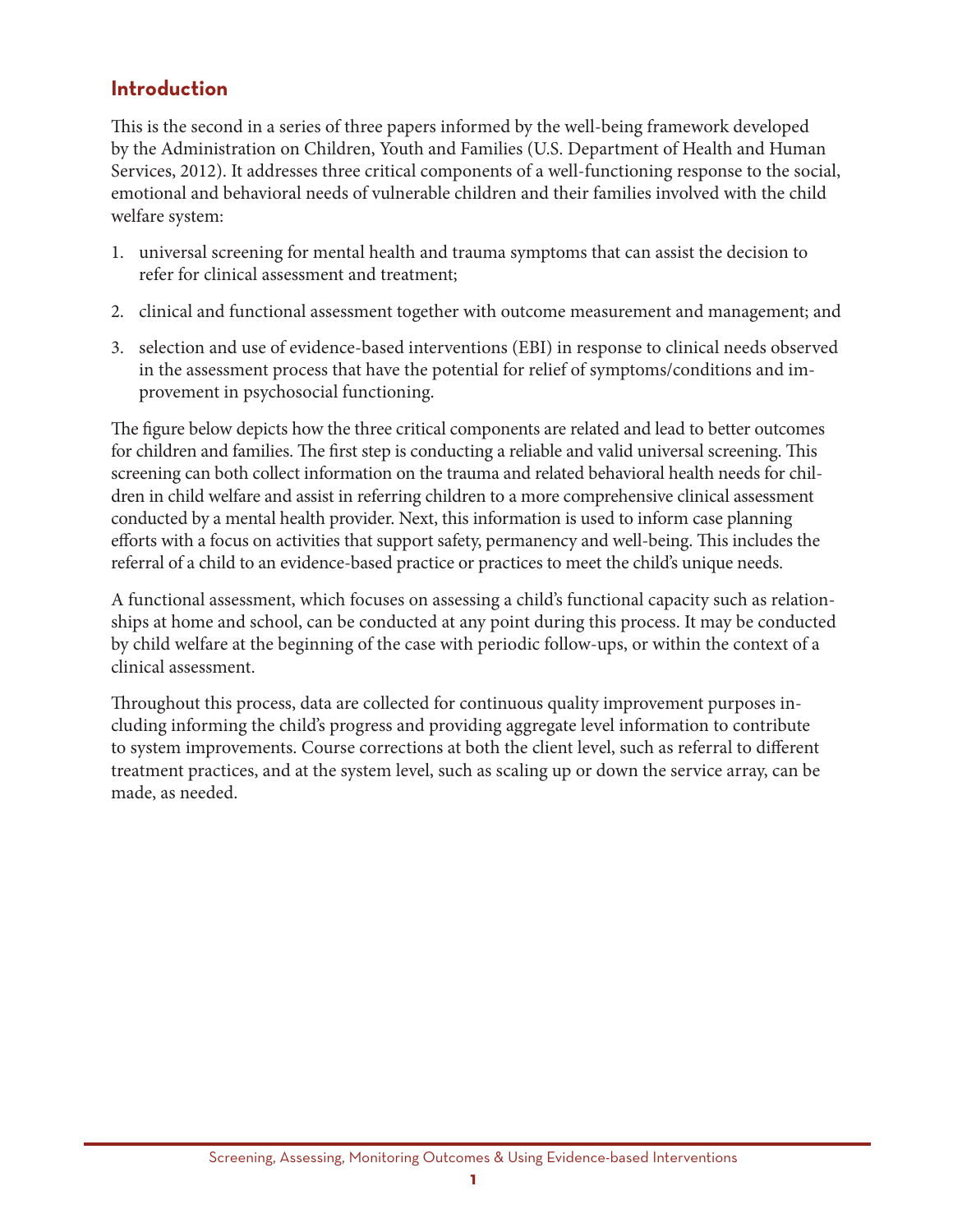

Implementing the three components mentioned in the first paragraph requires the cooperation and expertise of community child welfare and mental health services systems, data-informed planning, and services at the organizational level. Data informed planning begins with careful selection of target populations and concludes with on-going progress monitoring at both the individual child level and the system level. Additionally, evaluation and outcome measurement are critical to ensuring that improvements in social and emotional well-being, safety, and permanence are achieved and maintained.

## **Component One: Universal Screening for Mental Health and Trauma Symptoms and referral for clinical assessment**

Children involved in the child welfare system, especially those who have been placed in foster care, are particularly vulnerable because they have experienced one or more traumatic events that brought them into contact with the system. These traumatic effects can have long lasting consequences on child development across the well-being domains (i.e., social/emotional, behavioral, cognitive, and physical) (Casaneuva, Ringeisen, Wilson, Smith, & Dolan, 2011; Lou, Anthony, Stone, Vu, & Austin, 2008). These children are more likely to display trauma-related symptoms and mental and behavioral health issues that can negatively impact their ability to build and maintain stable and healthy relationships, interfere with their ability to cope with challenging situations, and negatively disrupt their self-concept (Cook et al., 2005; Stein et al., 2001).

Traditionally, child welfare caseworkers, supervisors, and administrators have focused primarily on ensuring children are safe from abuse and neglect and secondarily on ensuring permanent homes for children. It was not until recently that the short and long-term effects of the abuse and neglect and a child's trauma history have been seen as equally important considerations for organizing services to help a child heal and recover from trauma and mental and behavioral health challenges. Indeed, there is a growing understanding that safety and permanency can be enhanced if a child's well-being needs are addressed.

Additionally, the importance of screening for trauma among children in the child welfare system has received increased attention. In December, 2011, the Child and Family Services Improvement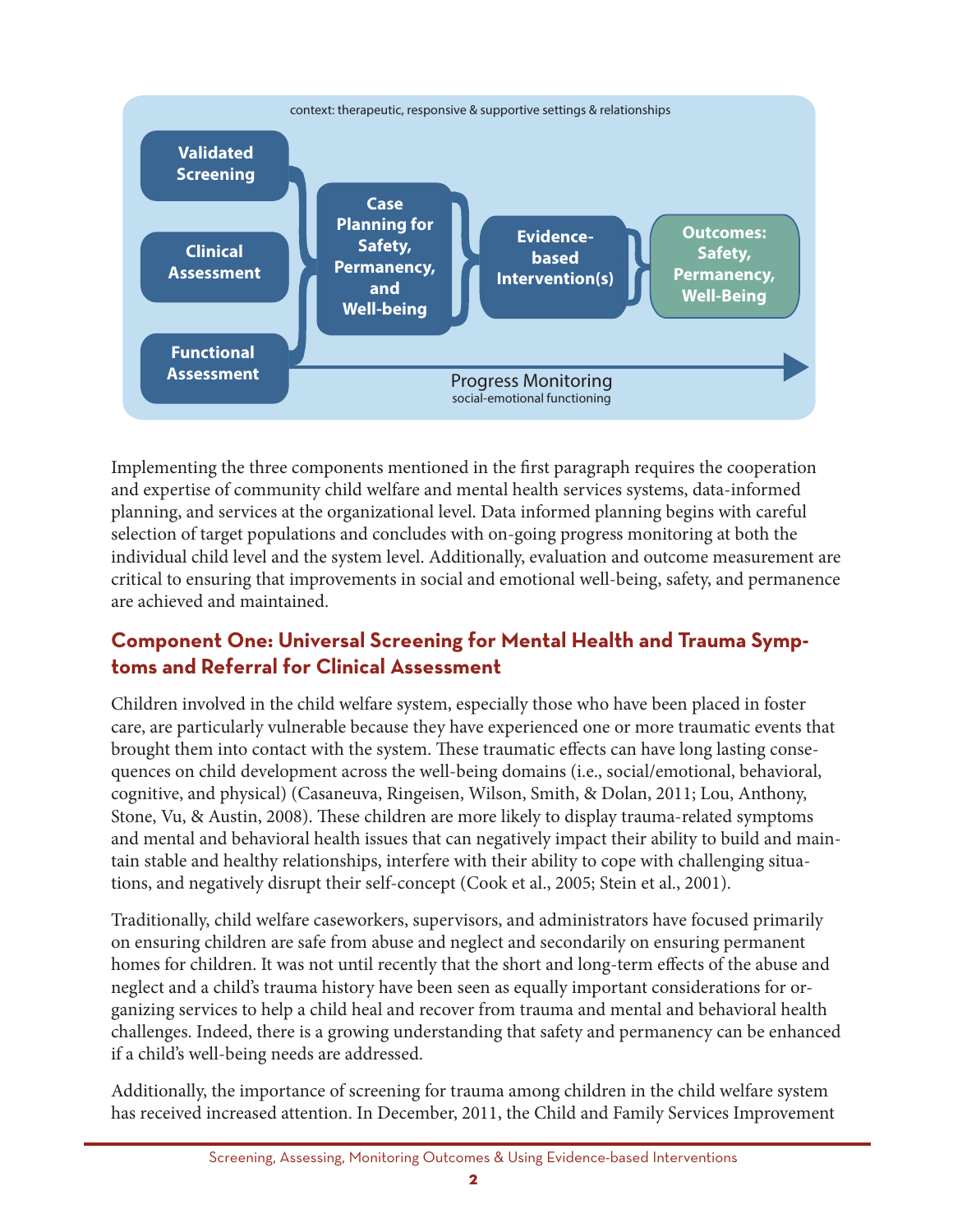and Innovation Act of 2011 (P.L. 112-34) amended title IV-B of the Social Security Act, to require states to screen for "emotional trauma associated with a child's maltreatment and removal from the home." This important legislation suggests policy makers recognize that screening for trauma plays a critical role in assisting child welfare systems to meet their goals of safety, permanency, and child well-being.

The early identification of trauma and mental and behavioral health issues in children known to the child welfare system is critical. Effective identification through the use of standard, valid, and reliable screening tools paired with case planning efforts can help child welfare caseworkers organize effective early intervention that includes referring children for mental health assessment and treatment. This also can support other case management efforts to build a child's resilience and relational capacity and support the child's well-being. Medicaid's Early and Periodic Screening, Diagnostic and Treatment (EPSDT) benefit is designed to ensure children receive comprehensive preventive and speciality health care services. EPSDT can be used to fund screening and assessment activities for eligible children known to child welfare (Sheldon, Tavenner, & Hyde, 2013; Teich, Buck, Graver, Schroeder & Zheng, 2003).

The first step in a comprehensive effort is effective screening and identification of a child's history of trauma, an assessment of their trauma-related symptoms, and an assessment of the child's mental and behavioral health strengths and needs. The language for screening and assessment may be used interchangeably and the distinction may seem arbitrary. For purposes of this paper, screening refers to a brief, focused inquiry to determine whether an individual has experienced specific traumatic events or reactions to trauma and if any specific mental or behavioral health needs should be referred for a more comprehensive clinical assessment.

A functional assessment, described in component two below may be conducted concurrently with a screening to assess critical areas related to developmental functioning. This assessment also may be conducted within the context of a clinical assessment. Screening is often completed by individuals on the front-line with children and families, such as child welfare workers, pediatricians, or school personnel. A screening is not diagnostic in nature, nor is it meant to determine the severity of a child's difficulty. It simply determines a child's present needs and if a more comprehensive assessment is necessary.

There are a number of reasons why screening for a child's trauma needs and mental and behavioral health needs is helpful. Screening provides information on broad symptoms the child may be experiencing that may warrant a more comprehensive assessment. Furthermore, although workers already may be gathering this information, they may not understand the usefulness of what they are collecting. Screening assists caseworkers to identify the types of events or situations that may trigger a child's traumatic memories or symptoms. The workers can share this information with the foster parent or caregiver to help them manage difficult behaviors. Screening can also assist in case planning and referral to the appropriate EBIs.

A referral for a comprehensive clinical assessment is indicated for those children who have trauma needs identified during screening. This assessment includes a more in-depth exploration of the nature and severity of the traumatic events, the impact of those events, and trauma-related symptoms and functional impairment. This assessment is used to understand whether a child is on target developmentally in the social/emotional and behavioral well-being domains and to drive treatment planning and on-going progress monitoring.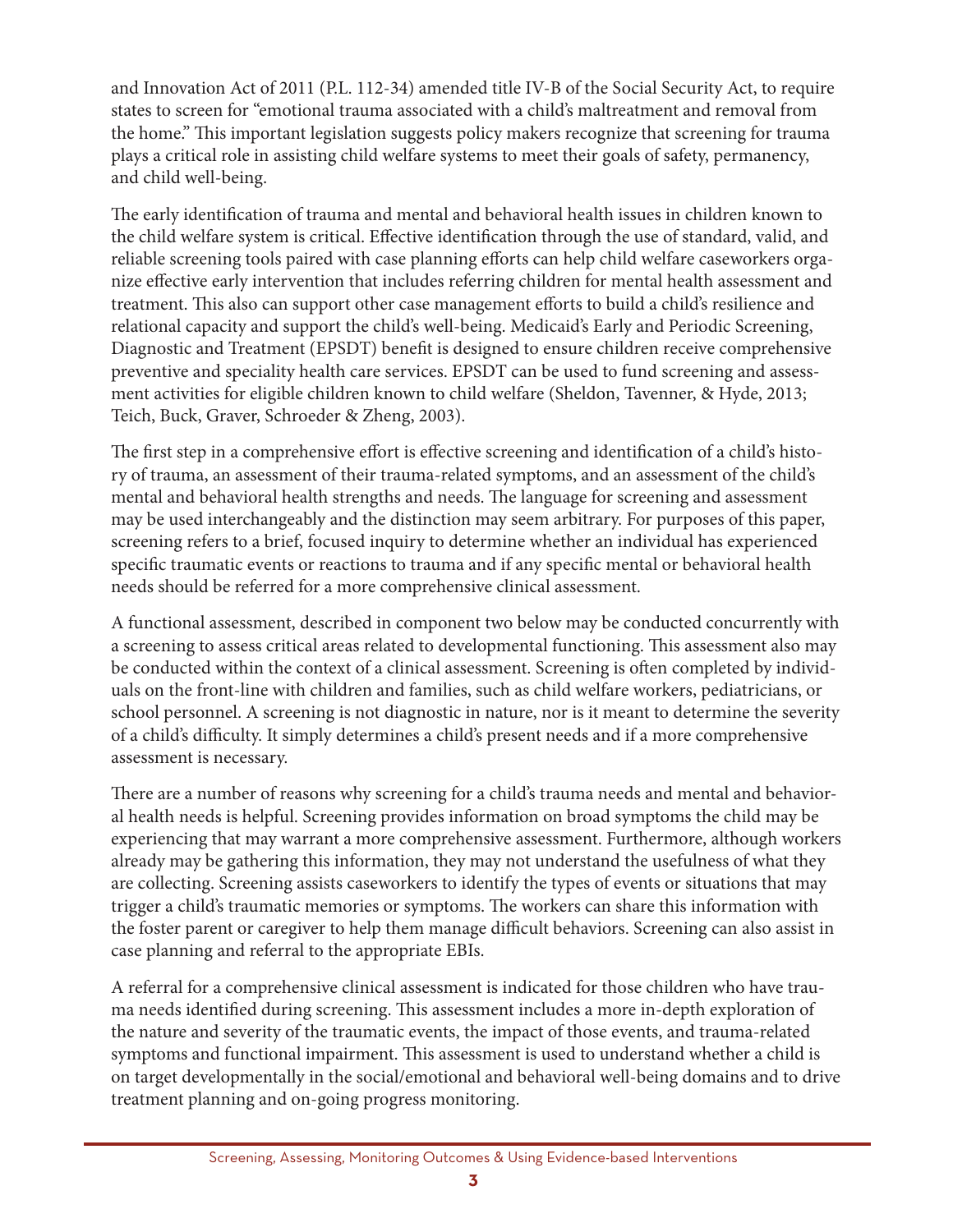A good assessment usually occurs over 2-3 sessions or more and includes a clinical interview; use of objective measures; behavioral observations of the child; and collateral contacts with the family, caseworkers, and others. The assessment covers basic demographics; family history; a comprehensive trauma history including events a child has experienced or witnessed; a complete developmental history; an overview of the child's problems/symptoms; and relevant contextual history, such as behavior and progress in school; as well as interactions with other systems. The information gathered from the clinical assessment facilitates the selection of the most appropriate treatment for a child's unique needs.

#### **Identifying and Selecting measures for Screening and assessment Purposes**

Prior to selecting a tool or measure to use for screening or assessment, a number of key questions should be considered at the systemic and client level. Key questions to consider at the systemic level include:

- 1. What is the purpose of the tool? Is it being used to facilitate case decision-making or to inform clinical practice?
- 2. What type of research has been conducted on the tool? Does it have established reliability, validity, and norms?
- 3. What are the budget and the cost for the tool?
- 4. How are data from the measure scored and stored? Do we need to work with information technology to create a system that stores the information gathered? Are we able to provide feedback to the caseworker or clinician in an efficient and timely manner?
- 5. How is the information shared? Are we able to share the information across the child welfare and mental health systems?
- 6. What staff do we have available to administer the tool? What is their level of education and experience? How much extra time is involved in completing a screening and using the information for case and/or treatment planning purposes?
- 7. Does the tool track change over time and allow us to see if the child has improved?

The questions to consider at the client level include:

- 1. Is the child old enough and able to answer questions about personal history?
- 2. Can the child read or will a computer read the question to the child?
- 3. Is the caregiver a reliable informant?
- 4. If the worker is completing the screening, do the case files provide enough information?
- 5. With whom will the information be shared?
- 6. Will the results inform case and/or treatment planning?

The available screening and assessment tools each present their own unique set of strengths and challenges. Many tools have been reviewed in online relevant databases. (Examples include the California Evidence-Based Clearinghouse for Child Welfare at http://www.cebc4cw.org and the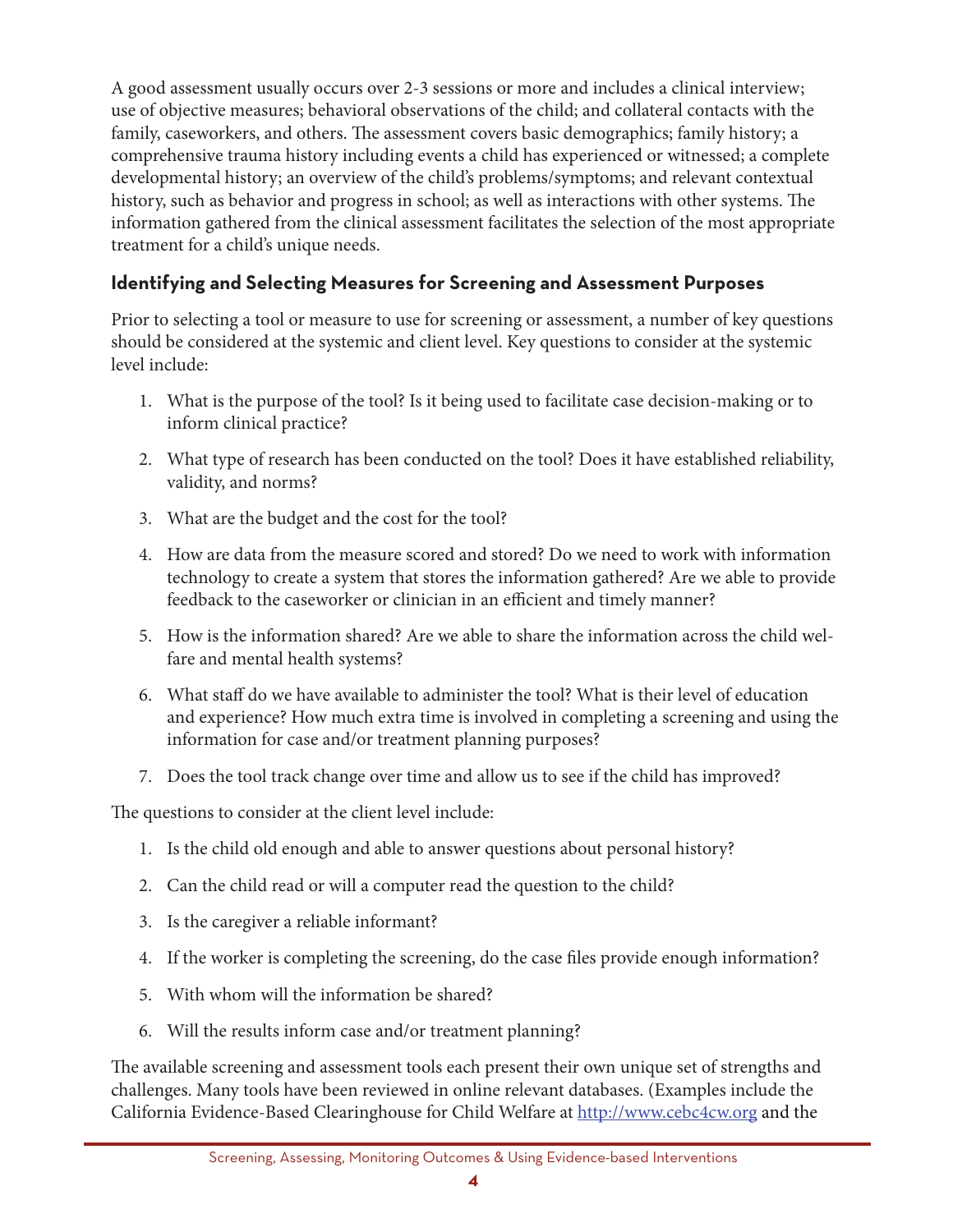#### National Child Traumatic Stress Network Measures Database at

http://www.nctsn.org/resources/online-research/measures-review.) Tools may be completed by the child, by the caregiver regarding the child, or by a provider to assist case planning decisions. Each type is described below.

*Child-Completed Tool:* This tool may be used if a child has the developmental capacity to read and complete answers (usually ages 8 and above but the age varies significantly). The questions/items are administered in an interview format to the child either verbally or in writing. One benefit to this strategy is that the child may have the opportunity to verbalize responses. Training and support on asking questions in a sensitive manner is critical since a caseworker or clinician may be asking highly personal and sensitive questions. The child may be sharing experiences for the first time, or may be hesitant to share them. In situations when it is difficult for the child to share experiences, it also may be difficult for the caseworker or clinician to hear about them. Examples of child-completed tools include the Trauma Symptom Checklist for Children ( Briere, 1996); the UCLA PTSD Reaction Index, Adolescent Version (Steinberg, Brymer, Decker, & Pynoos, 2004); the Child PTSD Symptom Scale ( Foa, Johnson, Feeny, & Treadwell, 2001); and the Youth Self-Report (Achenbach & Rescorla, 2001).

*Caregiver-Completed Tool:* For infants, toddlers, and young children (ages 0-8) or children with developmental delays, it may be appropriate to have a caregiver complete a tool. They can either provide written responses to questions/items, or respond during an interview by a caseworker or clinician. This strategy is particularly helpful in detecting exposure to trauma for young children who cannot verbalize information. For older children (ages 9-18), caregiver-completed tools can provide helpful information about functioning. A possible challenge is identifying an informant able to provide reliable information on a child's history and symptoms. A child's biological parent may be cautious about sharing detailed information about the child's traumatic experiences, since this may impact decisions about placement, visitation, and reunification. However, foster parents may not know the child's trauma history and may over- or under-report trauma symptoms based on their experiences fostering other children in their care. Examples of caregiver-completed tools include the Trauma Symptom Checklist for Young Children (Briere, 2005), the Child Behavior Checklist (Achenbach & Rescorla, 2001), the Pediatric Symptom Checklist (Jellinek, et al., 1988), and the Strengths and Difficulties Questionnaire (Goodman, 1997).

*Provider-Completed Tool:* A tool can be completed by the caseworker or clinician as he or she reviews and integrates all available information on a child. The information may include court reports, interviews with caregivers and teachers, other questionnaires, and behavioral observations. This strategy is particularly useful for helping the caseworker or clinician make sense of information available about children in all age groups including infants and toddlers. However, without asking the child or caregiver specific questions, they may not have a complete picture of the child's unique experiences. One example of a provider completed tool is the Child Welfare Trauma Referral Tool (Taylor, Steinberg, & Wilson, 2006).

Identifying a specific tool or measure is challenging. It must be useful, reliable and valid, provide helpful information, and translate easily into case planning without adding an undue burden to the caseworker or costs to the system. There is no one tool or measure that universally meets the needs of all children served by a child welfare system. Also, it is important to conduct a cost-benefit analysis when considering a tool. While one tool may have sound psychometric qualities, it may be cost prohibitive or require that caseworkers or clinicians have a certain level of training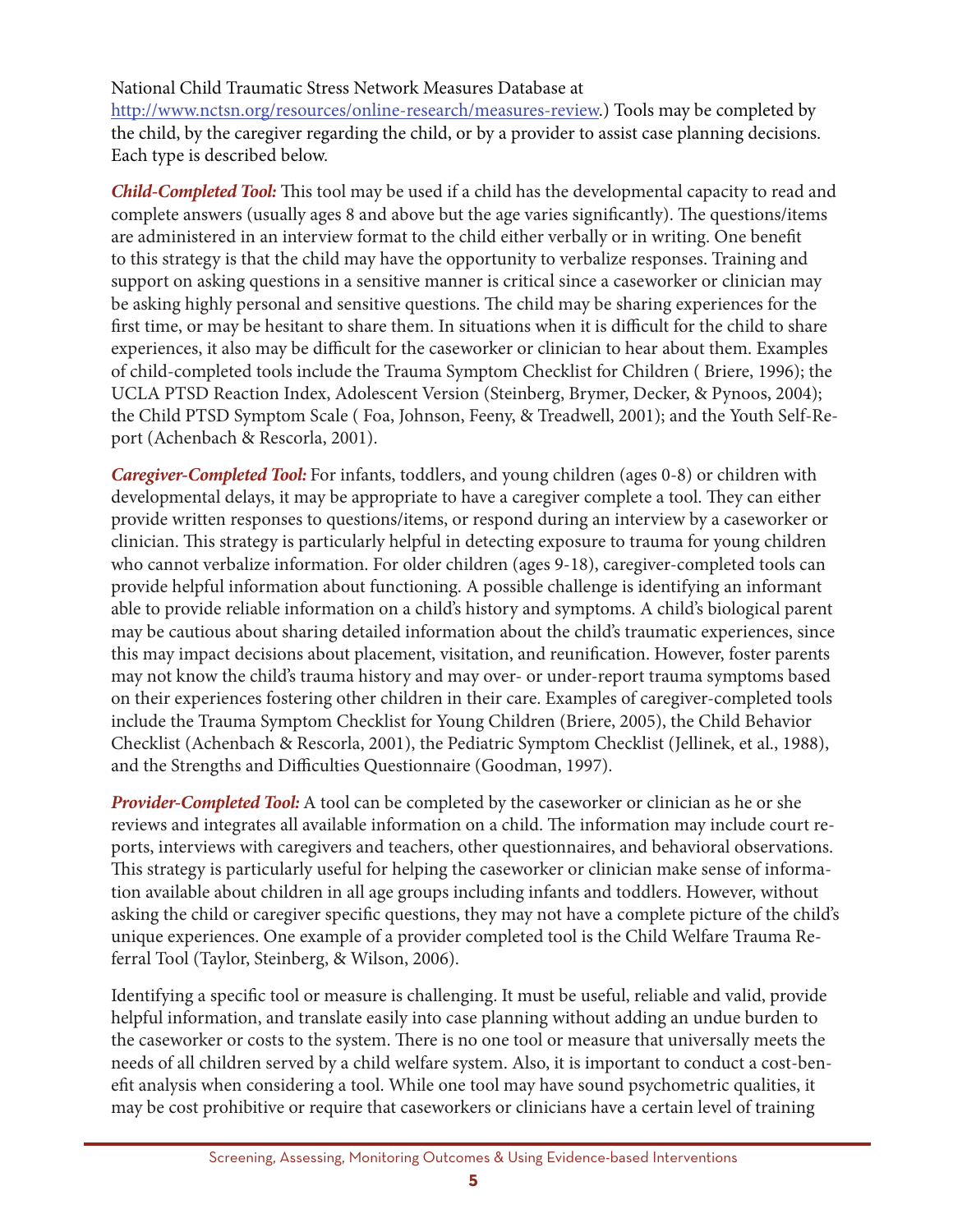and experience. Another tool may be easy for caseworkers or clinicians to complete but may not have sound psychometric properties or generate useful information that assists in case planning efforts. Strategies that may assist agencies in successfully choosing screening and assessment tools include the following: researching available tools and identifying several that meet their needs; asking staff to pilot test various measures; embedding trauma screening practices into the existing system in a more formalized manner; and having multiple strategies available based on the age of the child and education level of the workforce.

## **Component Two: Functional Assessment, Outcome Measurement, and Progress monitoring**

#### **functional assessment**

Functional assessment involves periodic evaluation of a child's well-being using standardized, valid and reliable measurement tools. These tools are not diagnostic; rather, they provide individual-level data on a child strengths and needs to inform case planning. Functional assessment tools can be administered by a range of professionals, depending on the requirements of the particular tool and can involve child, caregiver and/or professional reporters. Functional assessment gathers information on key indicators across well-being domains, such as a child's relationship with peers, school and home behavior, and whether a child is on track developmentally. These indicators are described in the first paper in this series. Functional assessment provides critical information on a child's relational capacity, the ability to develop positive relationships in the future. Functional assessment data can inform broader outcomes monitoring and system-level decisions about service array planning and contracts (adapted from Sheldon, Tavenner, & Hyde, 2013).

The use of a standardized functional assessment tool generally involves professionals gathering information from a child, caregiver, and others involved in the child's life, such as teachers or day care providers. Functional assessment can be conducted within the context of a clinical assessment or by child welfare at the onset of the case to assist in case planning efforts. The information includes questions about social/emotional, behavioral, cognitive and physical domains, and/or symptoms a child/youth may be demonstrating. The use of the data from a functional assessment tool can assist in matching EBIs with the needs of the child/youth. For example, if the score on a particular tool indicates a youth may be experiencing depression, cognitive behavior therapy for depression may need to be considered. For youth who score high with behavioral problems, an intervention such as Functional Family Therapy or the Parent Management Training Oregon-Model may be considered.

#### **outcome measurement and Progress monitoring**

Measuring success by tracking child-level well-being outcomes allows systems to ensure that services are achieving desired improvements in children's health and functioning. At the child level, these data allow matching specific characteristics and needs of individual children with appropriate, responsive interventions. At the system level, staff can use an iterative process of reviewing aggregated data to tailor and refine an array of services to address the needs of the population (adapted from Sheldon, Tavenner, & Hyde, 2013).

Monitoring well-being and functional outcomes and progress over time allows an objective review using data to determine what types of interventions are working for different populations. These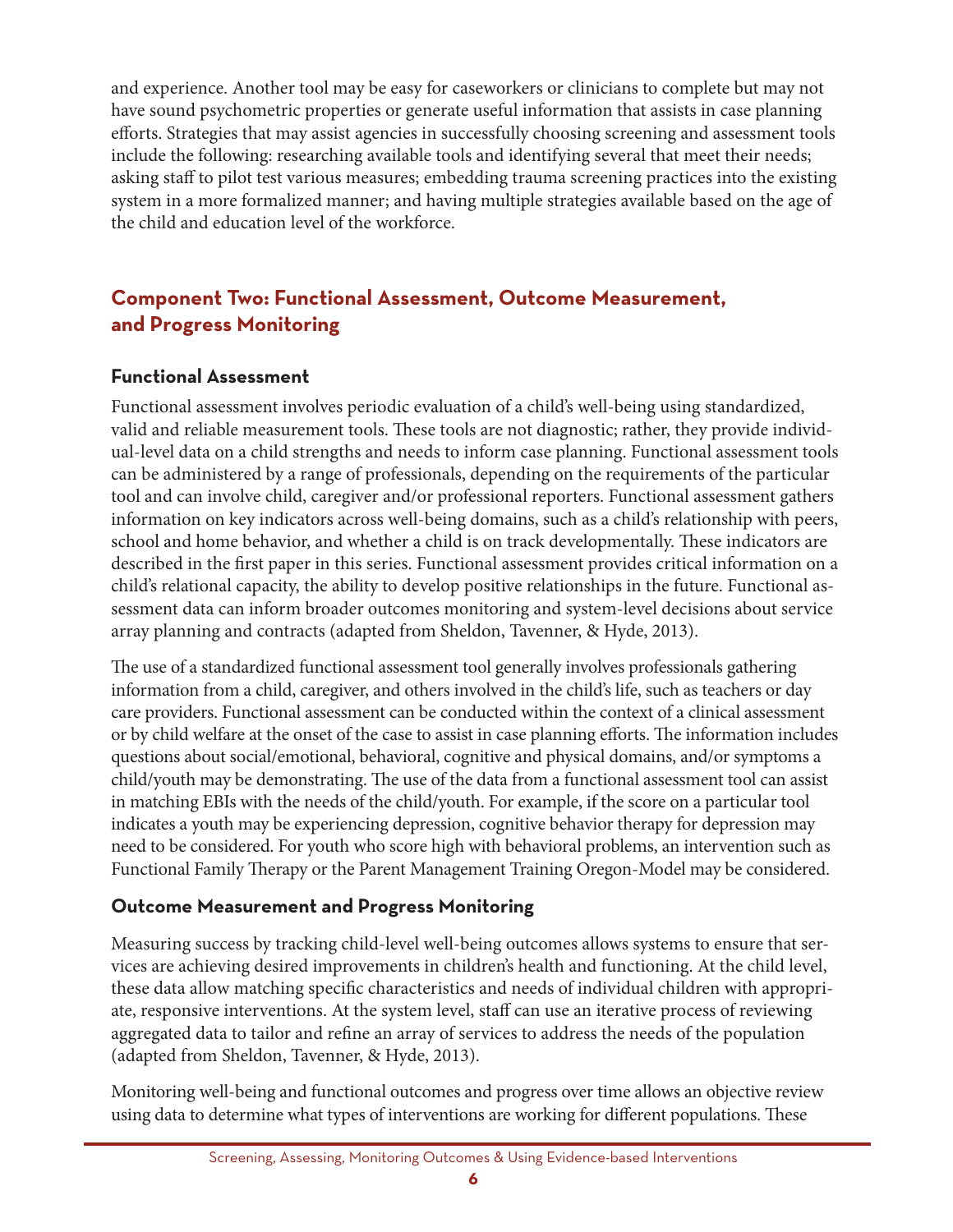interventions can assist children in returning to a normal developmental trajectory and also can help to reduce symptoms, such as depression, anxiety, and traumatic stress reactions. Monitoring progress also allows for adjustments in the treatment process. For example, if a child's functioning or well-being is not improving, the treatment selected may be inappropriate or not implemented with fidelity. A medication may need to be administered in conjunction with an EBI. If psychotropic medication is being used, it should be monitored closely to determine if the treatment approach is working and to ensure management of side effects. In other instances, trauma identified later may need to be considered in the treatment approach. Regardless of the circumstance, monitoring progress with an outcome measure helps ensure the intervention being offered is achieving its intended outcome of on-target development and improved well-being and functioning of the child.

Aggregating the data from the outcome measure to monitor progress at various levels can be useful. At the supervisory level, the data can be used to monitor the progress of individual children. The data also may identify multiple children with complex conditions that require extra strength treatment. For example, children who are at risk of hospitalization or placement in residential treatment may be monitored more closely by the caseworker, clinician, and supervisors in an effort to avoid these more restrictive placements. Information at the supervisory level also may help determine which worker is achieving better outcomes with children with specific needs. A supervisor who can identify which therapist or intervention is resulting in the improved outcomes can share this information with others. Others may wish to determine if that intervention or worker can reach similar outcomes with other similar children. A supervisor also can use the information to offer a worker praise when they achieve positive outcomes for children.

Using aggregated information to monitor progress at the program and organizational levels helps identify exemplary programs serving similar types of children. For example, children with problems at home, in school, and the community who are showing signs of depression and self-harm may require more intensive services. This information can be used to determine which programs to scale up and which programs not yielding the desired results should be scaled back. These data also can identify youth who simply need more support than others and can aid in determining which programs provide the needed intensity of services.

Using outcome information at the community or county level may help systems objectively identify the programs achieving better outcomes. These programs can be studied to help determine what contributes to their success. Service purchasing and contracting decisions can be made using specific data about what is working and what is not. Administrators also may choose to implement a specific EBI that has achieved positive outcomes for certain types of children in a given organization or community. For example, if County X has data showing poor outcomes for children who are involved with juvenile justice, they may decide to select certain clinicians to be trained in Multi-Systemic Therapy (Henggeler, Schoenwald, Borduin, Rowland, & Cunningham, 2009) or Multidimensional Treatment Foster Care (Chamberlain & Reid, 1991). After clinicians are trained in a treatment approach, the outcomes can be monitored to see if the training achieved its intended goal of improving the well-being of children.

Finally, aggregating data at the state level helps an administrator determine which programs are successful. This information is used to identify training needs or changes in the type of provided services. In some instances, this may require the introduction of a more intensive array of services. In others, it may require the introduction of an EBI for a specific population. For example, children known to child welfare likely will need individual EBIs to address trauma related needs.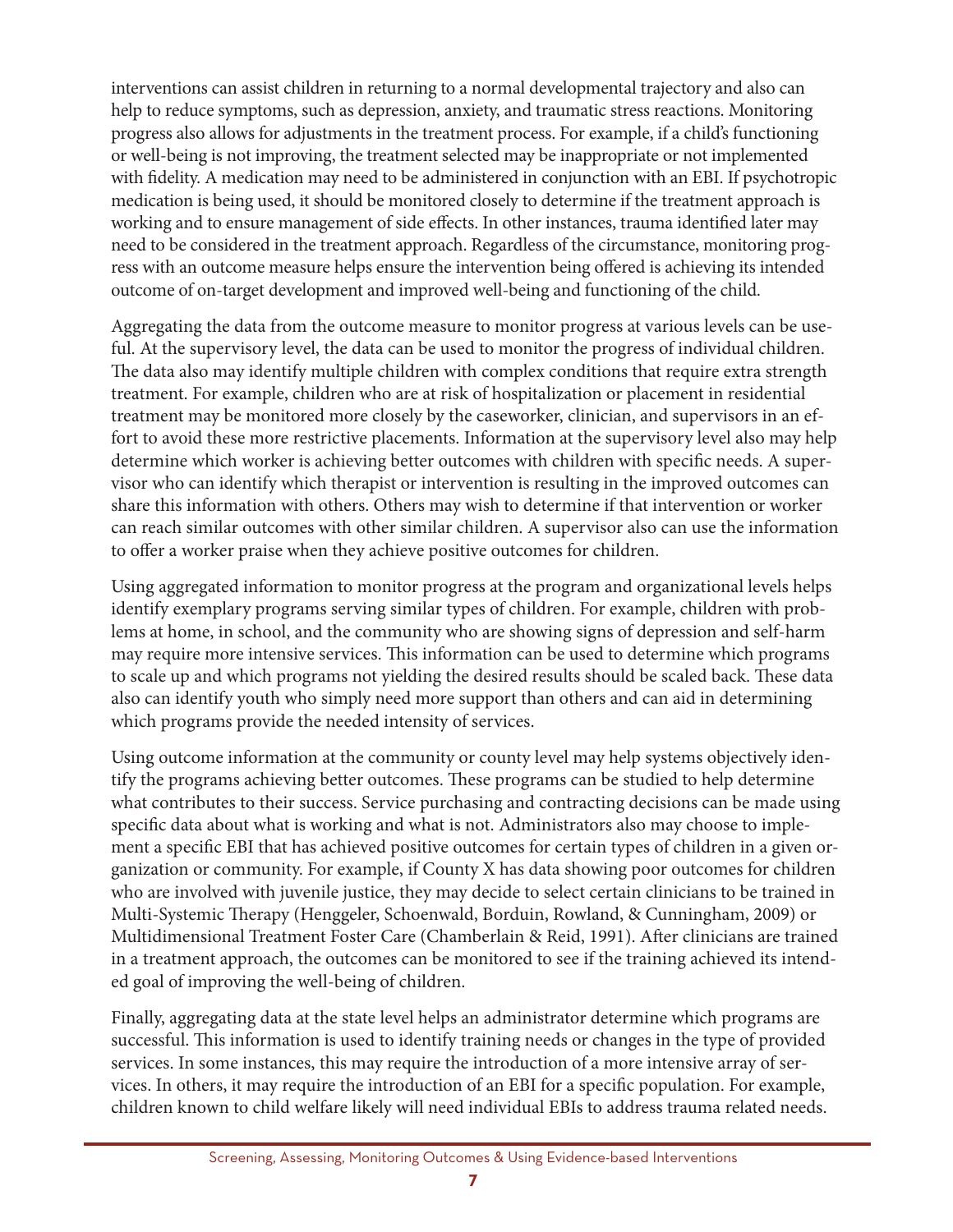Clinicians trained in helping parents with behavioral interventions also are important. The use of the aggregated data at the state level to manage the system and determine training needs models the importance of using data for counties, programs, supervisors and clinicians. The use of data is central to the overall management of the system.

In summary, measuring outcomes and monitoring progress embeds the use of the information at all levels in organizations and is the first step to ensuring that mental health services are achieving their intended outcomes. Successful implementation of an outcome measure and monitoring performance requires using the information at all levels for different purposes. This may entail a therapist and a case manager monitoring the effectiveness of treatment with the child and family they are serving, or a supervisor discussing what is working or not working. In other instances, it will require adjusting the treatment approach, or adding some additional services to meet a particular need. The information also is useful at the organizational and system level for monitoring performance of certain organizations and to help them identify treatment approaches that are achieving their intended outcomes.

### **component three: Selecting and Implementing evidence-Based Interventions**

Selection and implementation of one or more EBIs at the system level is informed by the aggregation of standardized individual level information. This information assists the system in understanding the needs of the entire class of clients/children being screened, assessed, and monitored, as described in Component Two. Once EBIs are adopted and embedded into the service array, they are available for use by staff for individual clients/children and for use by program management to monitor the quality of implementation of each EBI.

An appropriate EBI or set of interventions must also be selected to address an individual child's service needs determined by screening, clinical, and functional assessments. The discussion in Component Two above indicates that adjustments can be made in the treatment process in response to progress monitoring.

In the following discussion, we identify five issues to consider in making informed decisions about the selection and implementation of interventions at the child or service system levels. While not an exhaustive list, the selected issues are informed both by the lessons learned from implementation initiatives, such as the case example in paper three in this series, and also by findings from the emerging field of implementation science (Proctor et al., 2009). These five considerations provide a beginning roadmap for determining how to start discussions of EBI selection.

*First,* the EBI must be appropriate for both the age of the child and the symptoms or conditions identified in the screening, clinical, and functional assessment processes. This information can be used to characterize individual children, as well as target populations and classes of children. There are broad categories of symptoms, such as internalizing and externalizing problems, and more specific diagnostic conditions within these categories, such as anxiety or depression. Because of the rapid developmental changes taking place as children grow to maturity, EBIs have been developed for specific ages of children. For example, parent training interventions, such as the Incredible Years or Parent-Child Interaction Therapy, have been developed for young children who present externalizing behavior problems ( Reid & Webster-Stratton, 2001; Eyberg, 2005).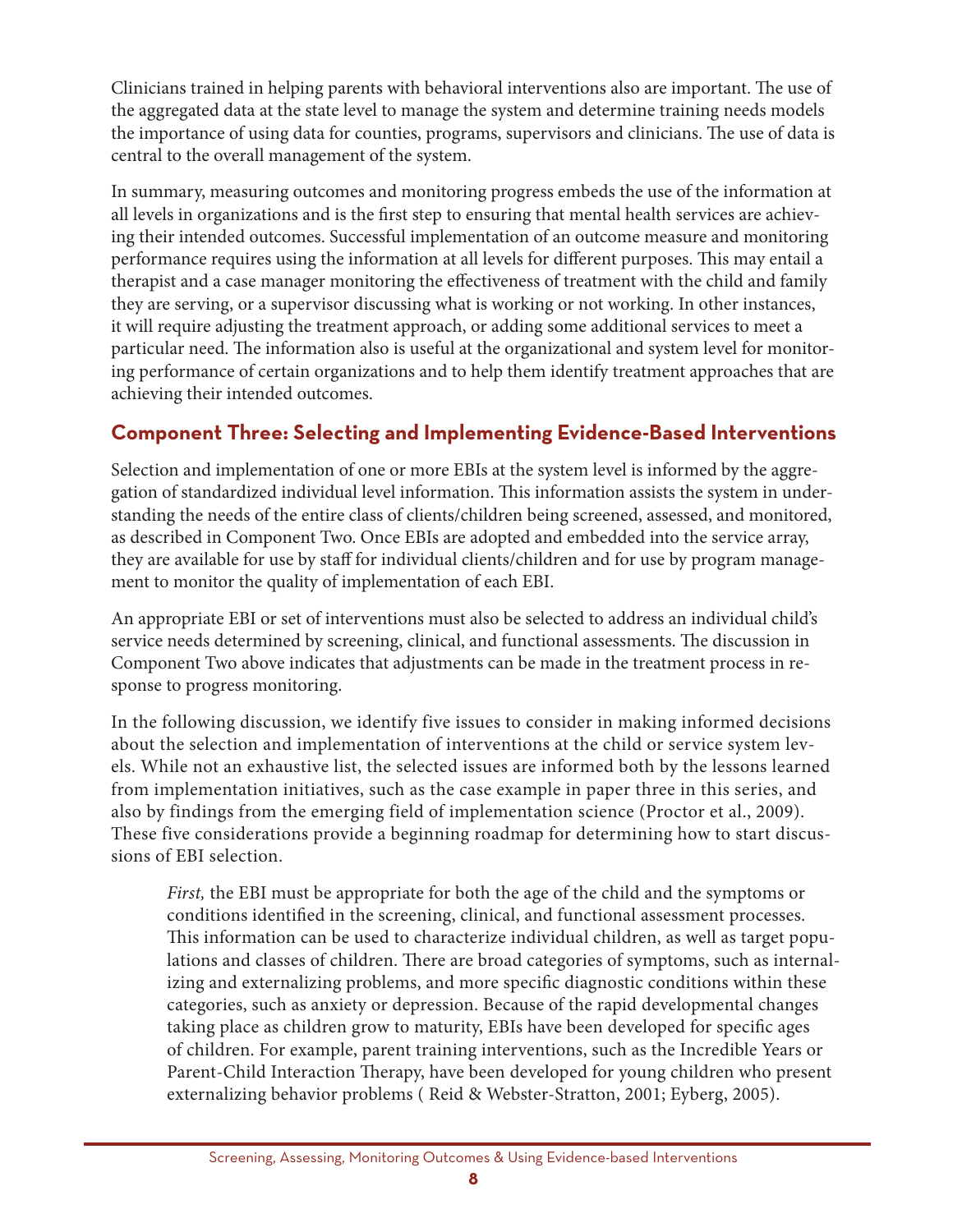There are convenient resources for selecting appropriate EBIs, such as evidence-based registries of interventions. These websites arrange interventions into categories with characteristics, such as age and presenting symptoms and conditions likely to be revealed in good assessment protocols. The third paper provides an excellent example of how specific registries were useful in selecting the EBI implemented for a target population in the Kansas Intensive Permanency Project. The paper also presents considerable detail about how data sources from their community service systems informed the selection of the target population.

*Second*, the service delivery platform must be appropriate for delivery of the EBI. For example, most mental health and trauma specific interventions, especially those addressing internalizing problems, require the professional clinical expertise of mental health staff rather than child welfare staff. Likewise, many parent training interventions to address externalizing problems (or diagnostic categories such as oppositional–defiant disorder or conduct disorder) are best delivered by clinical staff. The third paper in this series discusses this approach in the Parent Management Training Oregon Model (PMTO) ( Forgatch, Bullock, & Patterson, 2004). In Oregon, the system successfully reduced child welfare caseload size as part of its adaptation of PMTO. Other parent training interventions were developed specifically for implementation on child welfare service platforms, or have been adapted for those platforms. An example is Project KEEP (Chamberlain et al., 2008) developed in Oregon for foster and kinship parents. Project Keep has been tested for effectiveness in the foster care system in San Diego County, California, and has been scaled up in other U.S. child welfare systems and across the United Kingdom.

*Third*, it is critical to consider the level of research evidence demonstrated for an EBI in rigorous scientific studies (i.e., randomized clinical trials (RCT)) and benefits of the outcomes for which the EBI was designed. Registry websites such as the California Evidence-Based Clearinghouse for Child Welfare (CEBC) at http://www.cebc4cw.org and Blueprints for Healthy Youth Development at http://www.blueprintsprograms.com have included a minimum set of selection criteria. The criteria for a program model include or suggest: an available written manual; training materials or consultations that allow replication of the model in service delivery settings; and information about target populations used in the RCT studies. For example, the CEBC describes for each intervention whether the "program was designed, or is commonly used, to meet the needs of children, youth, young adults, and/or families receiving child welfare services," and provides a rating of high, medium, or low for what is called on the website "child welfare relevance levels."

*Fourth*, there are multiple opportunities and challenges in implementing and sustaining the intervention in real world service delivery settings. Managers of service systems need to determine the track record of an EBI in implementation initiatives or research studies. For example, there is considerable implementation experience and a number of rigorous research studies related to implementation for Multi-Systemic Therapy (Henggeler et al., 2009) and Multidimensional Treatment Foster Care (Chamberlain & Reid, 1991). In the case example described in the third paper of the series, Kansas stake-holders were impressed with the weight of evidence for PMTO from multiple randomized clinical trials, as well as with the robust set of experiences implementing and sustaining PMTO in service settings. The settings included the state mental health service system in Michigan. Some registry websites are including both materials on the implementation process as well as practical tools that can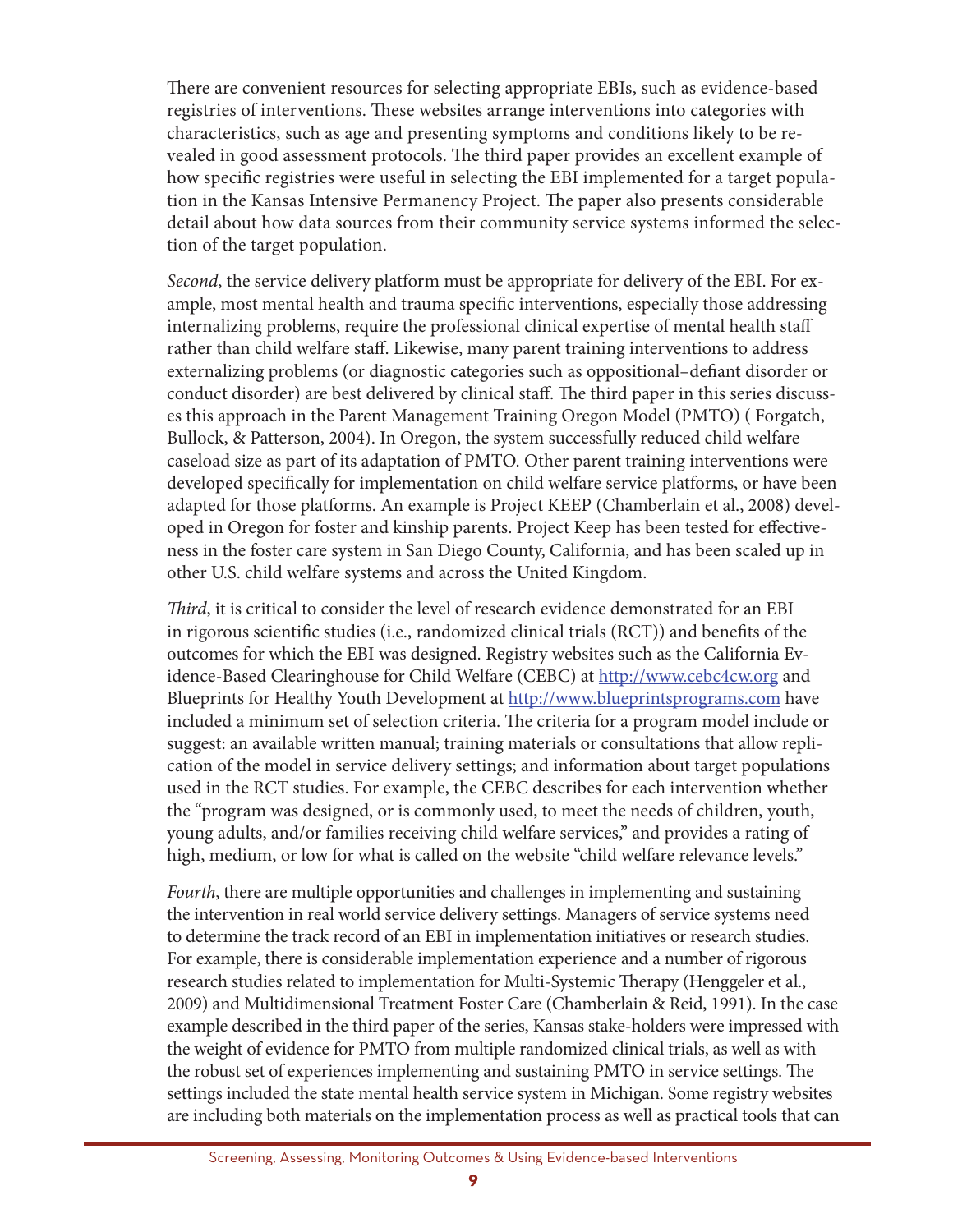be useful in planning to implement EBIs in service systems. For example, the CEBC has an Implementation Resources Section and the website of the National Implementation Research Network (NIRN) at http://nirn.fpg.unc.edu/ has a Resource Library that offers planning tools and activities to assist in the implementation process.

An additional critical issue is determining what will be required to maintain the fidelity of the intervention. Maintaining the fidelity of the EBI can help achieve outcomes similar to those obtained in the efficacy research studies, but in a real world system. While implementing and sustaining EBIs in real world settings may be more difficult than in the original development and testing of the interventions, robust attention to maintaining fidelity is crucial to obtaining good outcomes. (Schoenwald et al., 2011; Bond et al., 2009) Implementation researchers remain focused on developing more effective and efficient methods for addressing fidelity challenges in service systems.

*Fifth and finally*, there are cost considerations involved in bringing an EBI into the community service array, especially if the implementation moves beyond a pilot project to becoming available for all children who need the intervention. Although the current literature on costs is rudimentary at best, there is an emphasis on distinguishing between the training costs paid to a purveyor of the EBI and the system costs to implement and sustain the EBI. These costs may include fees for each service delivery through insurance/ Medicaid (Raghavan, 2012). One resource for cost information and funding strategies is Blueprints for Healthy Youth Development at www.blueprintsprograms.com.

This paper suggests a set of considerations for the successful selection and implementation of EBIs and screening, assessment, and outcomes monitoring processes. The processes that can help children to get back on track developmentally and improve their well-being are described in the first paper of this series. The third paper provides a real world example of these considerations.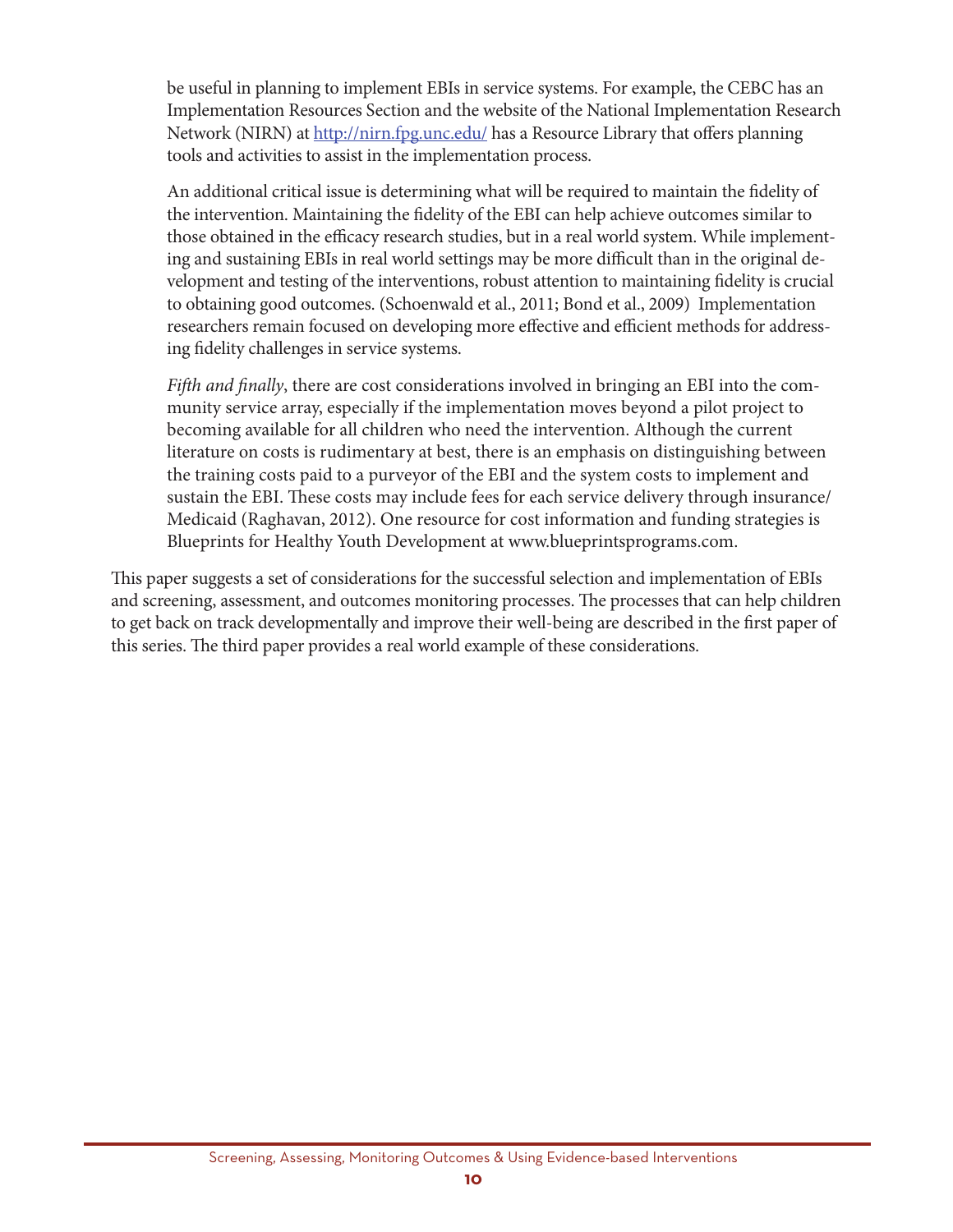## **References**

Achenbach, T.M., & Rescorla, L.A. (2001). Manual for the ASEBA school-age forms & profiles: An integrated system of multi-informant assessment. Burlington, VT: University of Vermont Research Center for Children, Youth, & Families.

Briere, J. (1996). Trauma symptom checklist for children: Professional manual. Odessa, FL: Psychological Assessment Resources, Inc.

Bond, G.R., Drake, R.E., McHugo, G.J., Rapp, C.A. and Whitley, R. (2009) Strategies for improving fidelity in the national evidence-based practices project. Research on Social Work Practice. (19) 569-581.

Brownson, R.C., Colditz, G.A., Proctor, E.K. (Eds). (2012). Dissemination and implementation research in health: Translating science to practice. New York, NY: Oxford University Press.

Casaneuva, C., Ringeisen, H., Wilson, E., Smith, K., & Dolan, M. (2011). NSCAW II baseline report: Child well-being. (OPRE Report #2011-27b). Washington, DC: U.S. Department of Health and Human Services, Administration for Children and Families, Office of Planning, Research and Evaluation.

Chamberlain, P., Price, J., Leve, L. D., Laurent, H., Landsverk, J. A., & Reid, J. B. (2008). Prevention of behavior problems for children in foster care: Outcomes and mediation effects. Prevention Science, 9, 17-27.

Chamberlain, P., & Reid, J. B. (1991). Using a specialized foster care treatment model for children and adolescents leaving the state mental hospital. Journal of Community Psychology, 19, 266-276.

Child and Family Services Improvement and Innovation Act of 2011, Pub. L. No. 112-34, 42 U.S.C., Title IV-B of the Social Security Act, 125 Stat. 369.

Cook, A., Spinazzola, J., Ford, J., Lanktree, C., Blaustein, M., Cloitre, M., ... van der Kolk, B. (2005). Complex trauma in children and adolescents. Psychiatric Annals, 35(5), 390-398.

Eyberg, S. M. (2005). Tailoring and adapting parent-child interaction therapy for new populations. Education and Treatment of Children, 28, 197-201.

Foa, E. B., Johnson, K. M., Feeny, N. C., & Treadwell, K. R. H. (2001). The Child PTSD Symptom Scale: A preliminary examination of its psychometric properties. Journal of Clinical Child Psychology, 30(3), 376-384.

Forgatch, M. S., Bullock, B. M., & Patterson, G. R. (2004). From theory to practice: Increasing effective parenting through role-play. The Oregon Model of Parent Management Training (PMTO). In H. Steiner, K. Chang, J. Lock, & J. Wilson (Eds.), Handbook of mental health interventions in children and adolescents: An integrated development approach (pp. 782–813). San Francisco: Jossey-Bass.

Goodman, R. (1997). The strengths and difficulties questionnaire: A research note. Journal of Child Psychology and Psychiatry, 38(5), 581-586.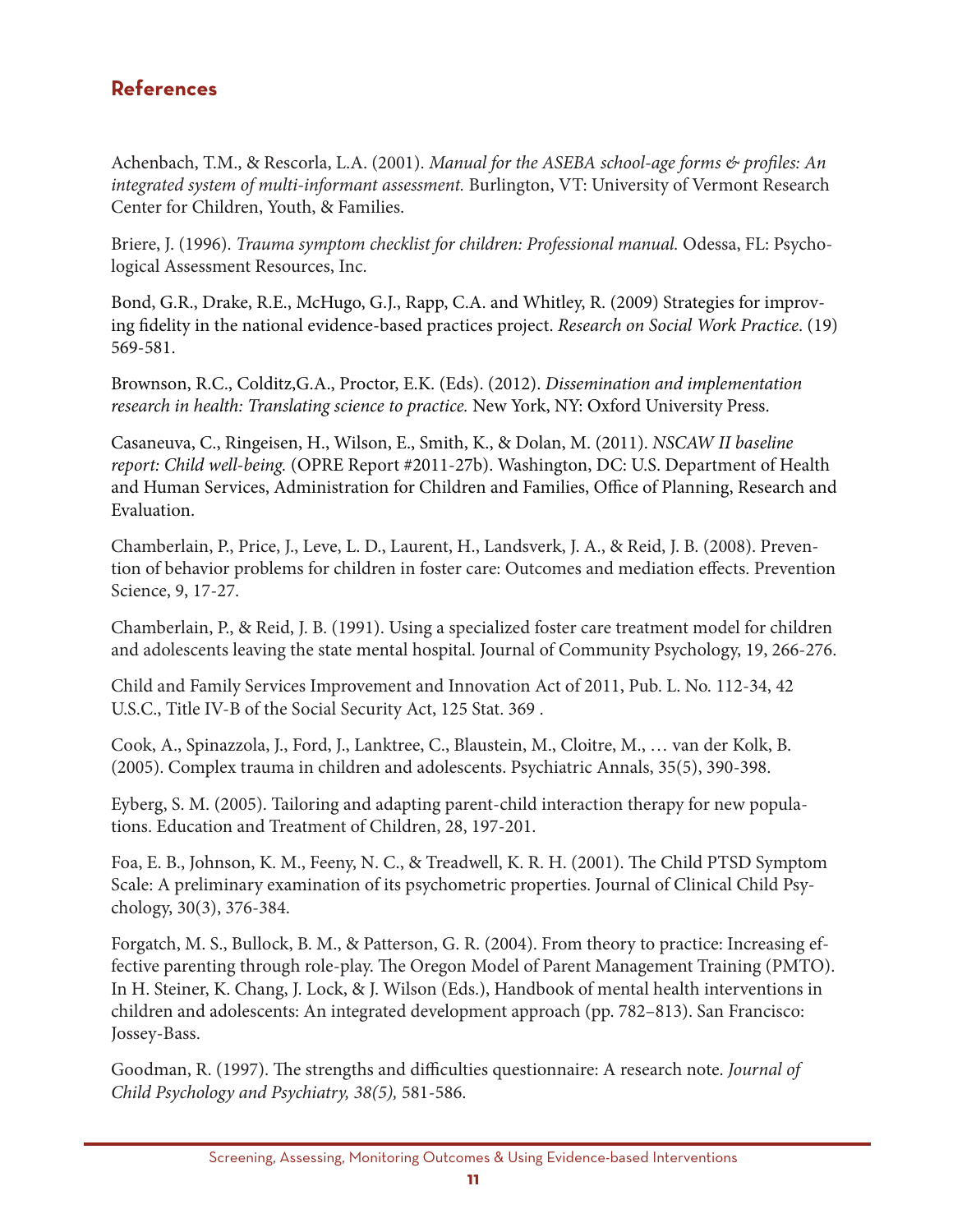Henggeler, S. W., Schoenwald, S. K., Borduin, C. M., Rowland, M. D., & Cunningham, P. B. (2009). *Multisystemic therapy for antisocial behavior in children and adolescents (2nd ed.)*. New York: Guilford Press.

Jellinek, M.S., Murphy, J.M., Robinson, J., Feins, A., Lamb, S., Fenton, T. (1988), Pediatric Symptom Checklist: Screening school-age children for psychosocial dysfunction. *The Journal of Pediatrics*, *112* (2), 201-209.

Lou, C., Anthony, E. K., Stone, S., Vu, C. M., & Austin, M. J. (2008). Assessing child and youth well-being. *Journal of Evidence-Based Social Work, 5*(1-2), 91-133.

Proctor, E.K., Landsverk, J., Aarons, G., Chambers, D., Glisson, C., Mittman, B. (2009). Implementation research in mental health services: An emerging science with conceptual, methodological, and training challenges. *Administration and Policy in Mental Health Services Research*, 36(1), 24-34.

Raghavan, R. (2012). The role of economic evaluation in dissemination and implementation. In Brownson, R.C., Colditz, G.A., Proctor, E.K. (Eds)*. Dissemination and implementation research in health: Translating science to practice(*pp. 94-113)*.* New York: Oxford University Press,

Reid, M. J., & Webster-Stratton, C. (2001). The Incredible Years parent, teacher, and child intervention: Targeting multiple areas of risk for a young child with pervasive conduct problems using a flexible, manualized, treatment program. *Journal of Cognitive and Behavior Practice, 8,* 377-386.

Schoenwald, S. K., Garland, A. F., Chapman, J. E., Frazier, S. L., Sheidow, A. J., & Southam-Gerow, M. A. (2011). Toward the effective and efficient measurement of implementation fidelity. *Administration and Policy in Mental Health and Mental Health Services Research*, 38(1), 32-43.

Sheldon, G. H., Tavenner, M., & Hyde, P.S. (2013, July 11). [Letter from United States Department of Health and Human Services to each State Director]. Retrieved from http://www.medicaid.gov/Federal-Policy-Guidance/Downloads/SMD-13-004.pdf

Stein, B.D., Zima, B.T., Elliott, M.N., Burnam, M.A., Shahinfar, A., Fox, N.A., Leavitt, L.A. (2001). Violence exposure among school-age children in foster care: Relationship to distress symptoms. Journal of the American Academy of Child and Adolescent Psychiatry, 40(5), 455-594.

Steinberg, A. M., Brymer, M. J., Decker, K. B., & Pynoos, R. S. (2004). The University of California at Los Angeles post-traumatic stress disorder reaction index. *Current Psychiatry Reports, 6,* 96–100.

Taylor, N., Steinberg, A., & Wilson, C. (2006). *The child welfare trauma referral tool*. San Diego: Chadwick Center for Children and Families, Rady Children's Hospital – San Diego.

Teich, J.L., Buck, J.A., Graver, L., Schroeder, D, and Zheng, D. (2003). Utilization of public mental health services by children with serious emotional disturbances. *Administration and Policy in Mental Health, 30(6),* 523-534.

U.S. Department of Health and Human Services (DHHS), Administration for Children Families, Administration on Children, Youth and Families, Children's Bureau. (2012). *Information memorandum* (Log No: ACYF-CB-IM-12-03). Retrieved from http://www.acf.hhs.gov/programs/cb/laws\_policies/policy/im/2012/im1203.pdf.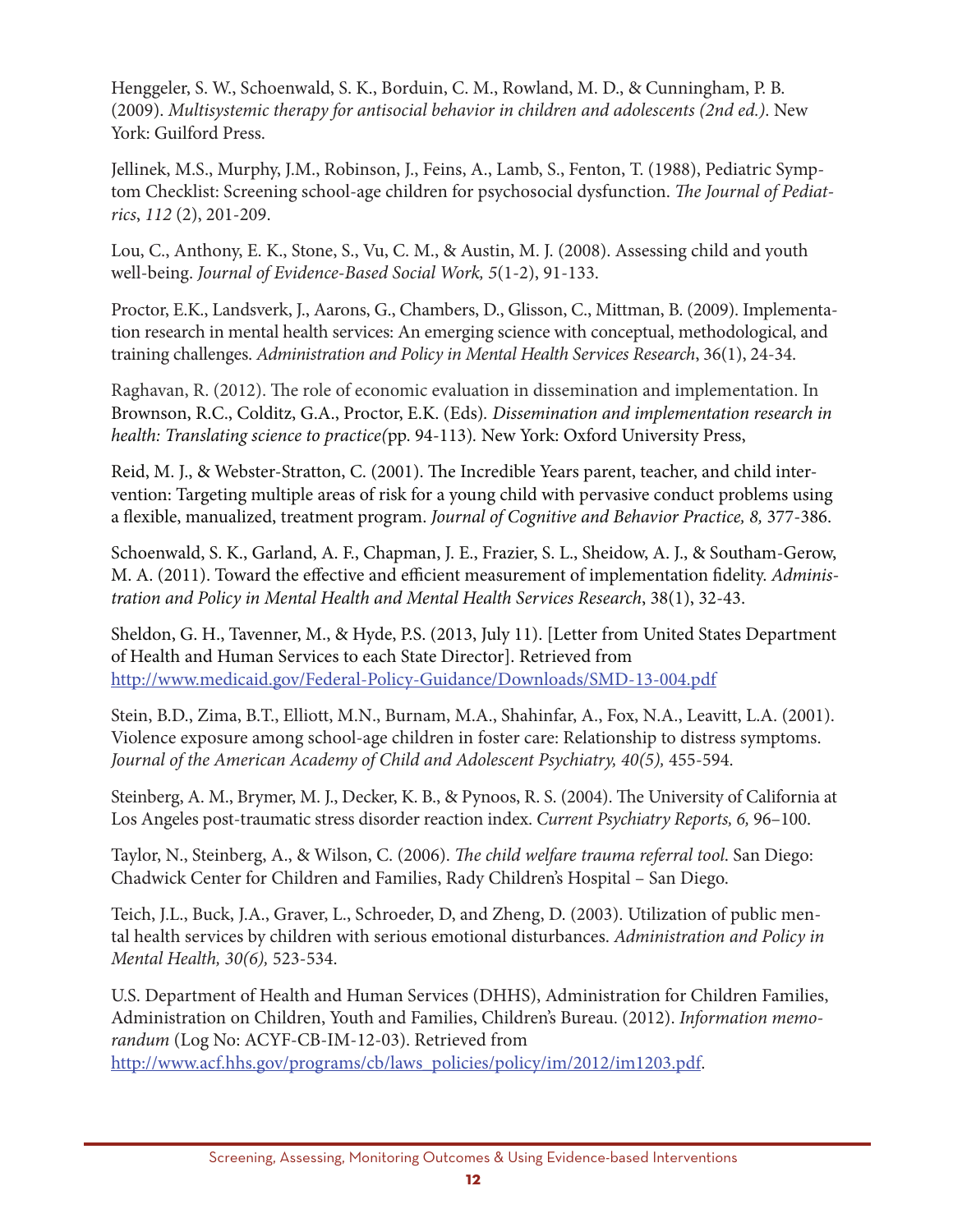#### **Selected Additional Reading**

Conradi, L., Wherry, J., & Kisiel, C. (2011). Linking child welfare and mental health using trauma-informed screening and assessment practices. *Child Welfare, 90(6),* 129-148.

Hurlburt, M.S., Leslie, L.K., Landsverk, J.A., Barth, R., Burns, B.J., Gibbons, R.D., Slymen, D.J., Zhang, J. (2004). Contextual predictors of mental health service use among a cohort of children open to child welfare. *Archives of General Psychiatry*, *6(1),*1217-1224.

Kisiel, C. L., Fehrenbach, T., Small, L., & Lyons, J. (2009). Assessment of complex trauma exposure, responses and service needs among children and adolescents in child welfare. *Journal of Child and Adolescent Trauma, 2*, 143-160.

Ko, S. J., Ford, J. D., Kassam-Adams, N., Berkowitz, S. J., Wilson, C., Wong, M., ... Layne, C. M. (2008). Creating trauma-informed systems: Child welfare, education, first responders, health care, juvenile justice. *Professional Psychology: Research and Practice, 39*, 396-404.

Strand, V. C., Sarmiento, T. L., & Pasquale, L. E. (2005). Assessment and screening tools for trauma in children and adolescents: A review. *Trauma, Violence, & Abuse, 6(1),* 55-78.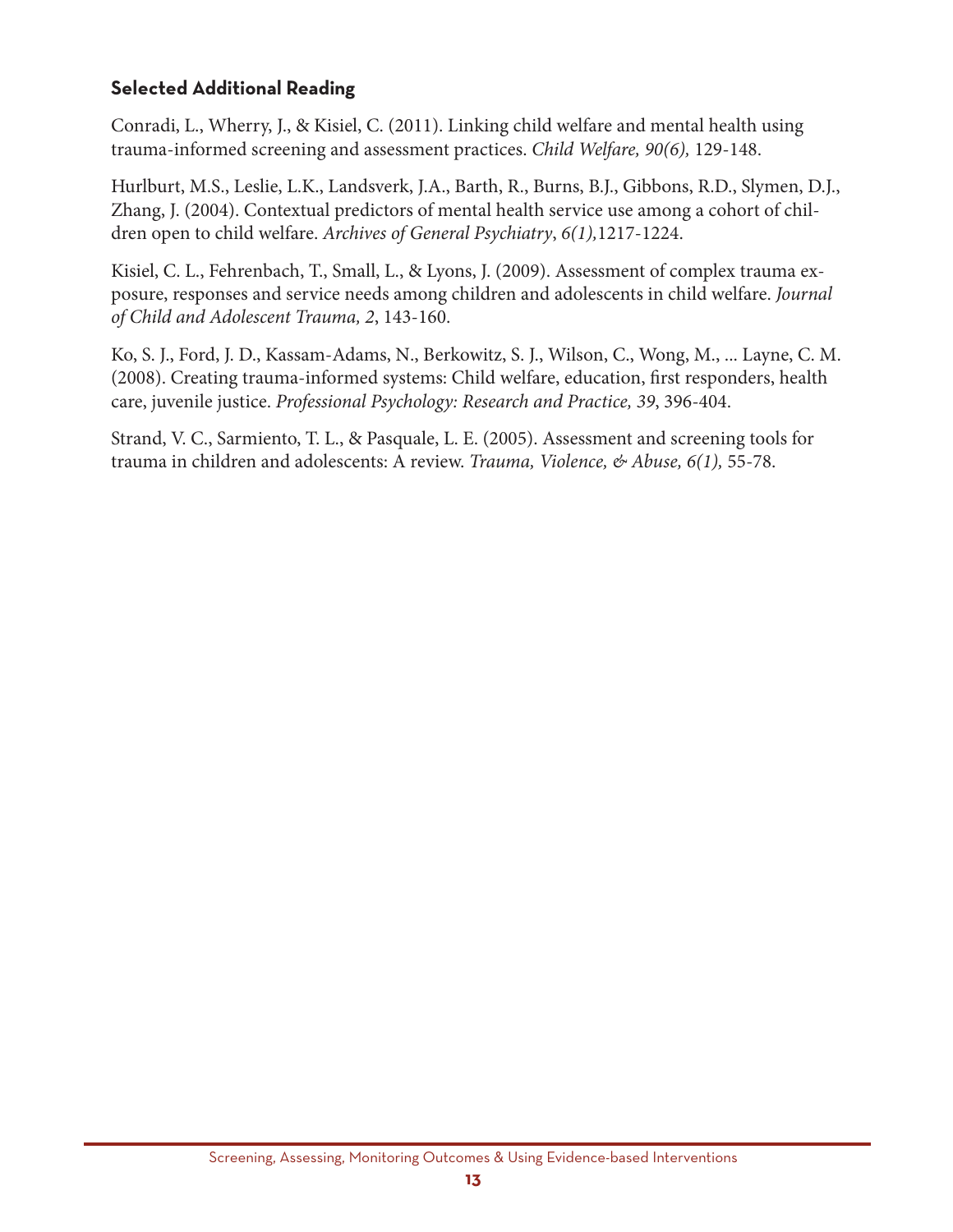# **IntegratIng Safety, Permanency and Well-BeIng SerIeS**

February 2014



# **a caSe examPle**

of the ACYF's Well-Being Framework: KIPP

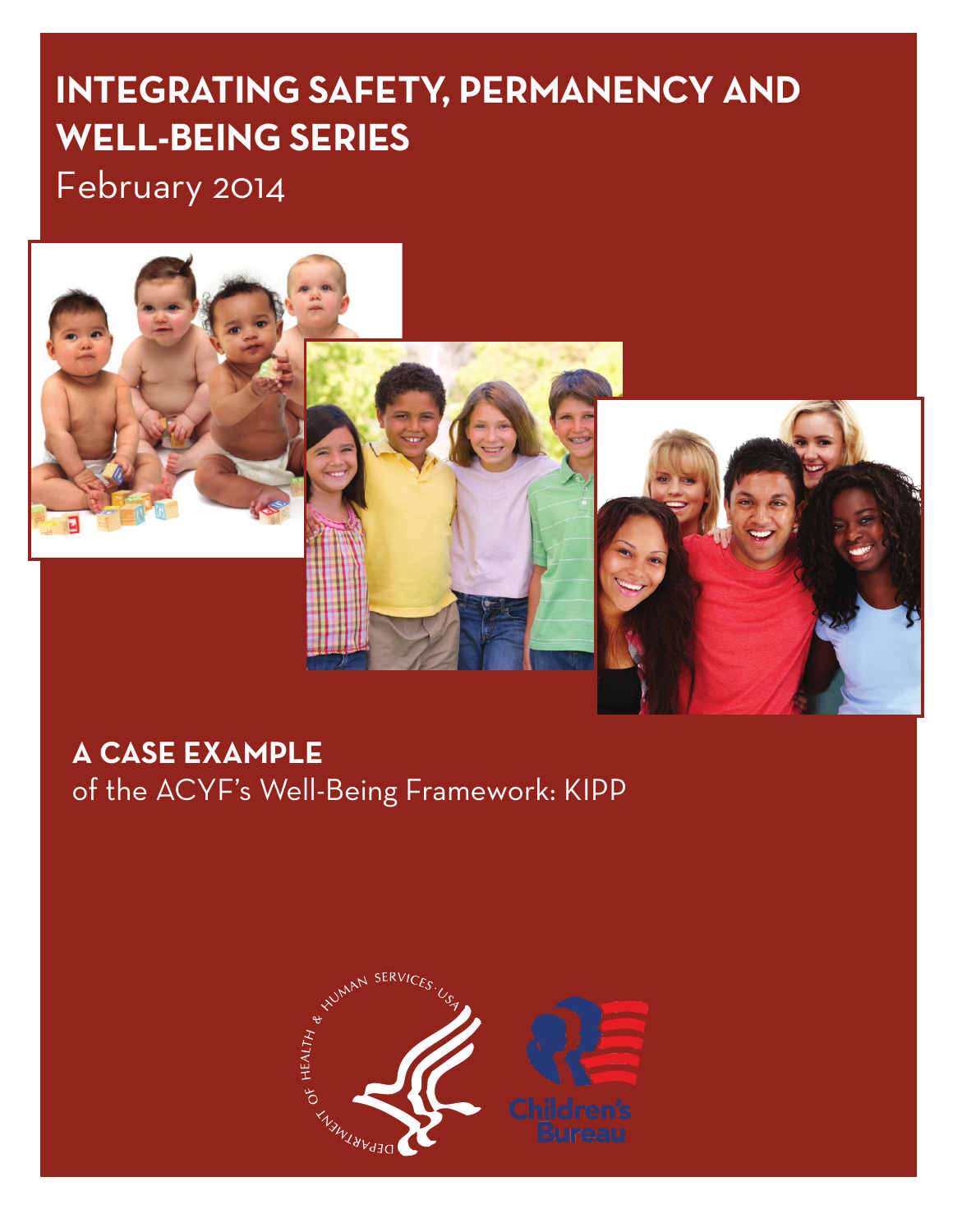### **Preface**

This series of papers, *Integrating Safety, Permanency and Well-Being in Child Welfare*, describes how a more fully integrated and developmentally specific approach in child welfare could improve both child and system level outcomes. The papers were developed to further the national dialogue on how to more effectively integrate an emphasis on well-being into the goal of achieving safety, permanency and well-being for every child.

The overview, *Integrating Safety, Permanency and Well-Being: A View from the Field* (Wilson)*,* provides a look at the evolution of the child welfare system from the 1970s forward to include the more recent emphasis on integrating well-being more robustly into the work of child welfare.

The first paper, *A Comprehensive Framework for Nurturing the Well-Being of Children and Adolescents*  (Biglan), provides a framework for considering the domains and indicators of well-being. It identifies the normal developmental trajectory for children and adolescents and provides examples of evidence-based interventions to use when a child's healthy development has been impacted by maltreatment.

The second paper, *Screening, Assessing, Monitoring Outcomes and Using Evidence-based Practices to Improve the Well-Being of Children in Foster Care* (Conradi, Landsverk and Wotring), describes a process for delivering trauma screening, functional and clinical assessment, evidence-based interventions and the use of progress monitoring in order to better achieve well-being outcomes.

The third paper, *A Case Example of the Administration on Children, Youth and Families' Well-Being Framework: KIPP* (Akin, Bryson, McDonald, and Wilson), presents a case study of the Kansas Intensive Permanency Project and describes how it has implemented many of the core aspects of a well-being framework.

These papers are an invitation for further thinking, discussion and action regarding the integration of well-being into the work of child welfare. Rather than being a prescriptive end point, the papers build developmentally on the Administration on Children, Youth and Families' 2012 information memorandum *Promoting Social and Emotional Well-Being for Children and Youth Receiving Child Welfare Services* and encourage new and innovative next steps on the journey to support healthy development and well-being.

### **Acknowledgments**

This publication was produced by Paltech, Inc. under the Technical Support and Product Development for the Children's Bureau and its Grantees, contract number HHSP23320095648WC with the U.S. Department of Health and Human Services (HHS). The authors of this publication were Becci A. Akin, Ph.D., MSW and Thomas P. McDonald, Ph.D., of the University of Kansas School of Social Welfare; Stephanie A. Bryson, Ph.D., MSW of the University of British Columbia School of Social Work; and Charles Wilson, MSSW of the Chadwick Center for Children & Families, Rady's Children's Hospital—San Diego.

### **Disclaimer**

The views, opinions, and content expressed herein are those of the authors and do not necessarily reflect the views, opinions, or policies of HHS or Paltech. No official support of or endorsement by HHS or Paltech for these opinions or for particular interventions, programs, practices, tools, instruments, software, or resources is intended or should be inferred.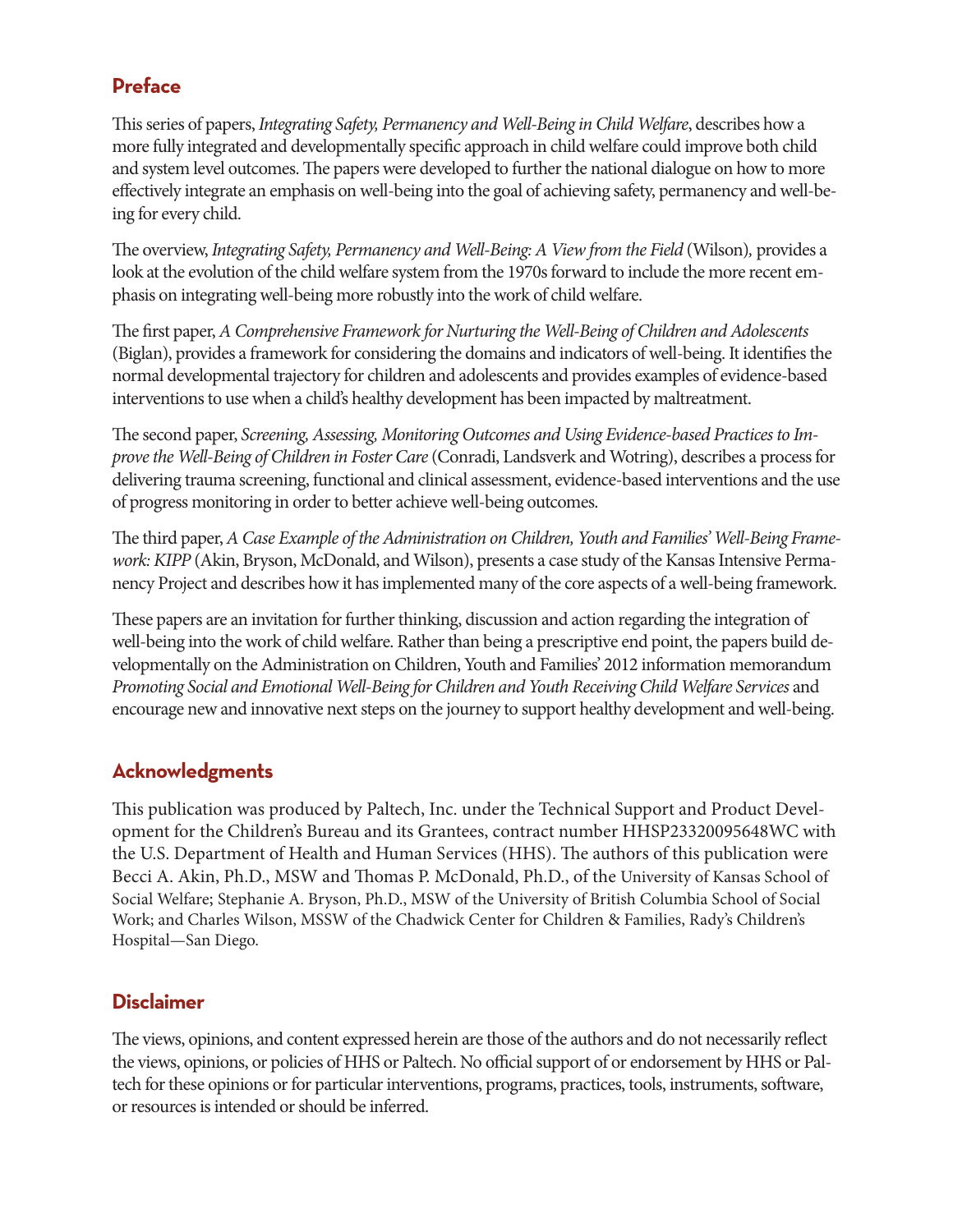## **Introduction**

This is the third in a series of three papers informed by the by the well-being framework developed by the Administration on Children, Youth and Families (U.S. Department of Health and Human Services), to further dialogue regarding the more robust integration of well-being with the safety and permanency pillars of child welfare services.

This final paper presents a case example of how one jurisdiction selected an evidence-based intervention to promote the social and emotional well-being of children. This effort provides a beginning roadmap for other jurisdictions to consider as they work to identify and implement the right service at the right time to improve outcomes.

In the past several years, the Administration on Children, Youth, and Families and its Children's Bureau has led the charge to elevate the well-being of children served by child welfare (U.S. Department of Health and Human Services (USDHHS), 2012) to the same status as the long-standing child welfare priorities of safety and timely permanence. Given this new emphasis on better integrating well-being, the question for child welfare leaders is: How can a state or county child welfare system, with limited resources, realign their service delivery system to better achieve all three Congressionally mandated goals of safety, permanence, and well-being? (Adoption and Safe Families Act of 1997).

The empirical evidence of effectiveness is an important tool to drive child welfare program planning and casework decisions. Over the last decade, the acceptance of evidence-based practice has expanded dramatically from a few early adopters and researchers to the common everyday world of child welfare management and practice (Wilson & Alexandra, 2005; Wilson & Walsh, 2012). As the notion of evidence-based practice has grown in popularity, some feared it would be just another short-lived fad in a field all too familiar with the "flavor of the month" approach to innovation and change. With the acceptance of evidence-based interventions (EBIs) there was a temptation to adopt popular models that have shown empirical promise in settings other than child welfare without carefully contemplating a number of key considerations. For example, what practice is the best fit for the particular community? What problem does the EBI address? For which segment of the population is the EBI most appropriate?

The challenge of successful implementation (Fixsen, Naoom, Blase, Friedman, & Wallace, 2005) is not merely to add individual models to the services array, but to select the strategies that will have the greatest and most meaningful impact on the goals of the local or state system. Such decisions should not be undertaken lightly or without careful analysis and planning.

It is important for child welfare administrators contemplating enhancements to their systems and introducing evidence-based practices to explore the core issues they wish to address (Aarons, Hurlburt, & Horwitz, 2011). This exploration of core issues requires that they "mine" existing data sources to gain a more complete understanding of the challenges faced by the children and families they serve. The goal is to identify underlying issues most amenable to influence by the right service delivery model(s).

Once core issues are understood, the next step is to consider service models that are not only supported by empirical research but that also are a good fit with the families to be served, the workforce that will deliver the services, and the community and funding framework in which the services will be delivered (California Evidence-Based Clearinghouse for Child Welfare, 2013).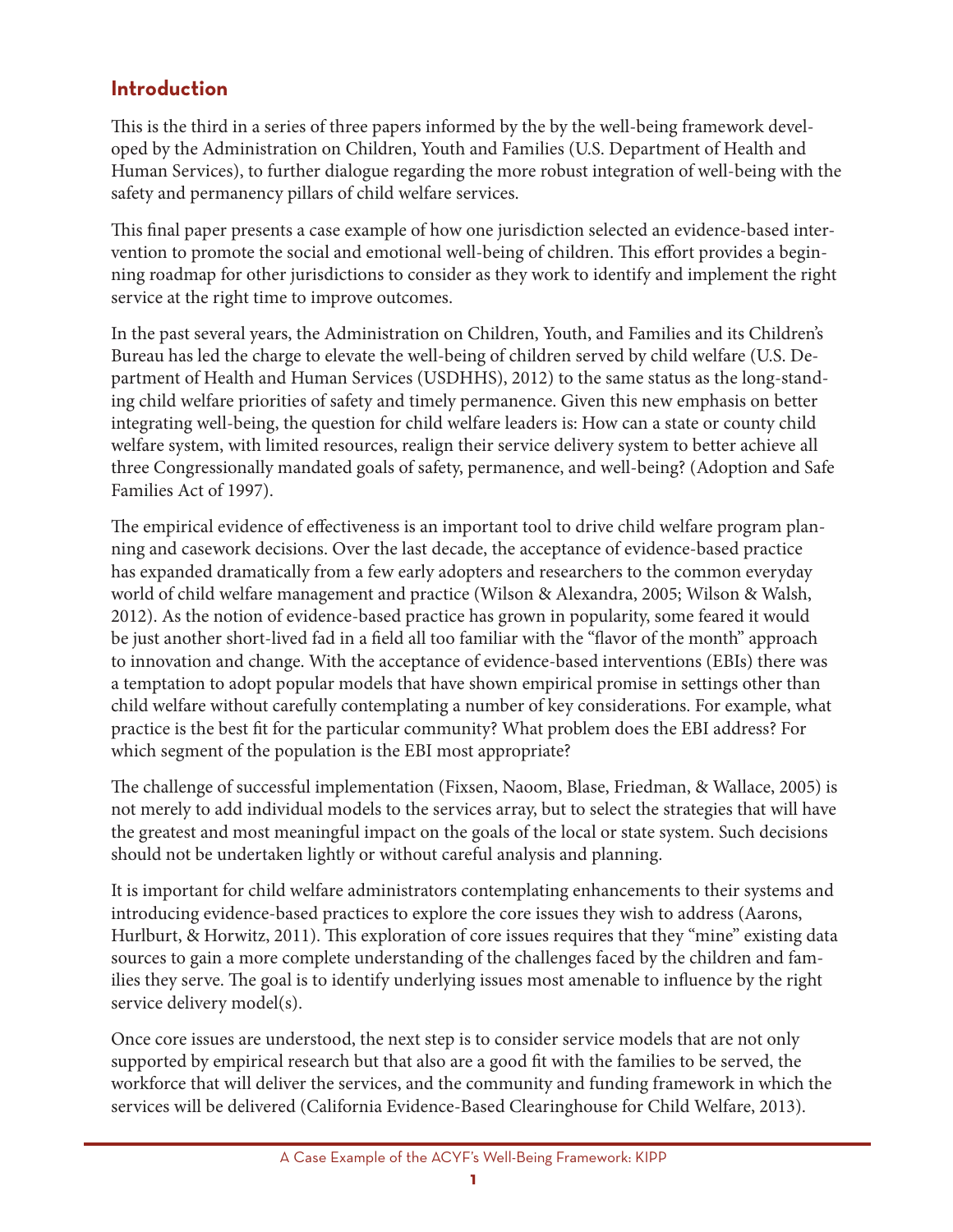Leaders must plan carefully and must not only train and support those who will implement the new intervention but also those who will screen, assess, and refer families to the new services.

Attending to screening, assessment, and case planning processes and procedures ensures that the children and families best suited to the new resource will be referred to it in a timely way (Wilson, 2012). Once the intervention is in place, child welfare leaders must act to guarantee that the new intervention is being implemented as designed and that it is delivered with fidelity over time until it becomes the new 'normal,' ensconced in the very culture of the system.

These are challenging tasks and those aspiring to produce real improvements need exemplars that have thoughtfully adopted a strategic approach to change and carried it out with impact. The Kansas Intensive Permanency Project is one such exemplar.

## **case Study**

This paper demonstrates how one grantee of the Children's Bureau's Permanency Innovations Initiative (PII)—the Kansas Intensive Permanency Project (KIPP)—has used components consistent with of ACYF's well-being framework (USDHHS, 2012) to improve children's social and emotional functioning while concurrently working towards the permanency goals of reunification, guardianship, and adoption. While KIPP was initiated prior to the dissemination of the ACYF's framework, the project illustrates how jurisdictions can integrate the well-being framework into their work.

KIPP is a statewide public-private partnership between the University of Kansas School of Social Welfare (KU), the Kansas Department for Children and Families (DCF), and Kansas' private providers of foster care. At the time of the exploration work described below, four private providers made up Kansas' foster care network.1 One of six PII grantees, KIPP is a five-year demonstration project that is testing the effectiveness of an evidence-based parenting intervention on the safety, permanency, and well-being outcomes of a subpopulation of children at risk of long-term foster care: children with serious emotional disturbance (SED).

Especially relevant in the following description of KIPP are the practices intended to address social and emotional well-being of children: 1) delivery of an evidence-based intervention shown to increase parenting capacity and children's social and emotional functioning; 2) regular use of valid, reliable functional assessment tools with children and families; and 3) continuous use of outcome measurement to determine whether services are improving social and emotional functioning and moving children back on track developmentally. In addition to providing a case study of how one site developed several project components that are consistent with the well-being framework, this paper provides other jurisdictions with a realistic example of the process of identifying data-informed target populations; selecting and tailoring an EBI to respond to the needs of the target population; and ongoing progress monitoring and continuous quality improvement to advance child and system level outcomes in child welfare.

## **exploration and adoption of an evidence Based Parenting Intervention**

This section of the paper explains how KIPP came to deliver an evidence-based parenting intervention, one of the key strategies of the ACYF's well-being framework. Importantly, this process was informed and guided by implementation science principles and technical assistance from the

<sup>1</sup> Private agencies included KVC Behavioral Healthcare, St. Francis Community Services, TFI Family Services, and Youthville.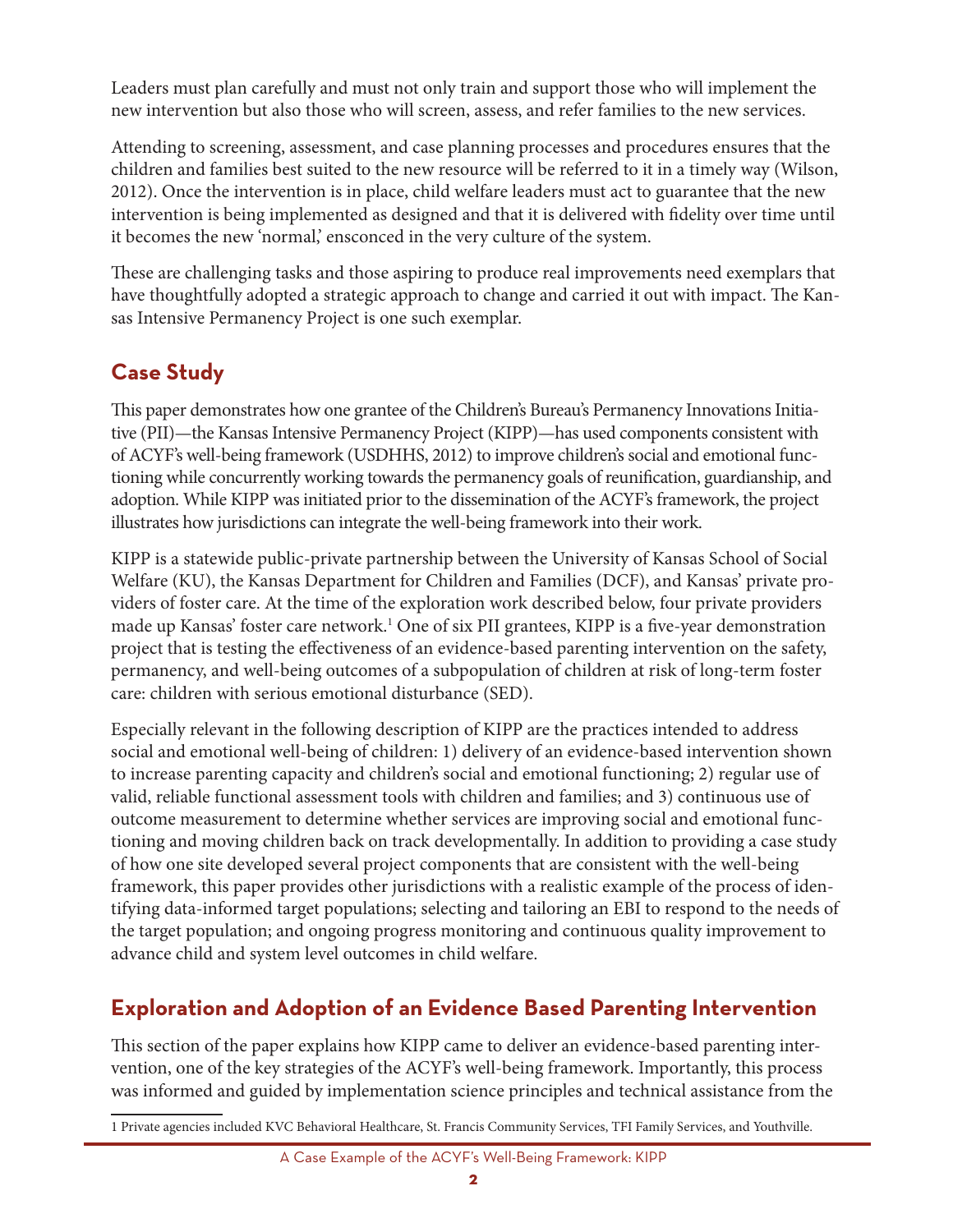National Implementation Research Network (NIRN). The goal of the first stage of implementation – exploration and adoption – is to assess the match between community needs, evidence-based practice, and community resources (Fixsen et al., 2005). (A more detailed discussion of KIPP's use of implementation stages can be found in (Akin et al., 2013).) Following is a description of the major activities undertaken by KIPP during its exploration and adoption stage. As described below, this stage comprised four major activities: 1) identifying the target population and its barriers to permanency; 2) examining available empirical evidence to select an evidence-based intervention; 3) selecting an evidence-based intervention; and 4) tailoring the intervention to address the specific needs of the target population and local context.

## **Identifying a target Population**

In their earliest planning, KIPP partners quickly agreed that children with a serious emotional disturbance face the most serious barriers to permanency. SED is defined by federal regulations as a diagnosable mental, behavioral, or emotional disorder of sufficient duration to meet diagnostic criteria specified in the DSM that results in functional impairment that substantially interferes with family, school, or community activities. A focus on child mental health was based on local practice experience but also substantiated by national data. Children in foster care experience social, emotional, and behavioral problems at rates considerably higher than the general population. Using data from the National Survey of Child and Adolescent Well-Being, researchers found that nearly half (47.9%) of the children involved with the child welfare system had clinically significant emotional or behavioral problems (Burns et al., 2004). In contrast, the general child population experiences diagnosable mental disorders in approximately 13-20 percent of youths (Perou et al., 2013) and SED in 5-9 percent of youths (Federal Interagency Forum on Child and Family Statistics, 2012; Li, Green, Kessler, & Zaslavsky, 2010). Despite the significant prevalence of serious mental health problems among the child welfare population, considerable evidence indicates that most children do not receive the clinical treatments they need. A large disparity exists between those identified as needing mental health services and those that receive them (Bai, Wells, & Hillemeier, 2009; Burns et al., 2004; and McCue Horwitz et al., 2012).

KIPP's university and state-level child welfare leaders had long been grappling with issues related to mental health care access and service gaps for children in foster care. They had worked on multi-system state-level committees and had conducted numerous studies on the state's child welfare and Medicaid populations (Akin, 2011; Akin et al., 2010; Akin, Bryson, & Moore, 2009; Bryson, Levy, & Moore, 2007; Moore & Akin, 2008). Local studies revealed a troubling pattern: Children with serious social and emotional problems quickly became identified as "the client," often to the exclusion of any meaningful family intervention, yet they rarely received evidence-based interventions in either the child welfare or children's mental health systems.

In child welfare, child-focused interventions often were not informed by the use of valid and reliable screening and assessment tools as described in the previous paper (Conradi, 2013). In fact, the absence of universal screening and assessment with valid and reliable tools likely contributed to under-identification of SED and/or referrals that were not accurately or appropriately matched to the needs of children and families. Conversely, in the children's mental health system, children in care had multiple assessments but did not receive appropriately targeted, effective, or sufficient services; sometimes because they moved so frequently that they could not attend scheduled appointments. Moreover, parent-directed services, including family-based interventions, were rare. The complexity of families' and children's needs, the difficulties of children's behaviors, the lack of family-based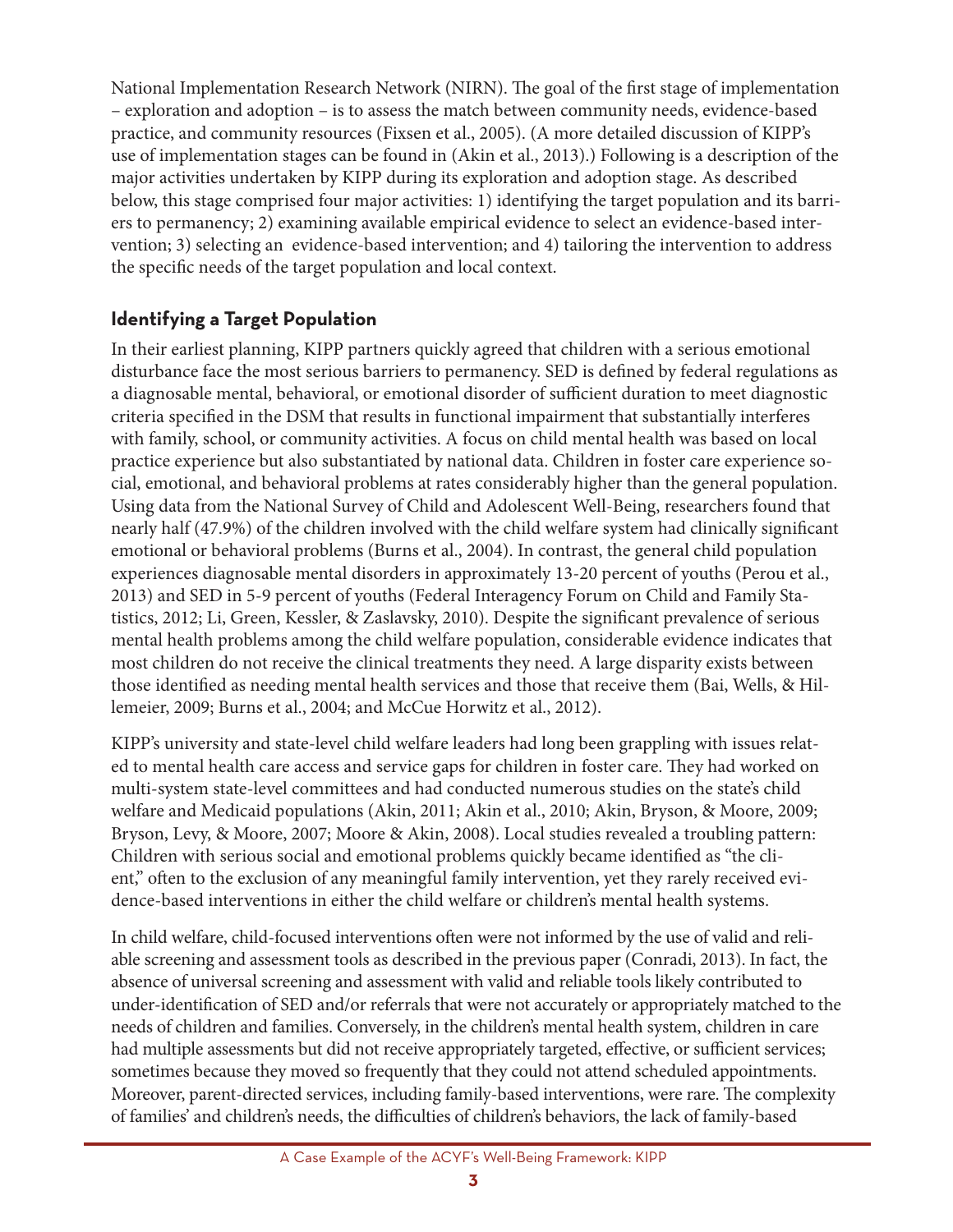interventions, and geographic instability combined to imperil the continuity of mental health care and to forestall permanency. In some cases, the result was even greater placement instability, including repeat psychiatric hospitalizations, which further exacerbated difficulties reunifying the family. Over time, the gap between children and parents grew—affectively and geographically. In case after case, it became clear that the longer children were separated from parents, the smaller were the chances that permanency would be achieved.

KIPP's initial problem statement thus described children with SED as experiencing long stays in care and parents of these children as encountering significant and wide gaps in services. To test this initial hypothesis and fully explore the needs of the target population, KIPP partners first sought to verify the relevance of children's mental health status as a key risk factor of long term foster care (LTFC). Second, partners also sought to understand critical barriers encountered by parents of children with serious mental health problems. Finally, partners set out to identify system barriers that hinder permanency.

*Key Risk Factors of Long-Term Foster Care.* Multiple data mining techniques were used, including review of existing administrative and program data, to identify factors that place certain groups of children at risk of long-term foster care. In an extensive quantitative analysis that tested the association between permanency and eleven child and case characteristics, child mental health problems emerged as most predictive of long term foster care. Children with SED were 3.6 times more likely to experience long-term foster care than children without an SED, when statistically controlling for ten other potentially confounding variables (Akin, Bryson, McDonald, & Walker, 2012).

*Critical Barriers Encountered by Parents.* After verifying that children's serious mental health problems were a major risk factor of LTFC, KIPP partners turned to uncovering the barriers encountered by parents of children with SED. Data on family characteristics are largely unavailable in Kansas databases. Therefore, data mining included collecting information from 30 randomly selected case records. The case record sample was randomly selected to avoid selection bias but purposely kept small due to limited time and staff resources required for intensive reviews. Data from case record reviews and caseworker interviews were coded both to measure the prevalence of selected risk factors and to identify those risk factors that posed the biggest obstacle to successful reunification. At the family level, the main obstacles that were both highly prevalent and most critical to inhibiting permanency were extreme poverty (90%); historical trauma, familial intergenerational trauma, and ongoing domestic violence (80%); parental mental health (90%) and substance abuse problems (83%); and, a pervasive lack of parenting skills with which to parent children with challenging behaviors (97%) (Akin et al., 2012).

*System Barriers to Permanency.* Finally, system level barriers were explored by administering an electronic survey to child welfare staff, administrators, and advocates across the state (n=232). Survey questions were organized into four broad categories: child welfare service system issues, ancillary/specialized services, organizational issues, and macro-level issues. Respondents included public and private caseworkers or clinicians (49%), supervisors (17%), administrators (8%), and individuals that did not disclose their organizational position (26%). The top five system barriers identified by child welfare stakeholders as impeding permanency for children with SED were: 1) a lack of dedicated parent services (84%); 2) high caseloads (79%); 3) high caseworker turnover (77%); 4) parents' lack of transportation (76%); and, 5) court system issues (70%) (Akin et al., 2012).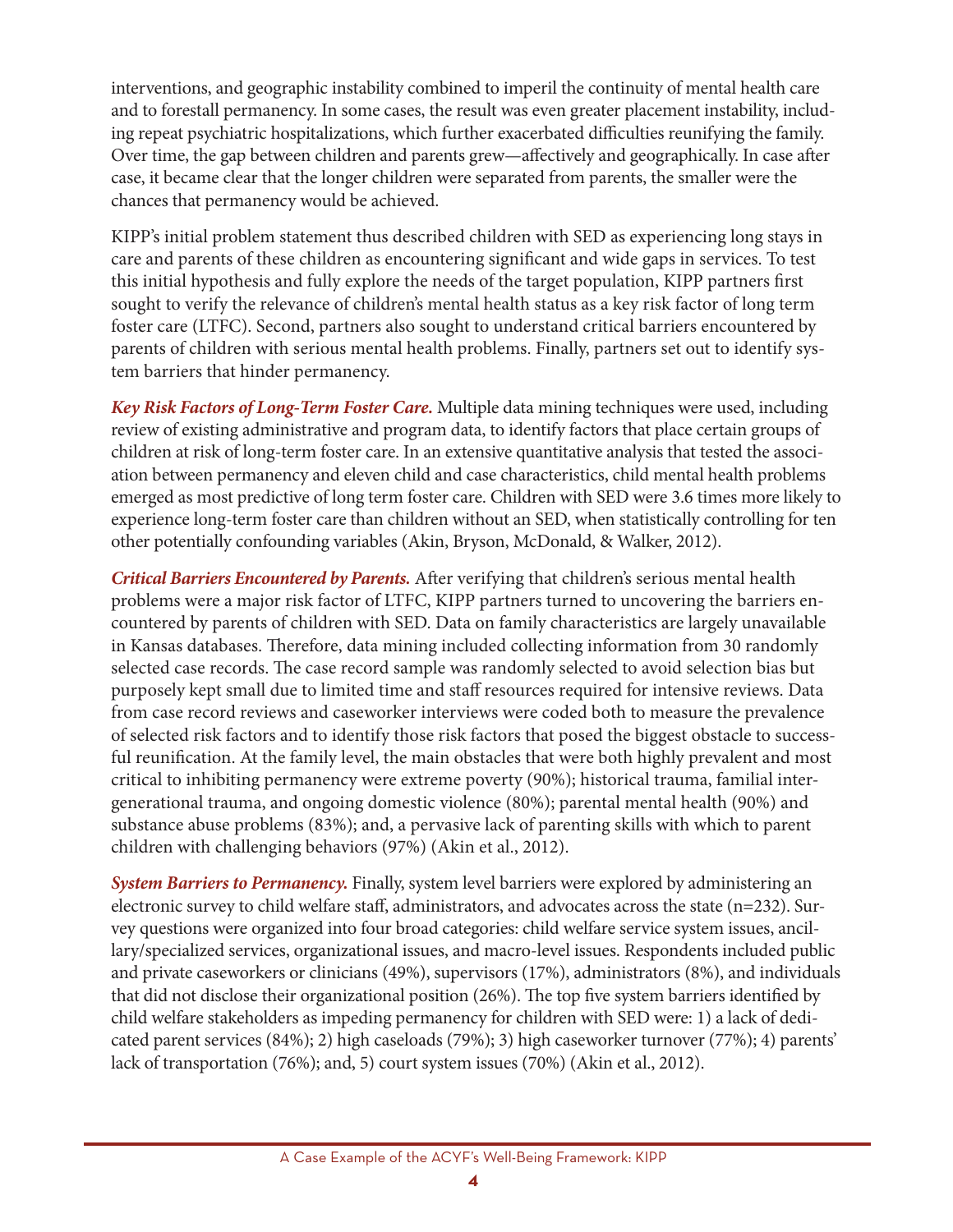#### **examining the evidence Base**

The next step of the exploration and adoption process was to gather evidence for selecting an evidenced-based intervention (Bryson, Akin, Blase, McDonald, & Walker, in press). Once the target population was defined as parents of children with serious emotional disturbance aged 3-16, the KIPP partners began to locate information on evidence-based interventions with significant empirical evidence for this population. They consulted the California Evidence-Based Clearinghouse for Child Welfare (California Evidence-Based Clearinghouse for Child Welfare, 2013) and the Substance Abuse Mental Health Administration (SAMHSA)'s National Registry of Evidence Based Programs and Practices (NREPP) and conducted a search of empirical literature based on initial citations found on these websites. Additionally, they used search engines like PsychInfo, PubMed, and Google Scholar to identify other journal articles describing parent-focused interventions for children with social and emotional difficulties. A table matrix was compiled with relevant information on all major interventions by important factors (e.g., age of children, intervention format, intended audience, expected and demonstrated proximal outcomes, level of research, diagnostic profiles, family characteristics, etc.). The parameters of the target population and information from case reviews and the system barrier survey were used to select the most relevant programs or practices.

After identifying a list of possible interventions, phone interviews were held with several national child welfare opinion leaders to share preliminary ideas for an intervention. KIPP initially proposed to implement a modified Intensive Family Reunification Services (IFRS) model that emphasized early intervention and parental engagement. The national permanency experts and opinion leaders unanimously supported the idea of working with parents early in the life of a foster care case. Additionally, they suggested supplementing the structural elements of IFRS (e.g., low caseload, in-home services) with a behavioral parenting intervention that had been tested in a rigorous evaluation. Based on this input, the project team identified a list of parenting models and assessed their relevance to the selected target population. Table 1 lists key questions asked of each model.

#### *Table 1. Key Questions Asked of Each Evidence-Based Parenting Intervention*

- 1. Has the model demonstrated, through rigorous evaluation, its efficacy with the identified target population: children with an SED in foster care?
- 2. Does the model address parents' needs as identified in the target population analysis (e.g., parenting competency, poverty, trauma, mental health, etc.)
- 3. Has the model been tested in a foster care context?
- 4. Is the model replicable within the Kansas practice context?
- 5. Is the model replicable on a statewide level (e.g., within an urban-rural-frontier geographic continuum)?
- 6. Have purveyors developed sufficient training, coaching, certification, and fidelity supports?
- 7. How long is the certification period?
- 8. Is there support and enthusiasm for the model among project partners?
- 9. What is the cost?
- 10. Is the model sustainable with regard to long-term infrastructure and with regard to future training cohorts?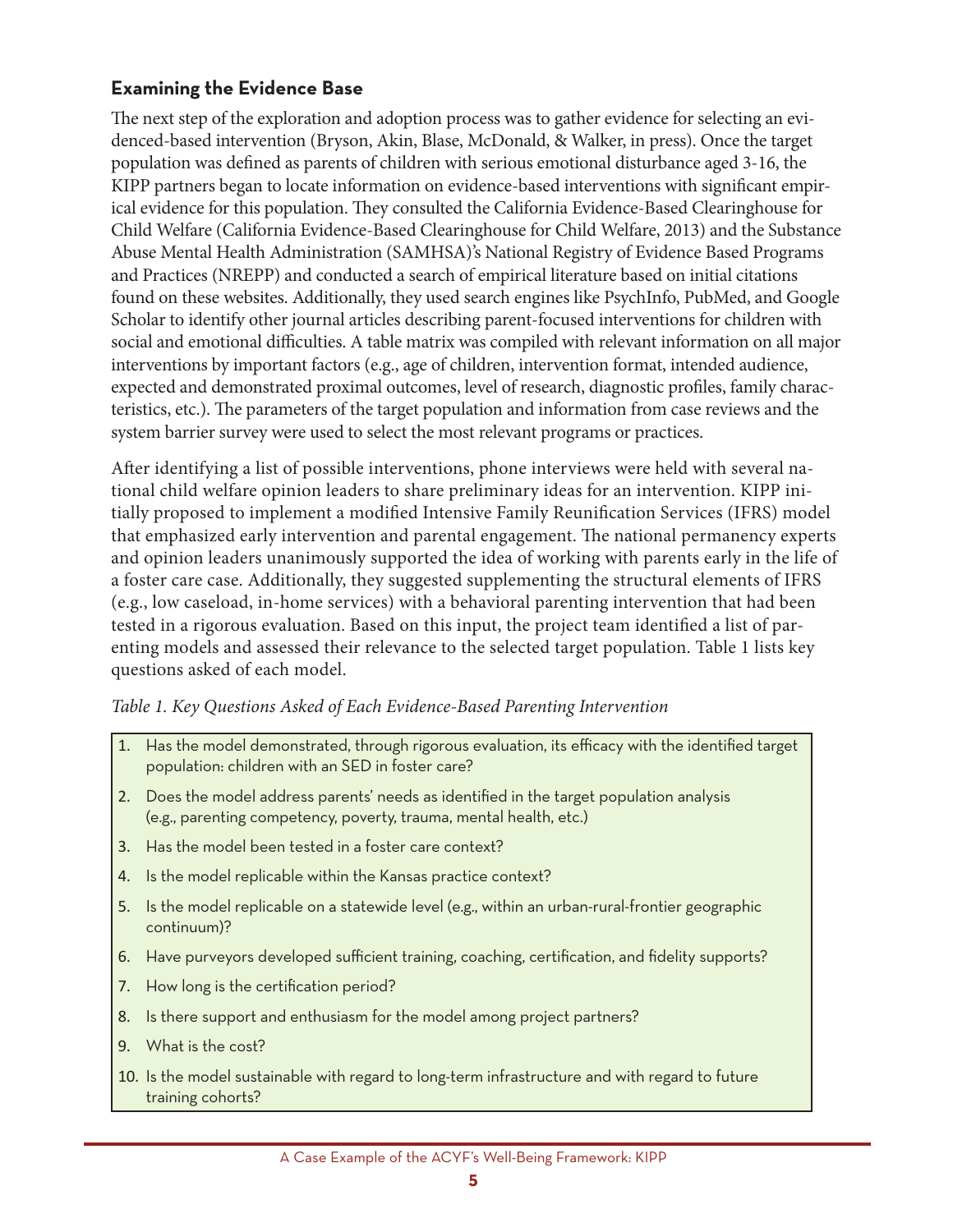#### **Selecting an Evidence-Based Intervention**

The next step required reducing the list of models and programs by using the criteria defined above. Ultimately, by answering the questions outlined in Table 1, on page 5, the list was honed to two programs deemed most appropriate in Kansas for parents of children in foster care, particularly parents of children 3-16 with social, emotional, and behavioral problems. To make the final selection, the project partners thoroughly reviewed each program's empirical outcomes and conducted numerous phone interviews with each model's purveyors and implementers. The final selection process included multiple considerations based on implementation best practices (Fixsen et al., 2005). Ultimately, KIPP selected the Parent Management Training Oregon Model (PMTO), which was designated as an EBI by the NREPP, listed as a "near top tier" program by the Coalition for Evidence-based Policy, and received the highest scientific rating (1 out of 5) on the California Clearinghouse of EBP for Child Welfare (and a 'Medium' rating for relevance to child welfare). In analyzing the empirical literature, three factors distinguished PMTO: 1) efficacy with our target population demonstrated through randomized controlled trials (McCue Horwitz, Chamberlain, Landsverk, & Mullican, 2010); 2) proven effectiveness in remediating parental factors associated with poor permanency outcomes (Forgatch & DeGarmo, 2007; Forgatch, Patterson, DeGarmo, & Beldavs, 2009); and, 3) sustainability. While both final contenders had exemplary outcomes and significant research support, PMTO is a progenitor model. After one generation has achieved PMTO certification, this first generation of locally-based practitioners can go on to train and coach successive cohorts of PMTO practitioners. In addition to the research base, PMTO was determined to offer the best chance for sustainability beyond the five-year grant period.

### **Designing and Tailoring an Intervention for the Target Population**

After exploring the needs of the target population and selecting an EBI, our next step was to ensure that KIPP's intervention adequately addressed family and system level obstacles to permanency and well-being. The identification of barriers performed during the target population analysis indicated that families experience multiple and complex problems that can constrain well-being improvement and inhibit permanency. Moreover, system level barriers further complicate successful innovation. Following the "less is more" guidance of child welfare opinion leaders and a growing body of literature (Barth, 2009; Chaffin et al., 2006), the KIPP team opted to test a single EBI rather than layering or combining several EBIs. They posited that the most effective and efficient approach would be parsimony. Based on PMTO's empirical record—which demonstrated positive effects well beyond the intervention's focus on parenting, such as gains in maternal depression and substance abuse (Patterson, Forgatch, & DeGarmo, 2010)—the project sought to design a service model that would be focused, behavioral, and goal-directed.

Table 2 on page 6 shows how the KIPP service model was developed to target children with SED and to address the key family and systems barriers that were identified in the target population analysis. The table displays each family and system barrier to permanency; KIPP's strategic response, including how PMTO would be tailored to address the barrier; and, the corresponding core component of the KIPP service model. For example, the target population analysis demonstrated that parental trauma may interfere with successful permanency. To maximize trauma responsiveness, PMTO purveyors collaborated with an accomplished implementer who has tailored the intervention for use with a military population, homeless parents, and parents who experienced partner violence (Gewirtz, DeGarmo, & Medhanie, 2011; Gewirtz, Erbes, Polusny, Forgatch, & DeGarmo, 2011). Thus, trainings and curricula were augmented with trauma content for the KIPP intervention. (Further discussion of the selection and tailoring an EBI is available by Bryson et al., (in press).)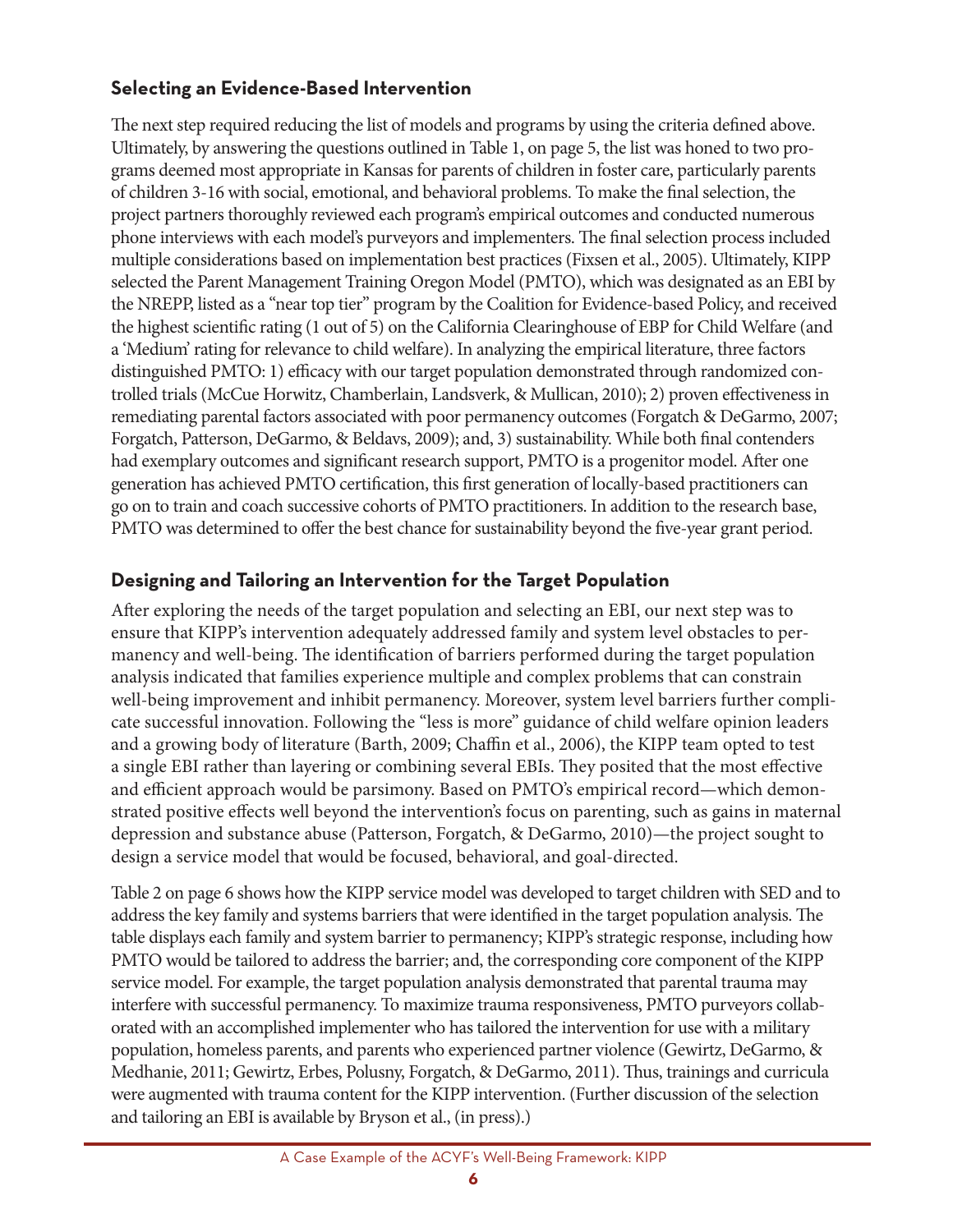*Table 2. Designing and Tailoring the Intervention for the Target Population* 

|                              | <b>Barrier to</b>                                  | <b>KIPP's Response &amp; Tailoring PMTO</b>                                                                                                                                                                                                                                                                                                                                                                                                                                                                                             | <b>KIPP Core</b>                                                        |
|------------------------------|----------------------------------------------------|-----------------------------------------------------------------------------------------------------------------------------------------------------------------------------------------------------------------------------------------------------------------------------------------------------------------------------------------------------------------------------------------------------------------------------------------------------------------------------------------------------------------------------------------|-------------------------------------------------------------------------|
|                              | <b>Permanency</b>                                  |                                                                                                                                                                                                                                                                                                                                                                                                                                                                                                                                         | Component                                                               |
|                              | Parenting<br>competency                            | PMTO is listed by SAMHSA's NREPP, identified as a near-top<br>tier program by the Coalition for Evidence-based Policy,<br>and has the highest level of evidence in the California<br>Evidence-Based Clearinghouse for Child Welfare for its<br>effectiveness improving parenting capacities and reducing<br>problematic child behavior-both in children with difficult<br>conduct problems and in children with internalizing<br>symptoms. PMTO is intended for use by parents of children<br>with SED, 3-16, KIPP's target population. | $EBI = PMTO$                                                            |
| Family Level Barriers        | Parent mental<br>health problems                   | By helping mothers to reduce their children's externalizing<br>symptoms, PMTO has been shown to reduce maternal<br>depression and other mental health problems.<br>In addition to anticipated reductions in parental mental health<br>problems, KIPP workers facilitate "robust" referrals to specialty<br>mental health services and monitor case coordination.                                                                                                                                                                        | Comprehensive<br>assessment<br>Robust referrals<br>Service coordination |
|                              | Poverty related<br>issues                          | PMTO has shown to speed recovery from poverty among<br>women and to increase standard of living (i.e., income, occu-<br>pation, education, and financial stress).<br>In addition to anticipated reductions in income-to-need<br>ratio, KIPP workers connect families with concrete supports<br>and services.                                                                                                                                                                                                                            |                                                                         |
|                              | Parent alcohol and<br>other drug (AOD)<br>problems | PMTO has been shown to reduce use of tobacco, alcohol, and<br>illicit drugs.<br>In addition to anticipated reductions in parental AOD prob-<br>lems, KIPP workers will facilitate "robust" referrals to AOD<br>services and ensuing case coordination.                                                                                                                                                                                                                                                                                  |                                                                         |
|                              | Parent trauma                                      | PMTO emphasizes emotion regulation and KIPP workers<br>make referrals to domestic violence counseling, etc., as needed.                                                                                                                                                                                                                                                                                                                                                                                                                 | Trauma-informed<br><b>PMTO</b>                                          |
| arriers<br>m<br>System Level | Lack of dedicated<br>parent services               | KIPP infuses child welfare practice-as-usual with dedicated<br>parent resources for parents of children with SED.                                                                                                                                                                                                                                                                                                                                                                                                                       | KIPP/PMTO<br>Intensive services                                         |
|                              | High caseloads                                     | KIPP practitioners carry a caseload of 4-6 cases.                                                                                                                                                                                                                                                                                                                                                                                                                                                                                       | Low caseloads                                                           |
|                              | High worker<br>turnover                            | KIPP provides high quality supervision, a major factor in<br>worker retention. In addition, KIPP provides clear job<br>expectations, training, coaching, monitoring, and rewards<br>for desired behavior.                                                                                                                                                                                                                                                                                                                               | Clinical & team<br>supervision                                          |
|                              | Parent access to<br>transportation                 | To mitigate significant transportation barriers, KIPP is<br>delivered in-home.                                                                                                                                                                                                                                                                                                                                                                                                                                                          | In-home services                                                        |
|                              | Courts/legal<br>system                             | KIPP leaders engage in networking and an education process<br>with the court system.                                                                                                                                                                                                                                                                                                                                                                                                                                                    | Systems education<br>and advocacy                                       |

Following is KIPP's theory of change, which flowed directly from the target population analysis and intervention selection process described above. As stated by Bryson et al. (in press):

Parents of children with SED face multiple problems that are complex in nature and not alleviated easily by current child welfare practice or within current child welfare timeframes. To bring about change of sufficient magnitude, resources must be dedicated to improve ineffective parenting practices and to connect parents with community resources and social supports, such as mental health and substance abuse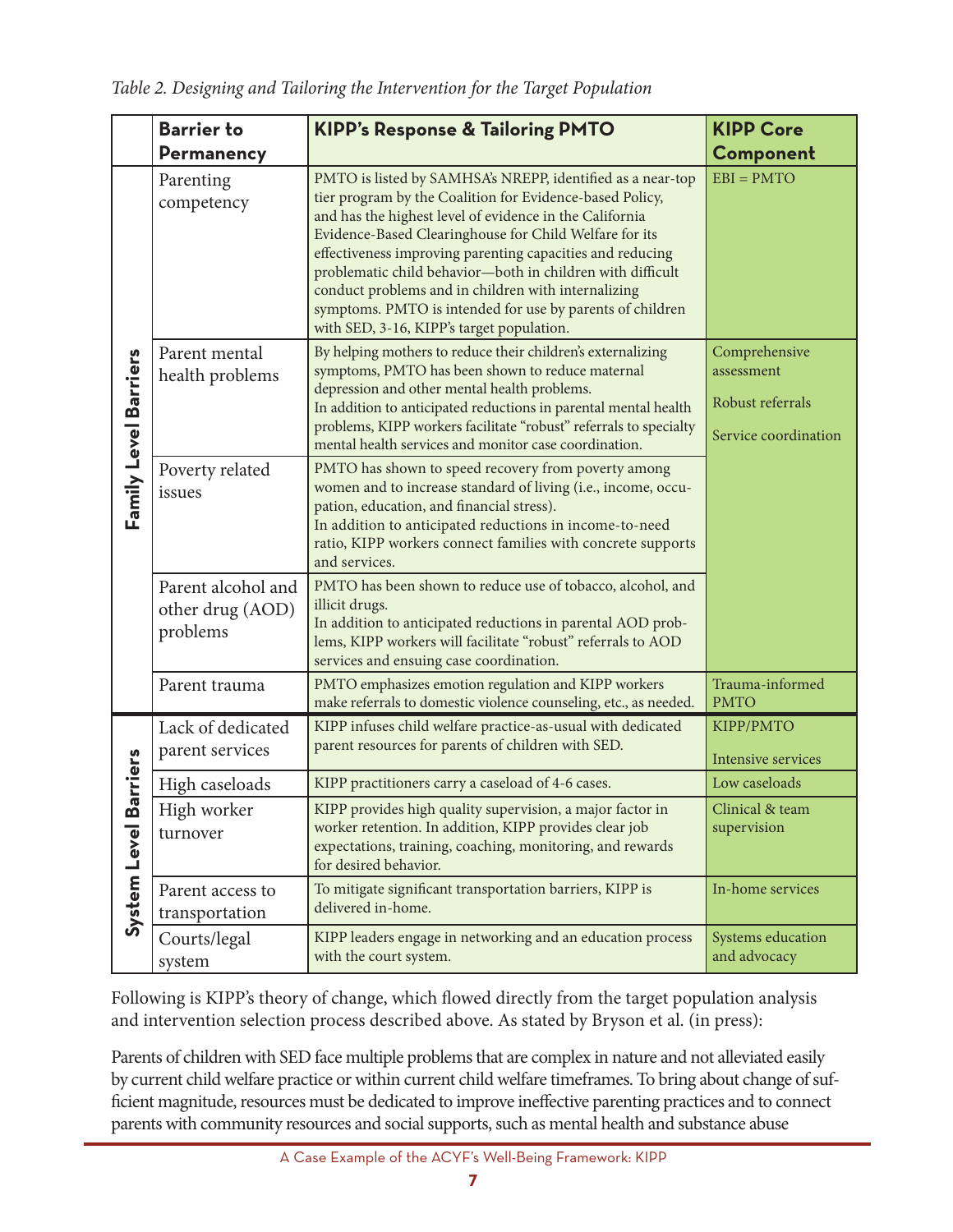treatment. When parenting and community connections are strengthened, a more adequate and pro-social environment for children is created. Moreover, when the family's interpersonal and social environment is bolstered, child functioning increases and behavior problems decrease. These changes combine to create readiness for family reunification, which leads to more timely and stable reunifications.

## **Screening and Assessment**

Screening and assessment strategies are central to the ACYF's well-being framework. Use of valid and reliable functional assessment instruments at regular intervals provides valuable information on all domains of well-being identified in the ACYF framework for *Promoting Social and Emotional Well-being for Children and Youth Receiving Child Welfare Services*, including cognitive functioning, physical health and development, emotional/behavioral functioning, and social functioning (USDHHS, 2012) and similarly described in the first article in this series (Biglan, 2013). Accordingly, screening and assessment strategies also are integral to the KIPP project. KIPP partners sought to address several objectives by using screening and assessment including identifying children with serious social and emotional problems, assessing child well-being and family functioning at regular intervals, measuring both competencies and problems, and using assessment information to understand project-level effectiveness. Following is a description of each of KIPP's objectives for screening and assessment.

*Identifying Children with SED.* KIPP changed child welfare practice across Kansas by instituting the use of a functional assessment, the Child and Adolescent Functional Assessment Scale (CA-FAS) (Hodges, 2004), for all children, 3-16, entering foster care. The CAFAS provides valid and reliable data for determining at baseline whether a child meets the criteria for SED and thereby qualifies to participate in KIPP. Moreover, screening and assessment of children's social and emotional functioning is a requisite for determining their mental health and trauma needs and for making appropriate referrals for services.

*Assessing Well-Being at Regular Intervals.* For KIPP, use of the CAFAS initially and at regular intervals through the life of the case allows comparison to baseline measures across critical domains of well-being, including cognitive functioning, social and emotional competence, and psychological and behavioral development. Indeed, the desirability of functional assessments over point-in-time diagnostic impressions is that functional assessment provides a "holistic evaluation of children's well-being and also can be used to measure improvement in skill and competencies that contribute to well-being" (USDHHS, 2012, p. 9). Scales like the CAFAS also account for trauma and mental health issues commonly experienced by children with abuse and neglect histories. In addition to using the CAFAS to assess child well-being, KIPP assessments include a second measure of child well-being, the Social Skills Improvement System Rating Scales (SSIS), described below, and four measures of parenting capacity and family functioning: the Caregiver Wish List, the North Carolina Family Assessment Scale, the Parent-Child Checklist, and the Family Interaction Task.

*Measuring Competencies and Problem Behavior.* KIPP's decision to use a second measure of child well-being demonstrates another aspect of the ACYF's well-being framework, which emphasizes the importance of measuring skills and capacities as well as difficulties. Two primary rationales prompted KIPP partners to select the SSIS (Gresham & Elliott, 1990). First, the SSIS complements the information acquired from a professional assessment (i.e., the CAFAS) by adding caregivers' perceptions of children's behaviors. Second, the SSIS incorporates strengths and competencies rather than problem behaviors exclusively.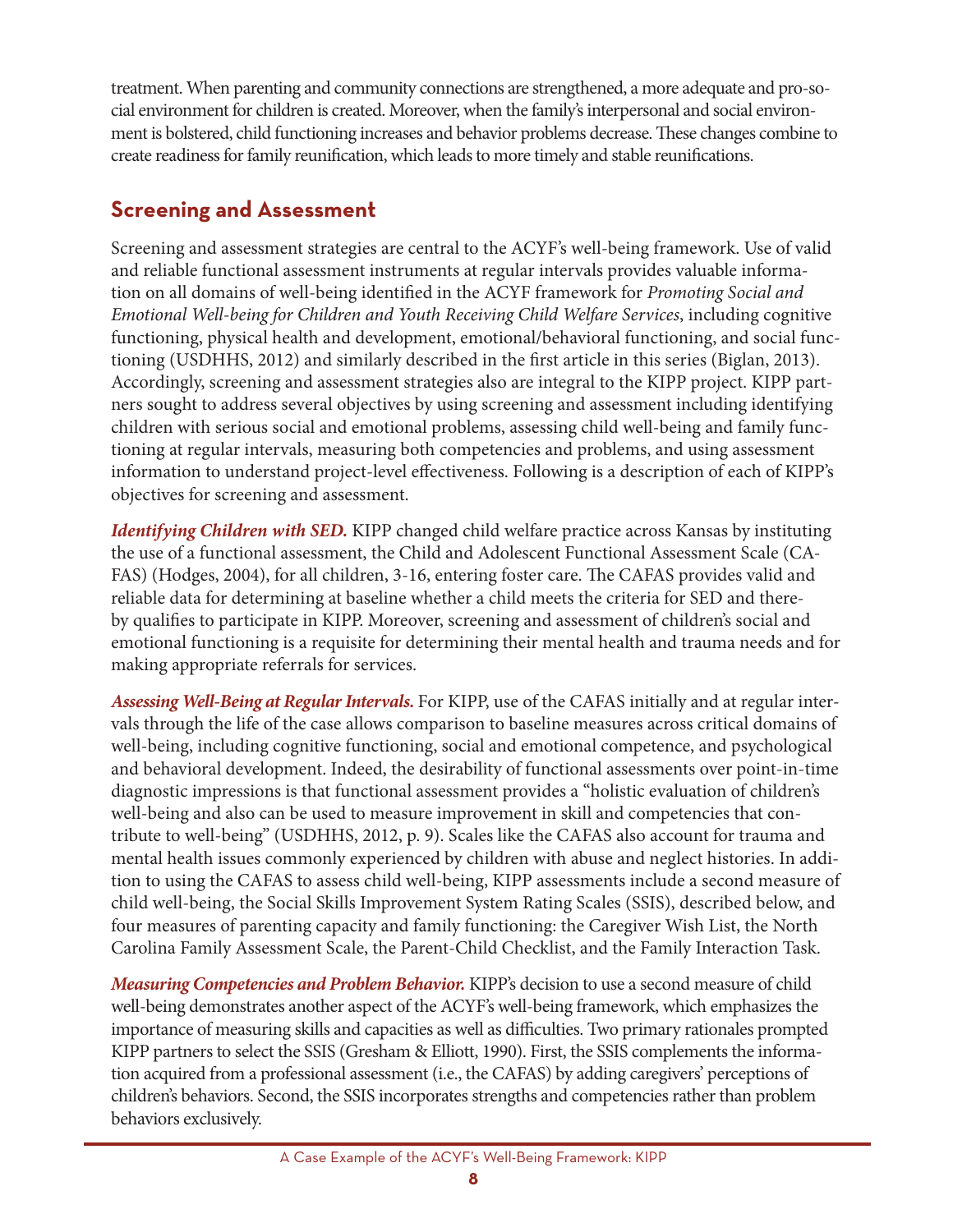*Gauging Project Progress.* Beyond identifying individuals' needs and tracking their progress toward improved well-being, KIPP also uses its battery of assessments to gauge the project's progress on child well-being and family functioning. Aggregate scores on different measures are tracked over time. With an adequate sample size, assessment data help the project understand in which areas it is affecting positive change. For example, separate subscales of the CAFAS indicate whether child well-being has improved at home, in school, and in behavior toward others. Similarly, the SSIS provides scores for externalizing and internalizing behaviors. The use of these data informs the KIPP project about specific aspects of well-being in which services are effective versus those that deserve further attention and improvement.

### **Progress monitoring and continuous Quality Improvement**

The final example of how KIPP has embedded a focus on social and emotional well-being is the project's commitment to ongoing progress monitoring and continuous quality improvement (CQI). Three administrative components of KIPP demonstrate these efforts including initiating the project with usability testing and Plan-Do-Study-Act (PDSA) cycles; monitoring implementation integrity; and monitoring project outputs, proximal outcomes, and distal outcomes. Following is a brief description of each of these monitoring and CQI components.

*Usability Testing and PDSA Cycles.* Guided by technical assistance from the National Implementation Research Network, KIPP's initial implementation was carefully examined by a process called usability testing (Akin et al., 2013). Usability testing establishes a systematic Plan-Do-Study-Act (PDSA) process to assess the functionality of an innovation's critical components during its initial implementation, providing the opportunity to make necessary adjustments prior to full implementation and evaluation (Akin et al., 2013). KIPP's usability testing comprised nine metrics that address three important constructs: 1) intervening early; 2) obtaining consent; and 3) engaging parents. The results were used to detect implementation obstacles and challenges during initial implementation. Usability testing allowed for an important window of "trial and learning" and set up an ongoing feedback loop between frontline staff and project leadership that provides critical information on the day-to-day world of the project.

*Monitoring Implementation Integrity.* Implementation integrity refers to the degree to which an intervention was implemented as planned (Dane & Schneider, 1998). Key dimensions of implementation integrity include reach (i.e., participation rates), exposure (i.e., dosage), adherence (i.e., fidelity), differentiation (i.e., program uniqueness), quality, and responsiveness (Berkel, Mauricio, Schoenfelder, & Sandler, 2011). Particularly important to KIPP's tracking of implementation integrity is a direct link to the core components of the KIPP service model (listed in Table 2). KIPP partners established a system for collecting data and monitoring progress by identifying a metric for nearly every core component of the model. For example, early intervention was tracked by calculating the number of days between children's entry into foster care and a referral to KIPP; in-home's metric was defined as the percent of sessions held in the family's home or community setting (not office-based); and, delivery of PMTO was examined via behavioral observations of video-recorded sessions and quantitative ratings on a structured scale that measures fidelity to the PMTO model (Knutson, Forgatch, Rains, & Sigmarsdottir, 2009). Data on each of the core components is aggregated and reviewed regularly by the implementation team. This practice-to-policy feedback loop permits KIPP leaders to identify areas of underperformance and address them with a deliberate and coordinated plan.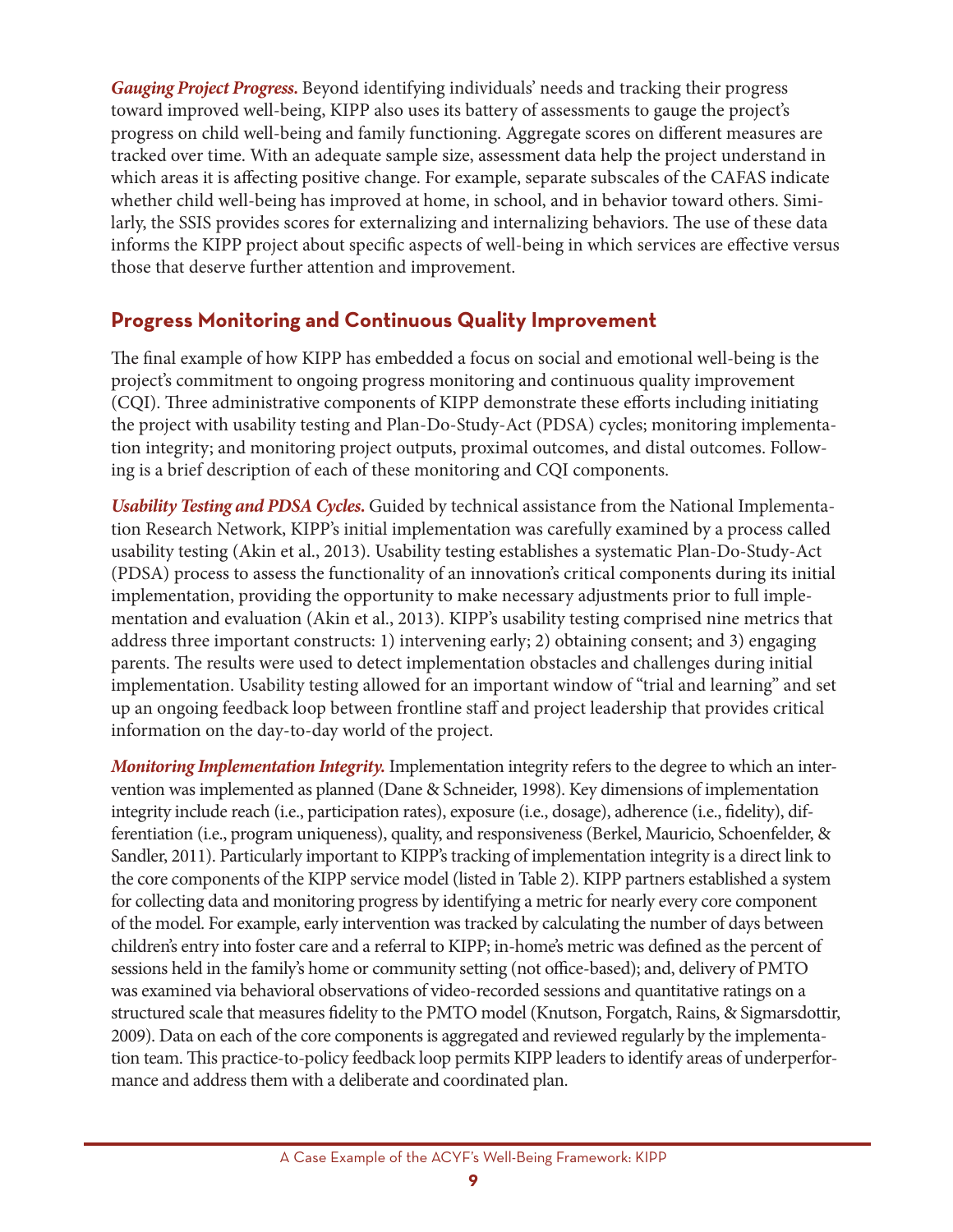*Monitoring Outputs, Proximal Outcomes, and Distal Outcomes.* KIPP is guided by its theory of change. The theory of change, as stated previously, posits that improvements in permanency outcomes will be achieved by targeting families of children with SED and, through parent training, will create a more positive, nurturing environment for children's development and well-being. While KIPP will ultimately be evaluated in terms of achieving timely permanency for targeted children, this distal outcome will require considerable waiting time to collect adequate data. Project outputs and proximal outcomes are monitored in a more timely fashion to judge whether the intervention appears to be working as expected to achieve intermediate outcomes that are hypothesized to move families toward reunification and children toward permanency. As noted previously, assessment tools like the CAFAS and the SSIS are re-administered at six and twelve months to measure child well-being, a proximal outcome. The most direct measure of the impact of PMTO is parenting behavior. KIPP includes intensive monitoring of this using a purveyor-developed observational measure used in prior evaluations.

## **conclusion**

 ence-informed alternatives that lay before them. Today, child welfare leaders have tools to support children and families that, for the most part, did not exist twenty years ago. Not only do we have a wide range of evidence-based service delivery options, but resources now exist to identify promising and effective programs without independently scouring the literature. These resources include the National Registry of Evidence-Based Programs and Practices (NREPP) at http://www.nrepp.samhsa.gov; the California Evidence-Based Clearinghouse for Child Welfare (CEBC) at http://www.cebc4cw.org; the Coalition for Evidence-Based Policy (CEBP) at toptierevidence.org; Blueprints for Healthy Youth Development at http://www.blueprintsprograms.com; the National Child Traumatic Stress Network at http://www.nctsn.org; OJJDP Model Programs Guide at http://www.ojjdp.gov/mpg; Office of Justice Programs at http://www.crimesolutions.gov; the Campbell Collaboration at http://www.campbellcollaboration.org; and others. Most jurisdictions have computer-based data systems that can answer important questions about the clients they serve. Today's child welfare leaders can take advantage of these developments and realize the true potential of the new sci-

 the principles identified in the KIPP case study. We also can choose to guide implementation of chosen interventions using principles drawn from the growing, interdisciplinary field of implementation science, which is an emerging area focused on how to effectively adopt, implement, and sustain practices across systems. KIPP used the structure of implementation science to guide the state's efforts to address an important policy issue in a meaningful way that could produce tangible improvements in actual client outcomes. What emerged is a practical framework for other child welfare leaders at state and county levels to draw from as they use their own experience and administrative and assessment data to define and understand their important problems, match those problems to an appropriate evidence-based solution, draw on implementation science to guide the adoption and implementation process, and then use ongoing progress monitoring and continuous quality improvement to determine effectiveness and make mid-course corrections. In reality, the problems to be addressed and the underlying forces that drive those problems will vary dramatically from community to community and from one child welfare agency to the next. Each agency, however, can use its available data to identify and define the most pressing problem; understand what is behind the problem that may respond to an intervention; select the evidence-based solution that is the best fit for the problem, the families, and the community; and then implement it with fidelity applying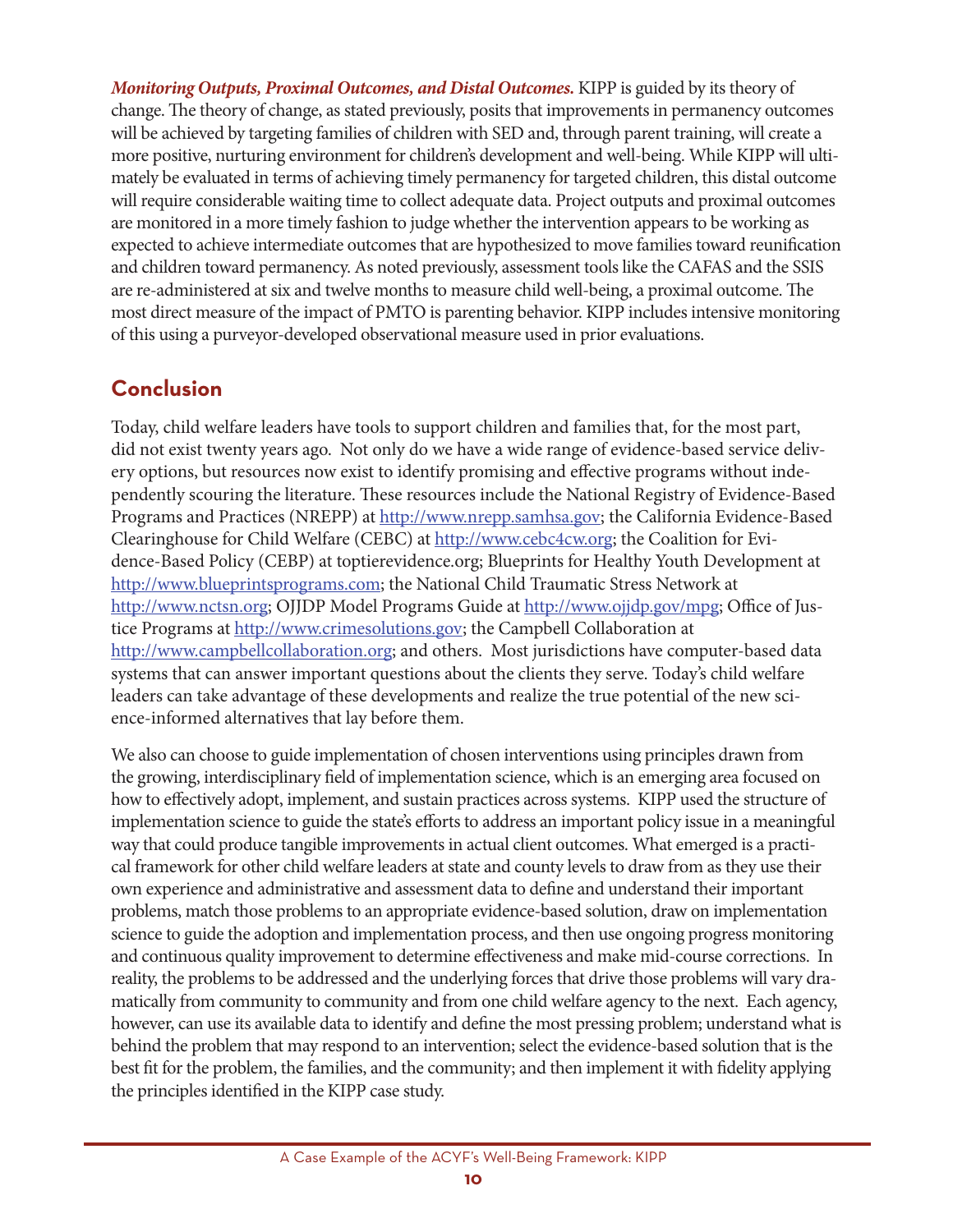## **references**

Aarons, G. A., Hurlburt, M. S., & Horwitz, S. M. (2011). Advancing a conceptual model of evidence-based practice implementation in public service sectors. *Administration and Policy in Mental Health, 38*, 4-23.

Adoption and Safe Families Act of 1997, 42 USC 1305, Pub. L. No. 105-89, 111 Stat.

Akin, B. A. (2011). Predictors of foster care exits to permanency: A competing risks analysis of reunification, guardianship, and adoption. *Children and Youth Services Review, 33(*6), 999-1011. doi: 10.1016/j.childyouth.2011.01.008

Akin, B. A., Bryson, S., Gomi, S., Moore, T., Parkinson-Arnold, E., & Tullis, L. (2010). Inpatient psychiatric care for children and youth: Precipitants and predictors of admissions and readmissions. Lawrence, KS: University of Kansas School of Social Welfare Office of Child Welfare and Children's Mental Health.

Akin, B. A., Bryson, S., & Moore, T. (2009). Medicaid children's focused study: Prescribing patterns of psychotropic drugs among child Medicaid beneficiaries in the state of Kansas. Lawrence, KS: University of Kansas School of Social Welfare Office of Child Welfare and Children's Mental Health.

Akin, B. A., Bryson, S., Testa, M. F., Blase, K. A., McDonald, T., & Melz, H. (2013). Usability testing, initial implementation and formative evaluation of an evidence-based intervention: Lessons from a demonstration project to reduce long-term foster care. *Evaluation and Program Planning, 41*, 19-30.

Akin, B. A., Bryson, S. A., McDonald, T., & Walker, S. (2012). Defining a target population at high-risk of long-term foster dare: Barriers to permanency for families of children with serious emotional disturbances. *Child Welfare, 91*(6).

Bai, Y., Wells, R., & Hillemeier, M. M. (2009). Coordination between child welfare agencies and mental health service providers, children's service use, and outcomes. *Child Abuse & Neglect, 33*(6), 372-381.

Barth, R. P. (2009). Preventing child abuse and neglect with parent training: Evidence and opportunities. *Future of Children, 19*(2), 95-118.

Berkel, C., Mauricio, A. M., Schoenfelder, E., & Sandler, I. N. (2011). Putting the pieces together: An integrated model of program implementation. *Prevention Science, 12*(1), 23-33.

Biglan, A. (2013) *A comprehensive framework for nurturing the well-being of children and adolescents*. U.S. Department of Health and Human Services.

Bryson, S., Akin, B. A., Blase, K. A., McDonald, T., & Walker, S. (in press). Selecting an EBP to reduce long-term foster care: Lessons from a university-child welfare agency partnership. *Journal of Evidence-Based Social Work*.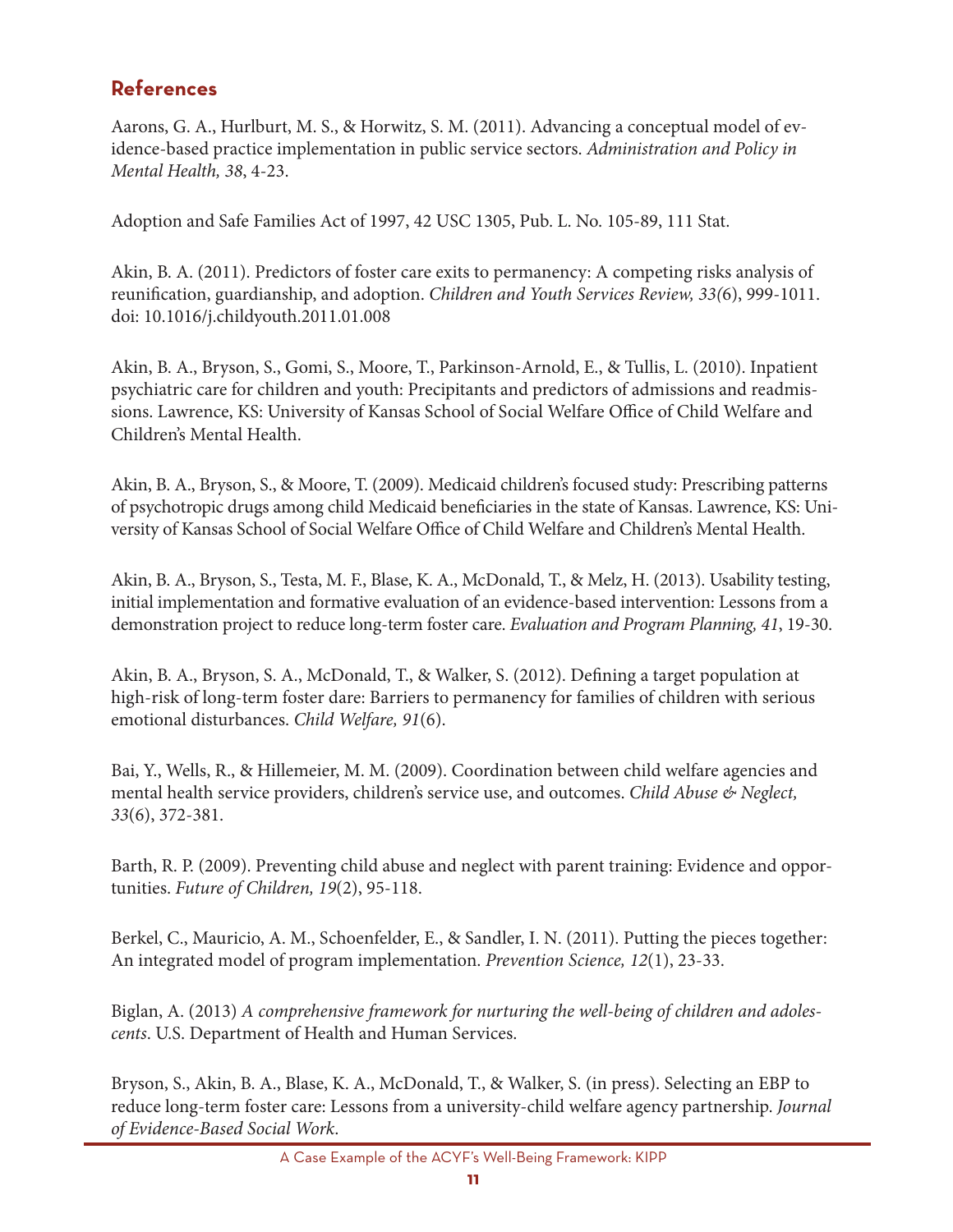Bryson, S., Levy, M., & Moore, T. (2007). Mental health and substance abuse services to parents of children in foster care. Lawrence, KS: University of Kansas School of Social Welfare, Office of Child Welfare and Children's Mental Health.

Burns, B. J., Phillips, S. D., Wagner, H. R., Barth, R. P., Kolko, D. J., Campbell, Y., & Landsverk, J. (2004). Mental health need and access to mental health services by youths involved with child welfare: A national survey. *Journal ofthe American Academy pf Child and Adolescent Psychiatry, 43*, 960.

California Evidence-Based Clearinghouse for Child Welfare. (2013). Selection guide for EBPs in child welfare. Retrieved from http://www.cebc4cw.org/implementation-resources/tools/selection-guide-for-ebps-in-child-welfare/.

Chaffin, M., Hanson, R., Saunders, B. E., Nichols, T., Barnett, D., Zeanah, C., . . . Miller-Perrin, C. (2006). Report of the APSAC task force on attachment therapy, reactive attachment disorder, and attachment problems. *Child Maltreatment, 11*(1), 76-89. doi: 10.1177/1077559505283699

 *and using evidence-based interventions to improve the well-being of children in child welfare.* Conradi, L., Landsverk, J., and Wotring, J. (2013) *Screening, assessment, monitoring outcomes*  U.S. Department of Health and Human Services.

Dane, A. V., & Schneider, B. H. (1998). Program integrity in primary and early secondary prevention: Are implementation effects out of control? *Clinical Psychology Review, 18*(1), 23-45.

Federal Interagency Forum on Child and Family Statistics. (2012). *America's children in brief: Key national indicators of well-being, 2012*. Washington DC: U.S. Government Printing Office.

Fixsen, D. L., Naoom, S. F., Blase, K. A., Friedman, R. M., & Wallace, F. (2005). Implementation research: A synthesis of the literature. Tampa, FL: University of South Florida, Louis de la Parte Florida Mental Health Institue, The National Implementation Research Network (FMHI Publication #231).

Forgatch, M. S., & DeGarmo, D. S. (2007). Accelerating recovery from poverty: Prevention effects for recently separated mothers. *Journal of Early and Intensive Behavior Intervention, 4*(4), 681-702.

Forgatch, M. S., Patterson, G. R., DeGarmo, D. S., & Beldavs, Z. G. (2009). Testing the Oregon delinquency model with nine-year follow-up of the Oregon Divorce Study. *Development and Psychopathology, 21*(2), 637-660.

Gewirtz, A. H., DeGarmo, D. S., & Medhanie, A. (2011). Effects of mother's parenting practices on child internalizing trajectories following partner violence. *Journal of family psychology: JFP: journal of the Division of Family Psychology of the American Psychological Association (Division 43), 25*(1), 29.

Gewirtz, A. H., Erbes, C. R., Polusny, M. A., Forgatch, M. S., & DeGarmo, D. S. (2011). Helping military families through the deployment process: Strategies to support parenting. *Professional Psychology, Research and Practice, 42*(1), 56.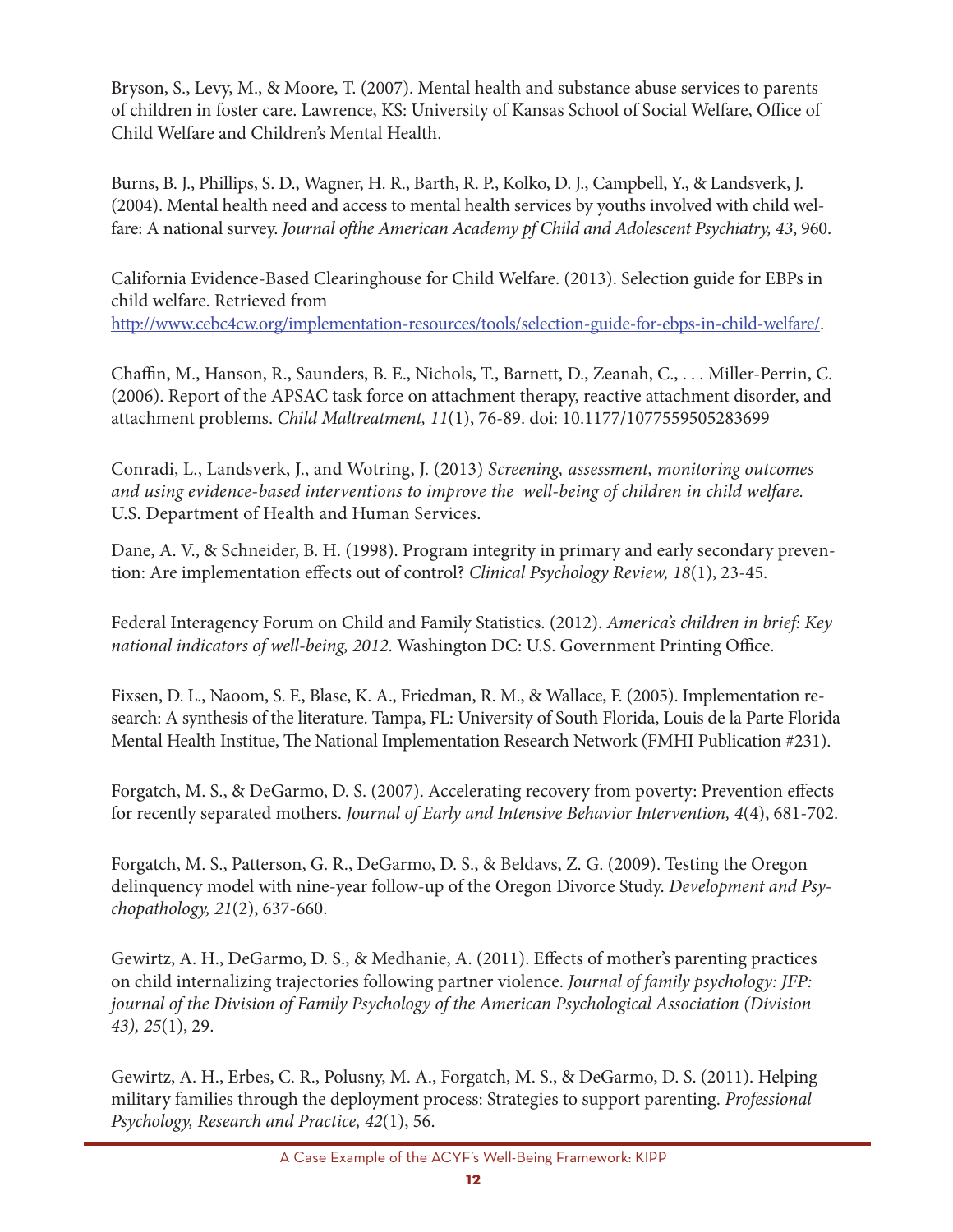Gresham, F. M., & Elliott, S. N. (1990). *Social skills rating system: Preschool, elementary level*: American Guidance Service.

Hodges, K. (2004). The Child and Adolescent Functional Assessment Scale (CAFAS). *The use of psychological testing for treatment planning and outcomes assessment: Instruments for children and adolescents* (Vol. 2, pp. 405-441). New Jersey: Taylor & Francis.

Horwitz, S. M., Chamberlain, P., Landsverk, J., & Mullican, C. (2010). Improving the mental health of children in child welfare through the implementation of evidence-based parenting interventions. *Administration and Policy in Mental Health, 37*, 27-39.

Horwitz, S. M., Hurlburt, M. S., Heneghan, A., Zhang, J., Rolls-Reutz, J., Fisher, E., . . . Stein, R. E. (2012). Mental health problems in young children investigated by US child welfare agencies. *Journal of the American Academy of Child & Adolescent Psychiatry, 51*(6), 572-581.

Knutson, N. M., Forgatch, M. S., Rains, L. A., & Sigmarsdottir, M. (2009). *Fidelity of mplementation Rating System (FIMP): The manual for PMTO*. Eugene, OR: Implementation Sciences International, Inc.

Li, F., Green, J. G., Kessler, R. C., & Zaslavsky, A. M. (2010). Estimating prevalence of serious emotional disturbance in schools using a brief screening scale. *International Journal of Methods in Psychiatric Research, 19*(S1), 88-98.

Moore, T., & Akin, B. A. (2008). Focused study on mental health services for children in foster care under the PAHP. Lawrence, KS: University of Kansas School of Social Welfare, Office of Child Welfare and Children's Mental Health.

Patterson, G. R., Forgatch, M. S., & DeGarmo, D. S. (2010). Cascading effects following intervention. *Development and Psychopathology, 22*(04), 949-970.

Perou, R., Bitsko, R. H., Blumberg, S. J., Pastor, P., Ghandour, R. M., Gfroerer, J. C., . . . Schieve, L. A. (2013). Mental health surveillance among Ccildren—United States, 2005–2011. *MMWR: Surveillance Summaries, 62*(2), 1-35.

U.S. Department of Health and Human Services (USDHHS); Administration on Children Youth and Families. (2012). Promoting social and emotional well-being for children and youth receiving child welfare services. Washington, DC: Author. Retrieved from http://www.acf.hhs.gov/programs/cb/resource/im1204.

Wilson, C. A. (2012). Special issue of child maltreatment on implementation: Some key developments in evidence-based models for the treatment of child maltreatment. *Child Maltreatment, 17*(1), 102-106.